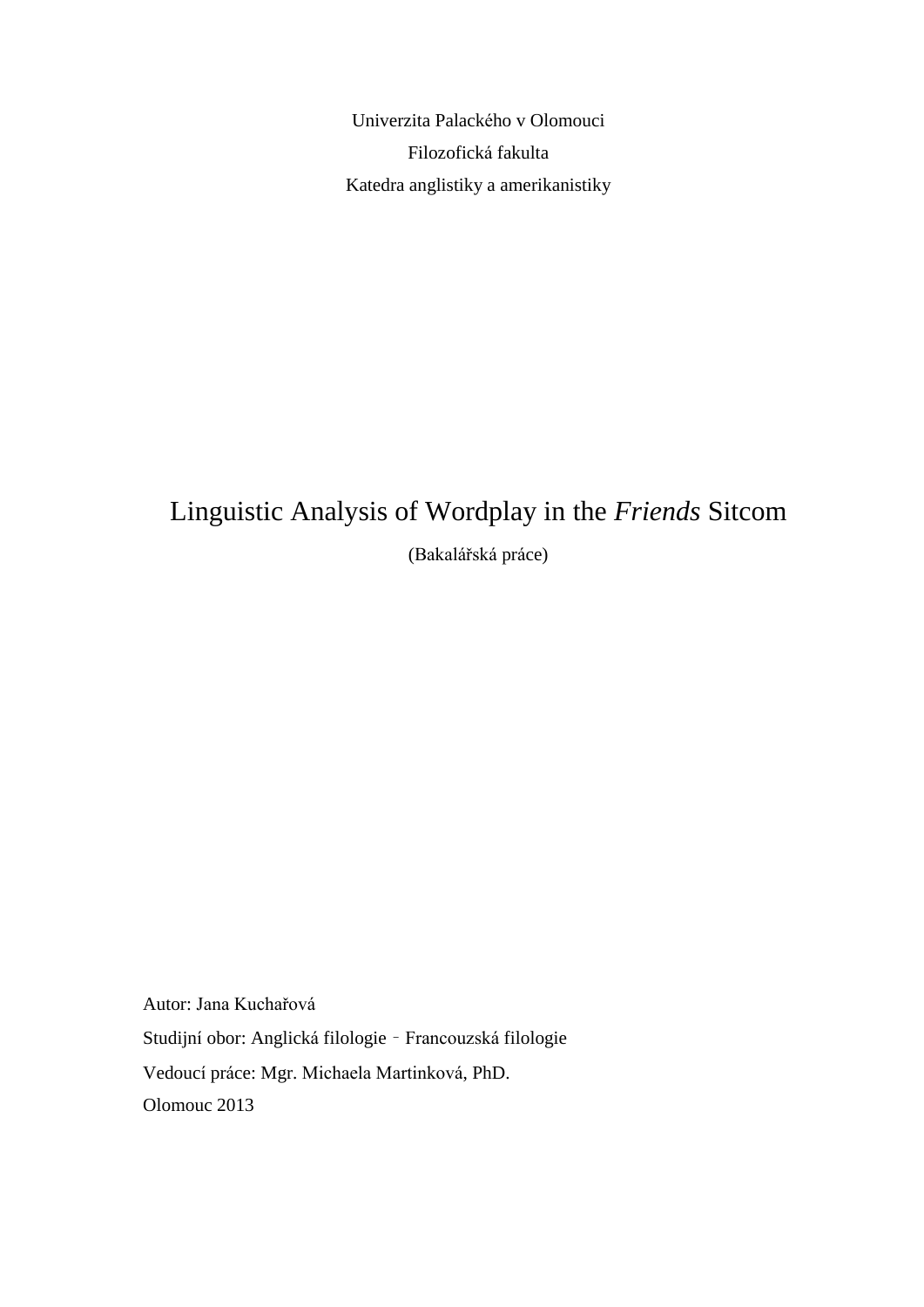*Prohlašuji, že jsem tuto bakalářskou práci vypracovala samostatně a uvedla úplný seznam citované a použité literatury.*

*V Olomouci dne 26. dubna 2013 ................................................*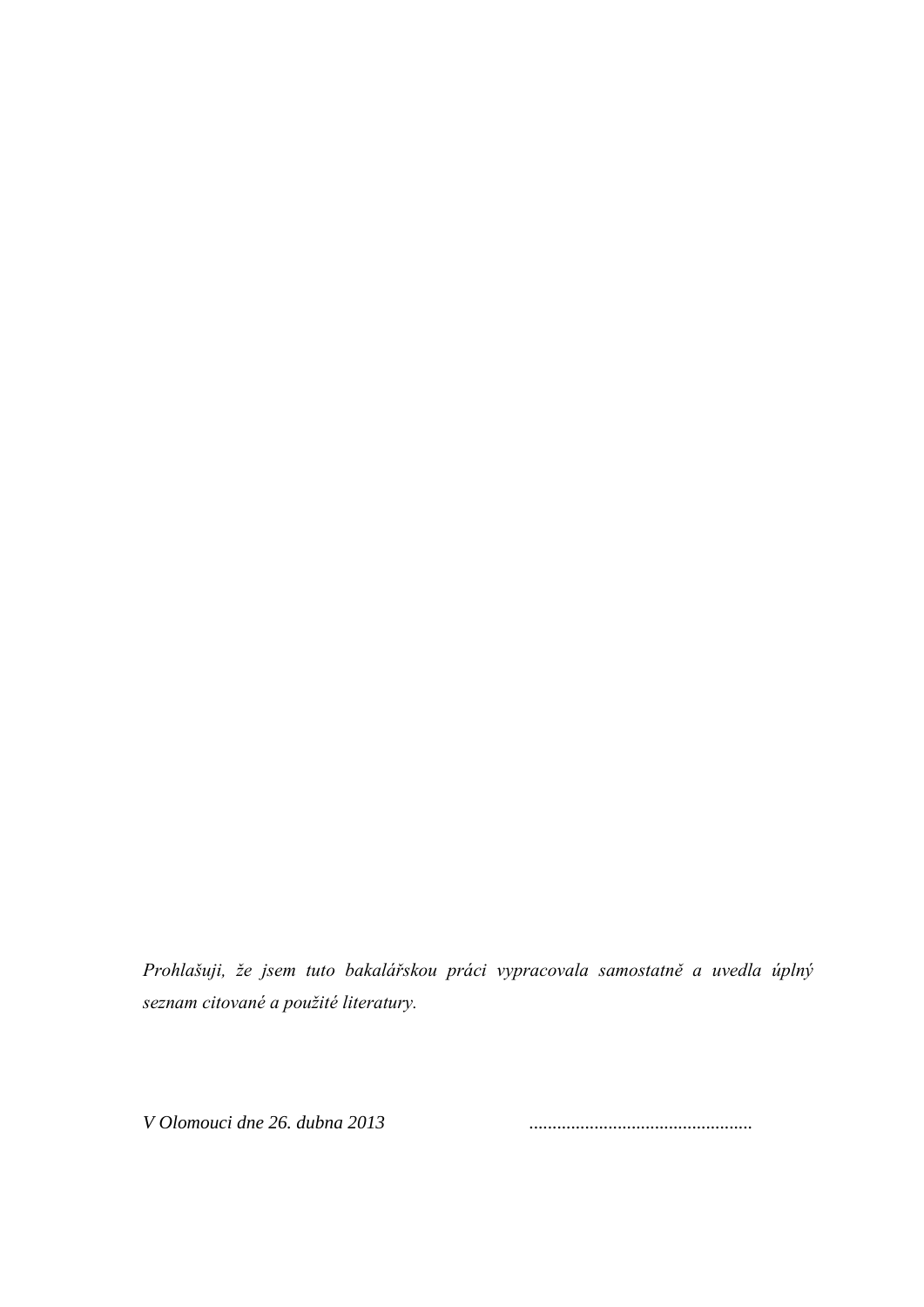Na tomto místě bych ráda poděkovala Mgr. Michaele Martinkové, PhD. za cenné rady a připomínky, které mi pomohly při tvorbě bakalářské práce.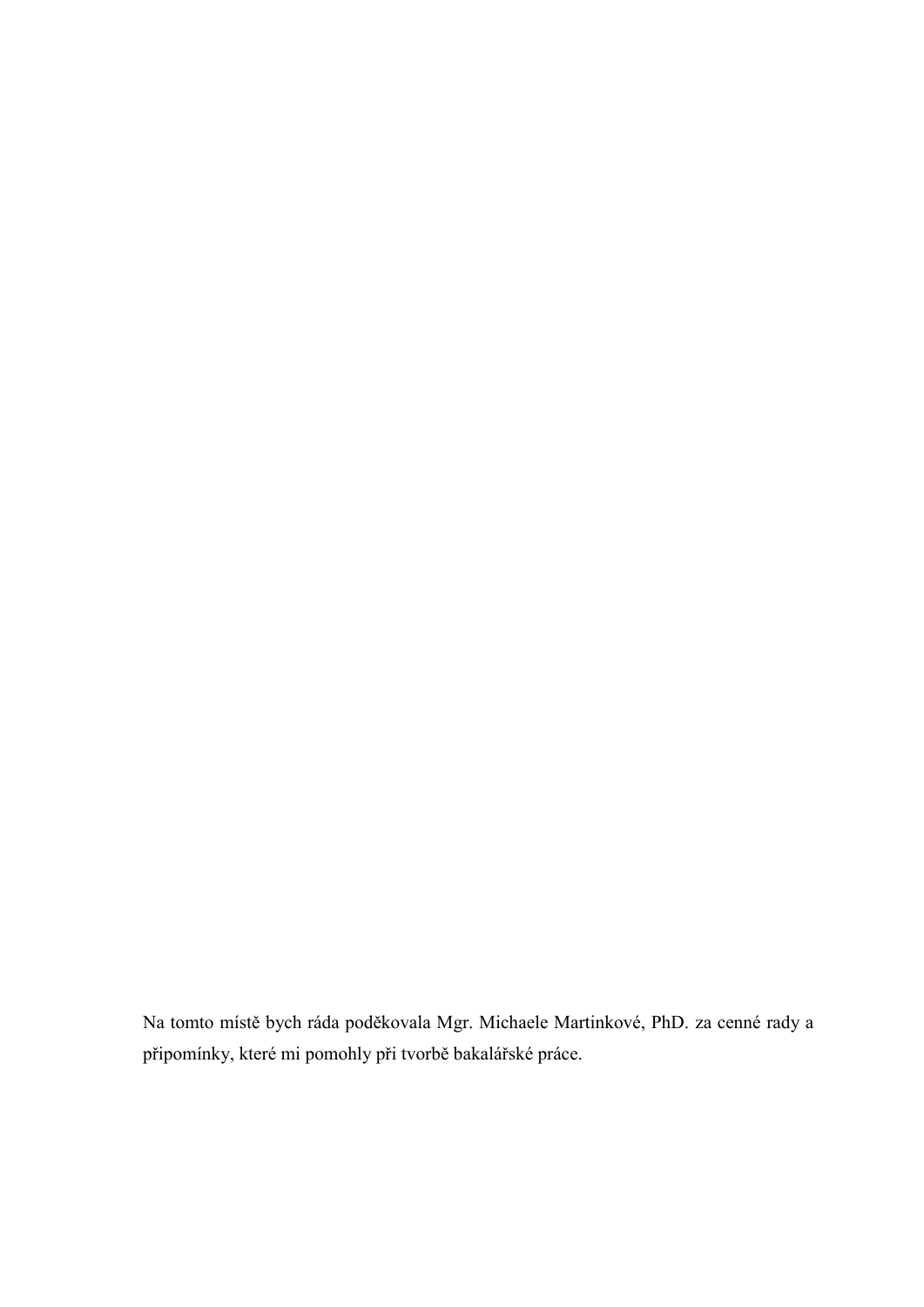# **Table of contents**

| 1              |       |  |  |
|----------------|-------|--|--|
|                | 1.1   |  |  |
|                | 1.1.1 |  |  |
|                | 1.1.2 |  |  |
|                | 1.1.3 |  |  |
|                | 1.2   |  |  |
|                | 1.2.1 |  |  |
|                | 1.2.2 |  |  |
|                | 1.3   |  |  |
|                | 1.4   |  |  |
|                | 1.4.1 |  |  |
|                | 1.4.2 |  |  |
|                | 1.4.3 |  |  |
|                | 1.4.4 |  |  |
|                | 1.5   |  |  |
| $\overline{2}$ |       |  |  |
| 3              |       |  |  |
| $\overline{4}$ |       |  |  |
|                | 4.1   |  |  |
|                | 4.2   |  |  |
|                | 4.3   |  |  |
|                | 4.4   |  |  |
|                | 4.4.1 |  |  |
|                | 4.4.2 |  |  |
|                | 4.4.3 |  |  |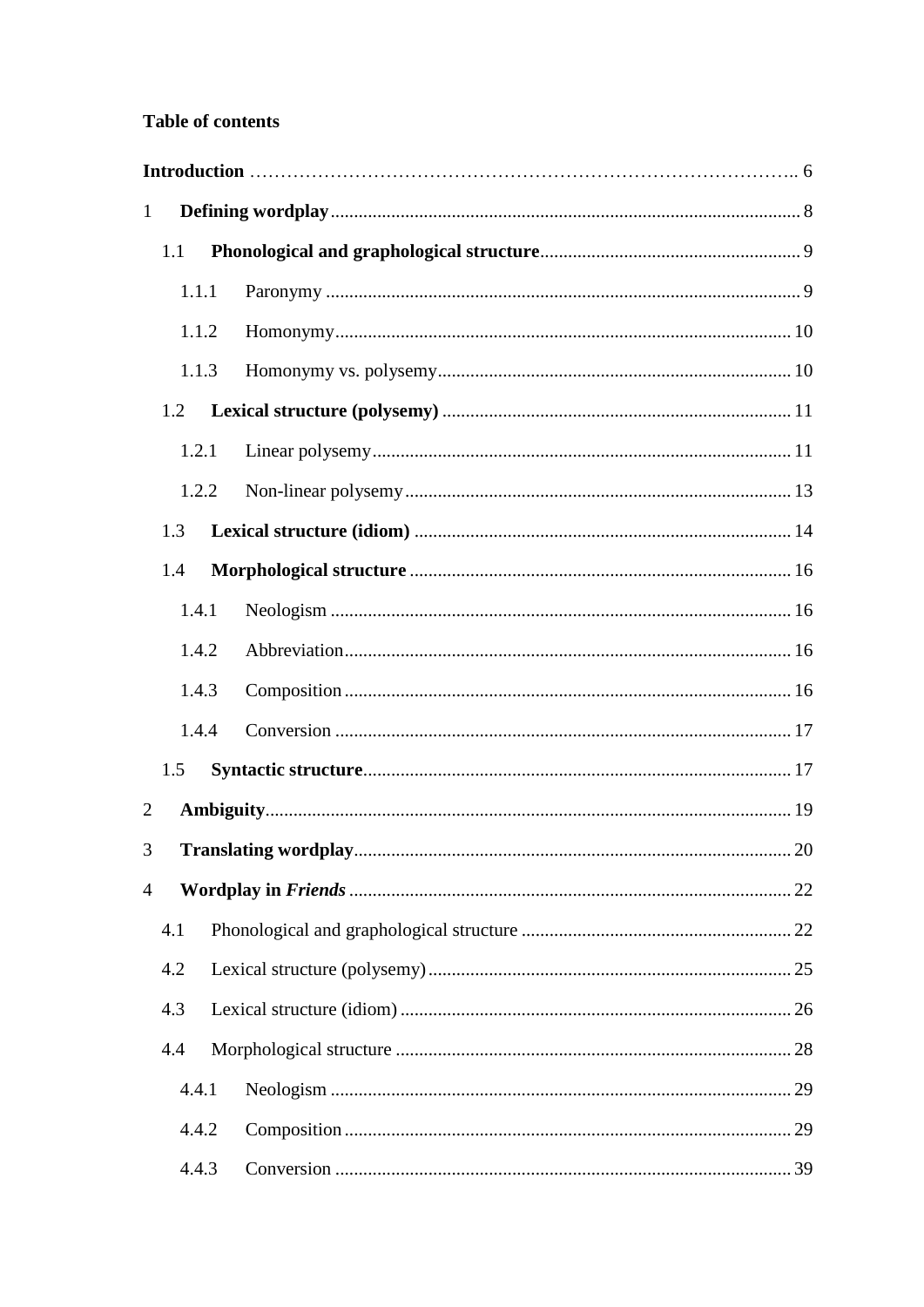| $5 -$ |  |  |
|-------|--|--|
|       |  |  |
|       |  |  |
|       |  |  |
|       |  |  |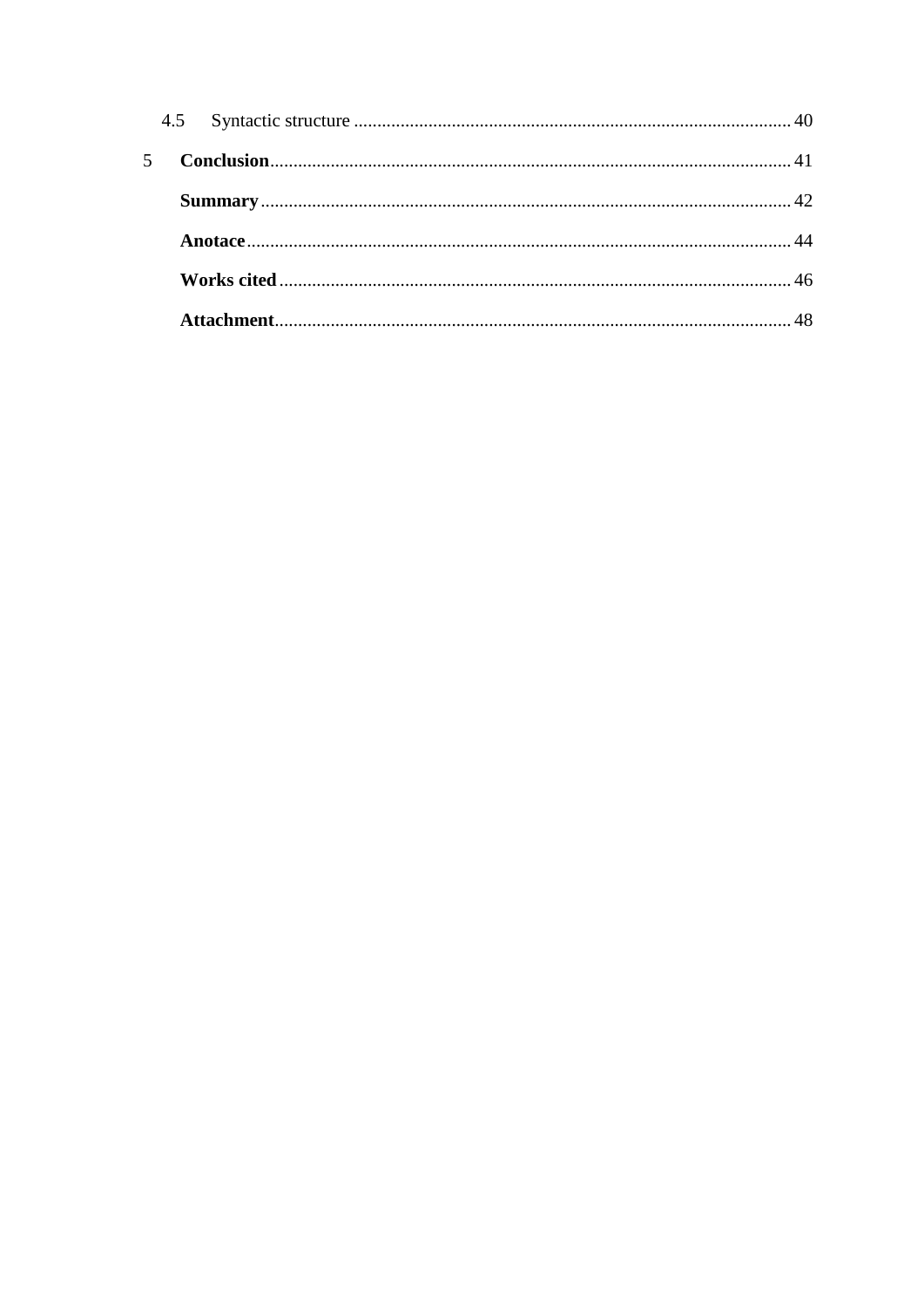# **Introduction**

Playing with words is a part of everyday communication that can be produced by everyone. It is a ceaseless process of creating new puns and new forms of words and phrases. Each individual is able to produce a differently structured wordplay according to their knowledge of language, creativity, current state of mind etc. Delabastita (1996, 129) claims that to accentuate the power of wordplay, it needs "to be employed in specially contrived setting." Wordplay can be found for example in newspapers where it is used to attract the reader's attention and to make the articles interesting. Another field capitalizing on wordplay is doubtlessly the field of humour. On the other hand, this use can be truly treacherous because, as Chiaro states, what is funny in the United States does not have to be funny in the United Kingdom and vice versa (Chiaro 1992, 77).

 I have already mentioned that wordplay occupies a very important place in humour. Translating humour presents one of the most problematic issues within the area of translation. When translating humour, one of the main problems is the diversity of languages, i.e. different linguistic typology. While the Czech language is a synthetic language, English is an analytic language, thus they differ in grammar, vocabulary etc. Because of the diverse typology, it is hardly possible to find one pun existing in two languages and meaning the exactly same thing. In an ideal case, a translator should be able to provide a perfectly identical equivalent, i.e. maintain the 'formal equivalence' as well as the 'functional equivalence'. Nevertheless, it is in the most cases impracticable considering the already mentioned diversity of languages. A translator is thus forced to decide how to deal with the given wordplay. This decision is crucial, because it can affect the whole text or speech in which a wordplay appears. In case he/she cannot provide a translation corresponding with the source text, he/she can translate it literally from the source language and supply an explanation. Nonetheless, it would not be the best solution. Firstly, it gives the impression of an inexperienced translator, and secondly, it is not efficient for wordplay considering length of an explanation but also its suitability. Another possibility is to compensate one kind of wordplay for a different one. This approach can preserve the functional quality of the wordplay, but on the other hand it can be often misleading. Sometimes, wordplay is omitted (see Delabastita 1996, 133-134).

This thesis is divided into two parts – theoretical and practical. In the theoretical part I present wordplay from the theoretical point of view. Many linguists suggest various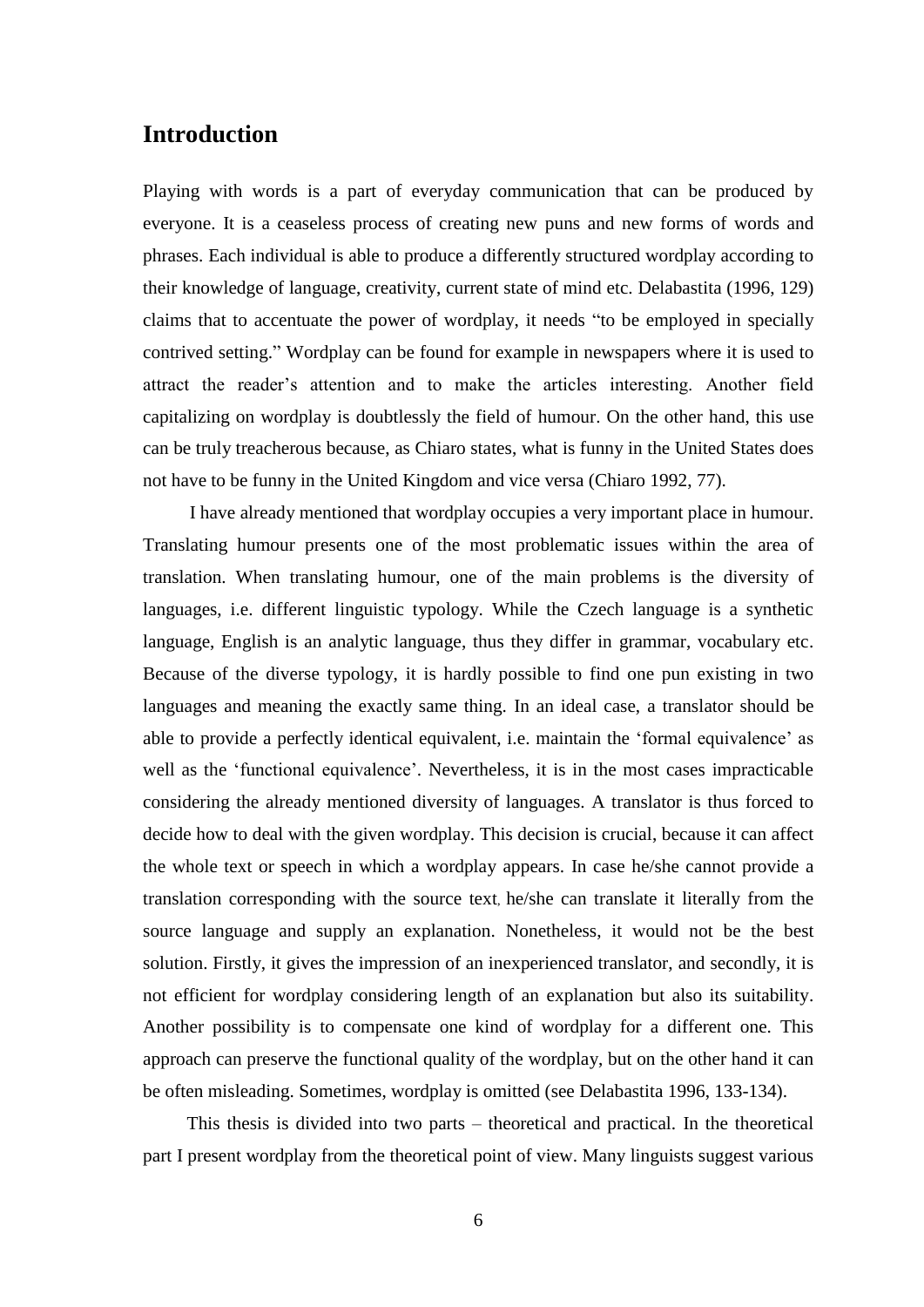definitions of this phenomenon. I focus on the definition provided by Delabastita who states:

Wordplay is the general name for various textual phenomena in which structural features of the language(s) used are exploited in order to bring about a communicatively significant confrontation of two (or more) linguistic structures with more or less similar forms and more or less different meanings (1996, 128).

The following part deals with individual examples of wordplay which were found in the American sitcom *Friends*. I attempt to categorize them according to the division suggested by Delabastita: puns based on 'phonological and graphological structure', 'lexical structure (polysemy)', 'lexical structure (idiom)', 'morphological structure', and 'syntactic structure' (1996, 130).

 In the final part I confront the original version of a given wordplay with the official dubbing approved by Česká televize, and, in some cases, with translations employed in subtitles. Where necessary, I attempt to provide my own translation to preserve preferably both meaning and form (see Baker et al. 2009).

 To sum up, the aim of this thesis is to analyze wordplay in *Friends*, categorize it according to the division mentioned above, compare it with the Czech translations in the dubbing and, alternatively, subtitles, and finally to attempt to provide a better translation where possible.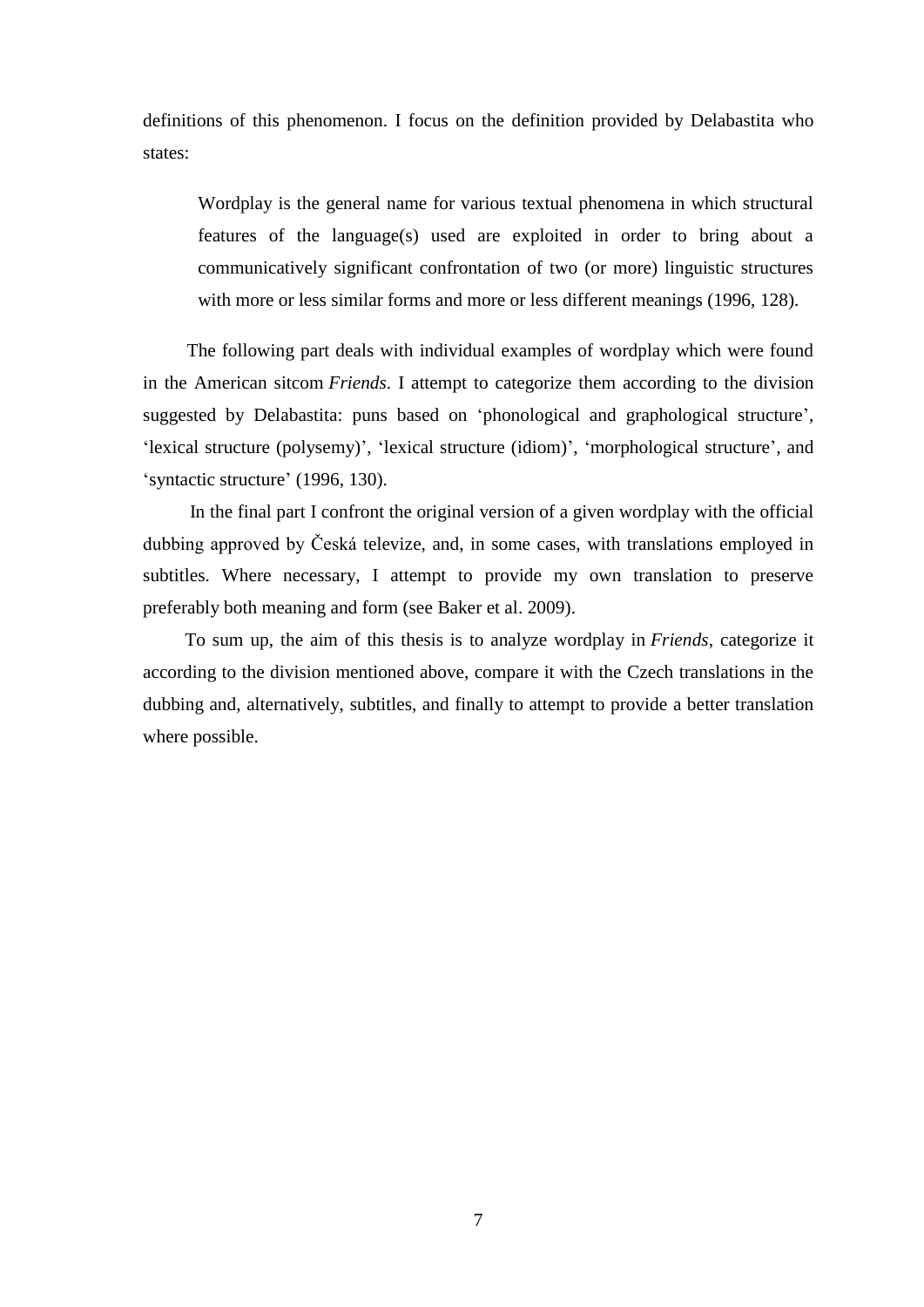# <span id="page-7-0"></span>**1 Defining wordplay**

Wordplay is a frequent and common phenomenon and an inseparable part of communication. Delabastita (1997, 1-2) describes wordplay as "a deliberate communicative strategy, or the result thereof, used with a specific semantic or pragmatic effect in mind".

Wordplay can be employed among friends as well as in media. The aim of wordplay here is to capture the reader's or viewer's attention via the unusual formulations used in the titles of the newspaper articles or in the news on television.

As mentioned above, wordplay is often related to humour. The *Oxford Advanced Learner's Dictionary* provides the definition of wordplay in which the aspect of humour is already included:

Wordplay - making jokes by using words in a clever or amusing way, especially by using a word that has two meanings, or different words that sound the same

Nevertheless, the success of a joke is affected by various factors. One of them is the environment in which it is uttered. The joke-teller must consider the cultural, political, social and other backgrounds of the environment in which he/she occurs. Chiaro (1992, 15) explains:

[...] not everybody is amused by the same things, and what is more, over and above shared knowledge of whatever type, finding something funny relies on a number of subjective variables. What may appear amusing under the influence of a few drinks may not appear quite so funny in the cold light of the morning after. A homosexual is hardly going to enjoy being insulted by someone's idea of a witty remark at his or her expense, any more than the Irish are amused by the thousands of jokes which depict them as imbeciles. Some people are offended by sexual innuendo, while others by political references contained in a joke.

There are different ways to produce wordplay. Almost every linguistic phenomenon possible is used – not only lexical means such as idioms and polysemy, but also grammar or phonetics. Delabastita (1996, 130) suggests the following categorization, according to the linguistic means used to achieve wordplay:

• Phonological and graphological structure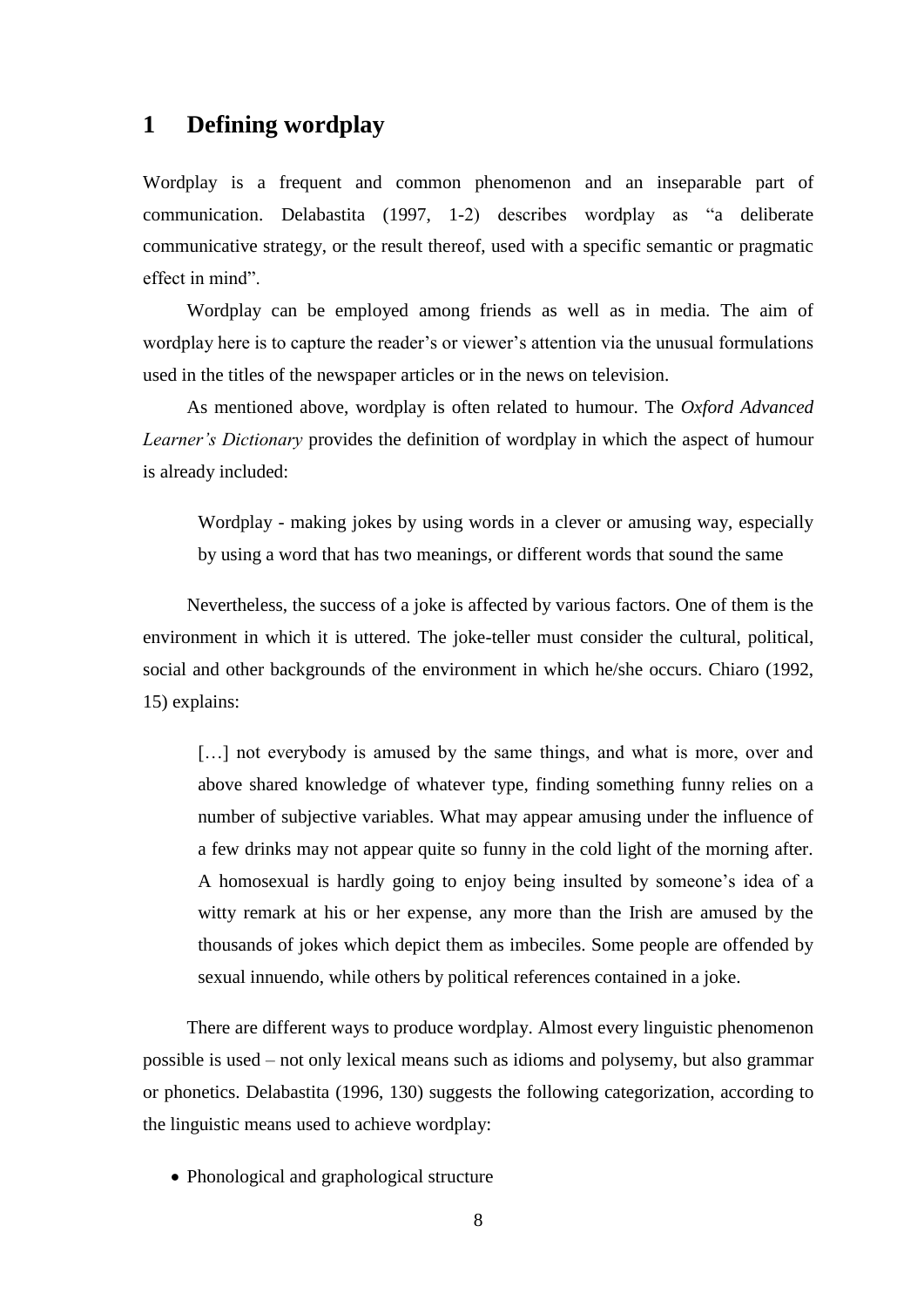- Lexical structure (polysemy)
- Lexical structure (idiom)
- Morphological structure
- Syntactic structure

Delabastita (1996, 131) also claims that "often two or more of the above features of language are harnessed simultaneously in order to obtain one single pun." Sometimes it can be very hard to decide to which category the given wordplay should be classified.

## <span id="page-8-0"></span>*1.1 Phonological and graphological structure*

The number of phonemes and graphemes in a language is limited. Moreover, each language has its rules according to which they can be employed and so they can create only certain combinations.

Delabastita (1996, 130) uses the term 'sound-play' which " borders on alliteration, assonance and consonance". He goes on to say that " in sound-play sound provides the basis for the verbal association, whereas anagrammatic wordplay is based on spelling." As an example of sound-play, Delabastita provides:

#### <span id="page-8-2"></span>( 1 ) *Love at first bite.*

The sentence in [\( 1](#page-8-2) ) is based on the expression *love at first sight* in whoch the noun *sight* was replaced by its paronym, i.e. a word whose pronunciation is very similar.

#### <span id="page-8-1"></span>**1.1.1 Paronymy**

According to Attardo (1994, 110-111) "two words are paronyms when their phonemic representations are similar but not identical." Nevertheless, this definition is not complete. Let me provide a more complex definition provided by Marcu (2010, 202) who claims that "in linguistics, paronym may refer to: a word related to another word and derived from the same root - e.g. cognate words; this types of paronyms often lead to confusion" or "words almost homonyms but having slight differences in spelling or pronunciation – different prefixes or suffixes and added word syllables can change stress and elements of pronunciation - and having different meanings." By way of illustration, Marcu (2010, 203) suggests the examples of *law* and *low* or *breath* and *breathe*.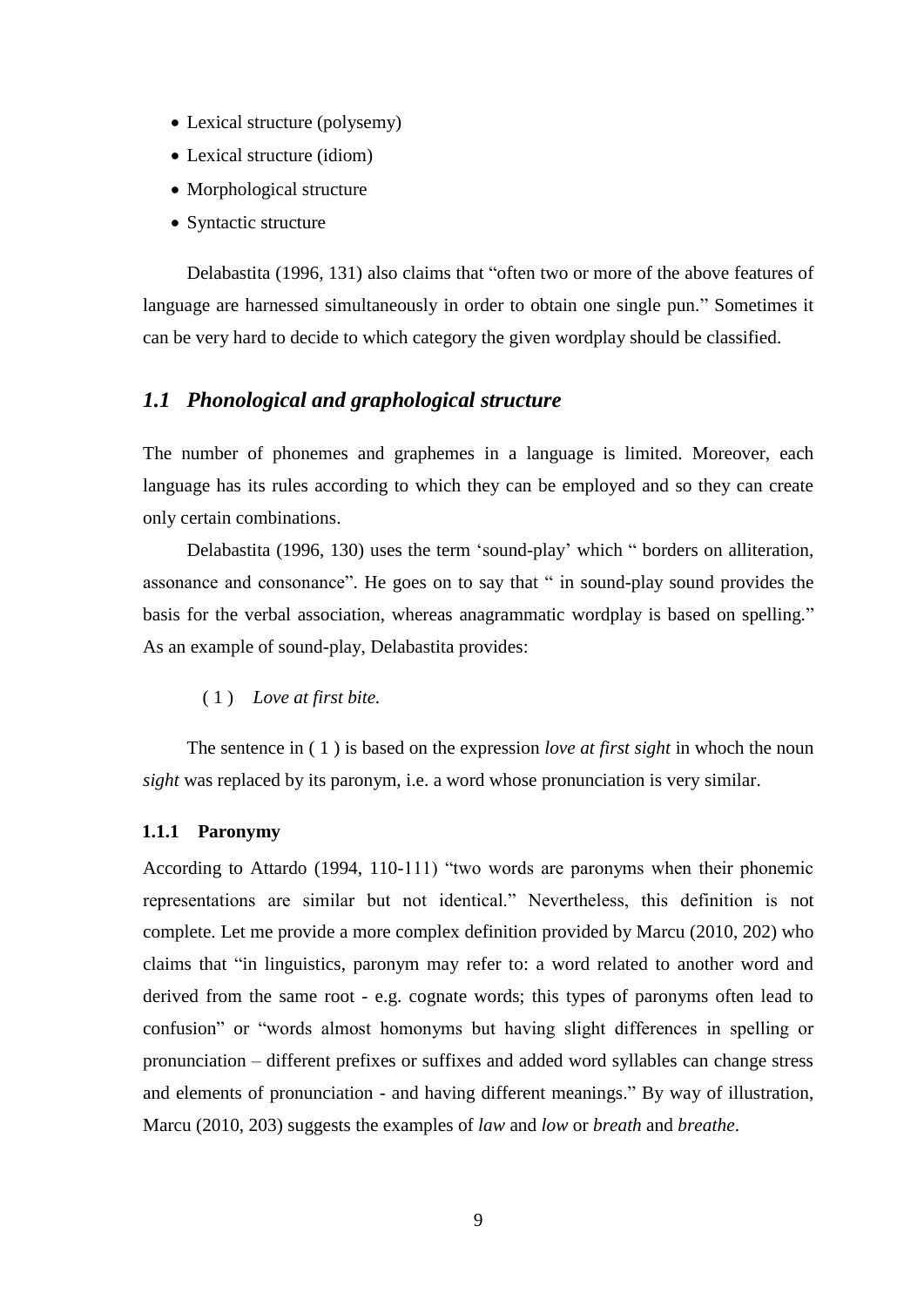#### <span id="page-9-0"></span>**1.1.2 Homonymy**

Apart from 'true homonymy', i.e. words whose phonological and graphological structure match, there are two more types of homonymy to be distinguished: homophony and homography.

#### *1.1.2.1 Homophony*

Homophony is a type of homonymy in which two words are identical in pronunciation, but different in spelling. Meyer et al. (2005, 149) provides the example of [θru:] signifying either *through* or *threw*.

#### *1.1.2.2 Homography*

While homophones are words with an identical pronunciation and a different spelling, homographs are the opposite. Peprník (2001, 33) offers the word *lead* as an illustrative example. It can be understood either as a verb meaning "to go with or in front of a person or an animal to show the way or to make them go in the right direction" (*OALD*) or "a chemical element. Lead is a heavy soft grey metal, used especially in the past for water pipes or to cover roofs" (*OALD*). The pronunciation in the first meaning is [li:d] whereas in the second meaning it is pronounced as [led].

#### <span id="page-9-1"></span>**1.1.3 Homonymy vs. polysemy**

While senses of a homonymous word are not related, in case of polysemy, arguably, they are. Peprník (2001, 26) inserts the distinction between polysemy and homonymy into his definition of polysemy:

Polysemy, i.e. having two or more meanings, that is referring to two or more items of extralinguistic reality, but at the same time sharing at least one element of meaning – without this link, the shared meaning, it would be a case of homonymy

The difference is illustrated in the following example provided by Atkins et al. (2008, 280):

- <span id="page-9-2"></span>( 2 ) (a) *She gave him a punch in the stomach.* (a hard blow with the fist)
	- (b) *It lacks the emotional punch of French cinema.* (a forceful, memorable quality)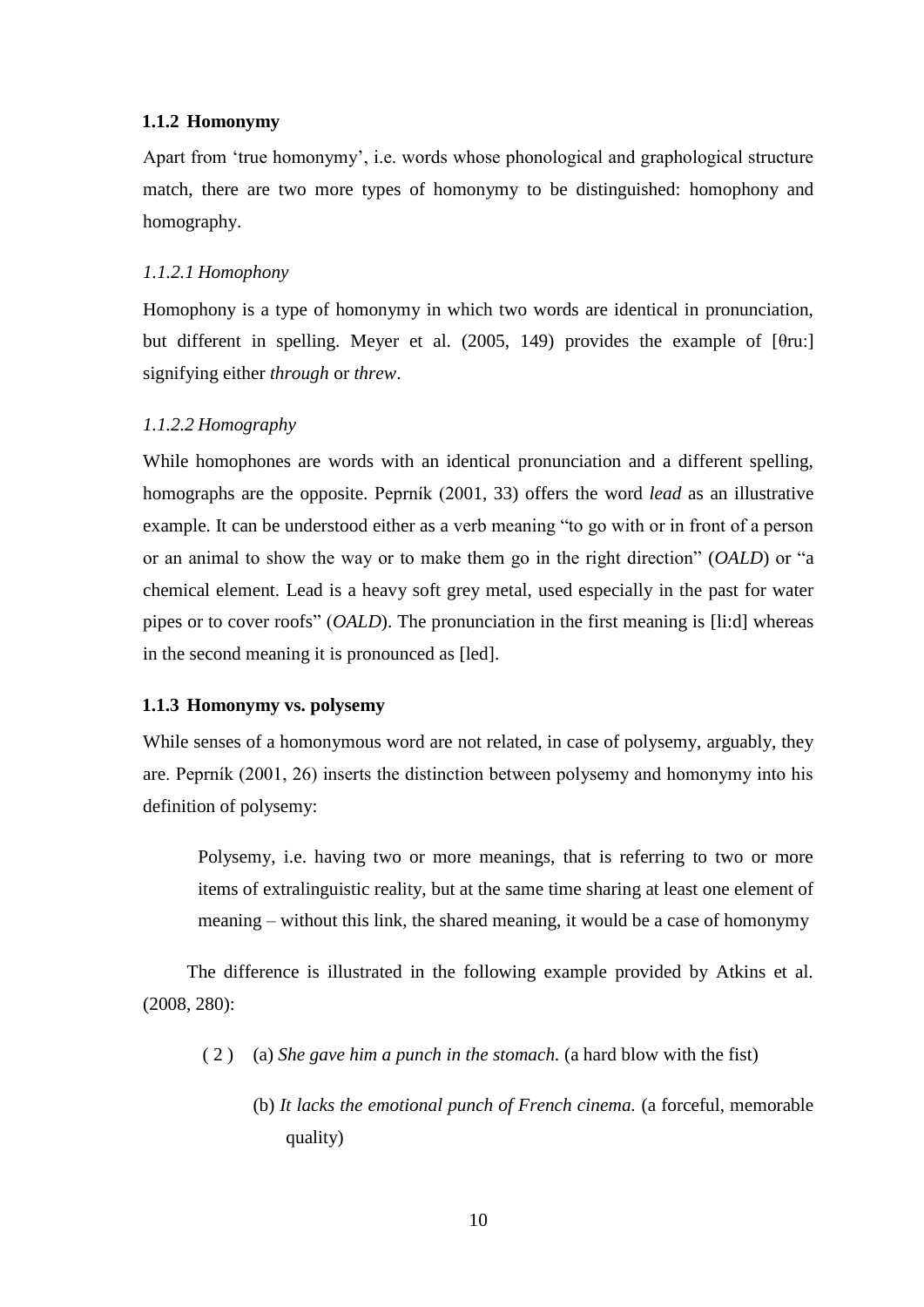(c) *Glasses of punch were passed around.* (an alcoholic drink mixed from several ingredients)

Atkins et al. (2008, 280) point out that meanings of the noun *punch* in [\( 2a](#page-9-2) ) and [\(](#page-9-2)  [2b](#page-9-2) ) are more related than the meaning expressed in [\( 2c](#page-9-2) ). In [\( 2b](#page-9-2) ) it can be considered to be "a metaphorical extension of the physical punch" expressed in ( $2a$ ), while ( $2c$ ) is semantically different – it occupies a "different semantic area", despite the fact that it shares the orthographic quality. The meaning of *punch* in [\( 2c](#page-9-2) ) has the origin in the Sanskrit word *panch* meaning *five* – the punch drink was originally mixed from five ingredients. To conclude, *punch* in [\( 2a](#page-9-2) ) and [\( 2b](#page-9-2) ) are polysemous words (or 'polysemes') whereas *punch* in [\( 2c](#page-9-2) ) is their homonym.

# <span id="page-10-0"></span>*1.2 Lexical structure (polysemy)*

Evans et al. (2006, 36) claim that "polysemy is the phenomenon where a single linguistic unit exhibits multiple distinct yet related meanings." Peprník (2001, 26) provides the already mentioned definition in which the relation of meanings is described in more detail:

Polysemy, i.e. having two or more meanings, that is referring to two or more items of extralinguistic reality, but at the same time sharing at least one element of meaning […]

Cruse (2011, 115) distinguishes three main types of polysemy: 'linear' (or 'vertical') polysemy, 'non-linear' (or 'horizontal') polysemy and 'miscellaneous' types.

#### <span id="page-10-1"></span>**1.2.1 Linear polysemy**

According to Cruse (2011, 115) " a pair of polysemes stand in a linear relation if one of them covers a more restricted semantic area within the area covered by the other, that is to say, if one denotes either a subclass or a part of the other."

#### *1.2.1.1 Autohyponymy*

In order to understand well the term 'autohyponymy', it is important to explain the term 'hyponymy'. Peprník (2001, 32) claims that "a hyponym is a word or lexeme with a more narrow or more specific meaning that comes under another wider or more general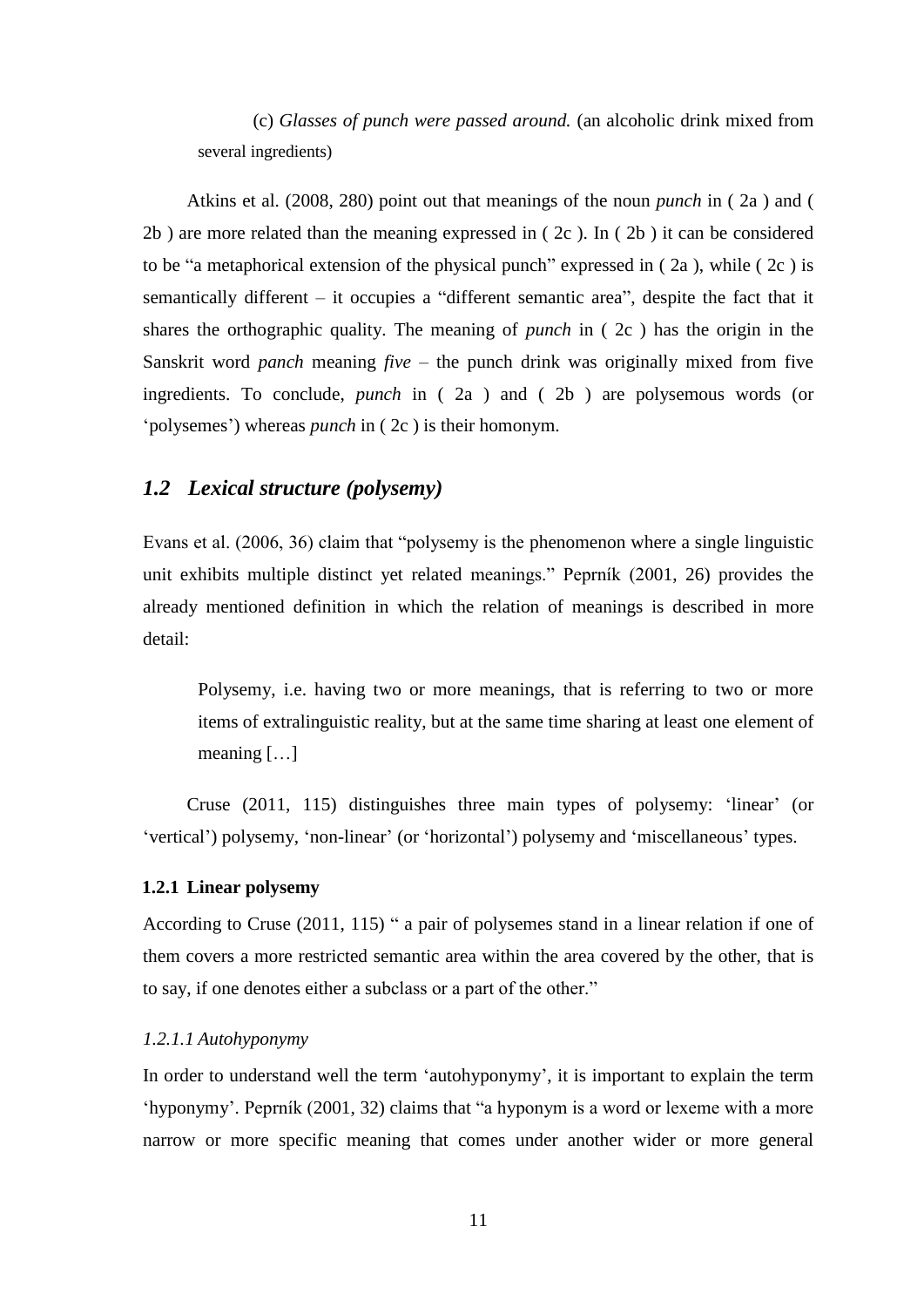meaning. It is a subordinate term." Cruse (2011, 152) describes the concept of hyponymy as "*X is a type/kind/sort of Y*".

As a typical example of polysemy based on hyponymy, Cruse (2011, 115) uses the noun *dog*. Dog, in the general sense expressed in [\( 3a](#page-11-0) ), means "an animal with four legs and a tail, often kept as a pet or trained for work" (*OALD*). Moreover, there is another sense illustrated in [\( 3b](#page-11-0) ) – "a male dog" (*OALD*). A simple question in [\( 3A](#page-11-0)) can be thus interpreted in two different ways.

- <span id="page-11-0"></span>( 3 ) A: *Is that a dog?*
	- B: (a) *Yes, although people think it's a wolf.*
		- (b) *No, it's a bitch.* (Cruse 2011, 116)

Another example of an autohyponymous word is *drink*. Firstly, it denotes verb meaning "to take liquid into your mouth and swallow it" (*OALD*) as illustrated in [\( 4a](#page-11-1) ). The second widely used meaning is narrowed from the first one, i.e. "to drink alcohol" (*OALD*) as in [\( 4b](#page-11-1) ). Cruse (2011) shows the polysemy in the following way:

- <span id="page-11-1"></span>( 4 ) A: *Is John drinking today?*
	- B: (a) *No, he'll just have an orange juice.*
		- (b) *Yes, he'll have an orange juice.* (116)

#### *1.2.1.2 Automeronymy*

Cruse (2011, 137) defines 'meronymy' as a relation "which is the conceptual reflex of the part-whole relation between individual referents."

By way of illustration, Cruse (2011, 116) shows the relation on the word *door*.

- <span id="page-11-2"></span>( 5 ) (a) *We're going to put a door in that wall.*
	- (b) *Go straight through that door and turn left.*
	- (c) *The burglars took the door off its hinges.*
	- (d) \**We took the door off its hinges and walked through it.*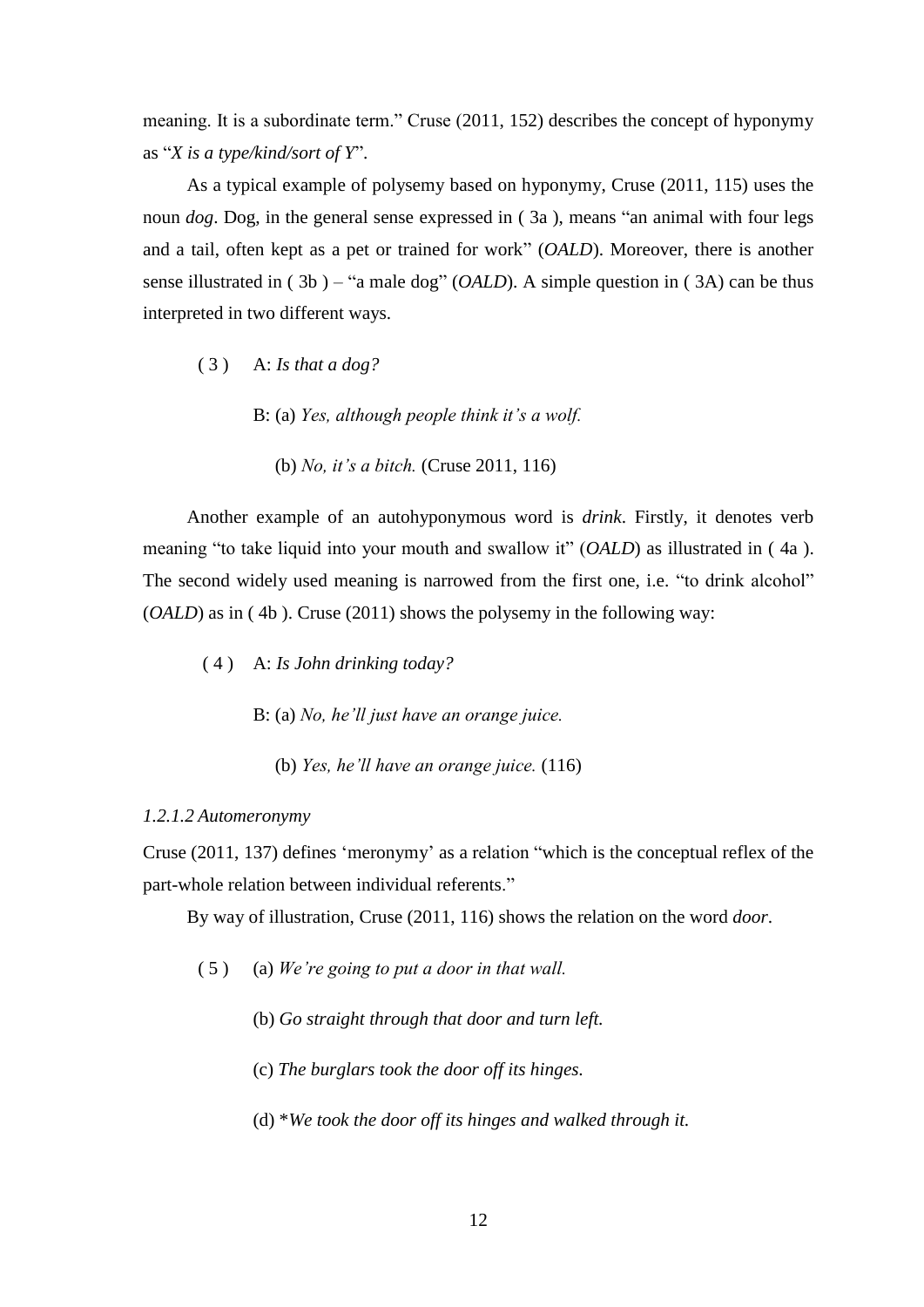Cruse (2011, 116) claims that "*door* can refer to the whole set-up, with *jambs, lintel, threshold, hinges* and *panel*" as in ( 5a ). It can, however, have two particular meanings: an *opening* as in [\( 5b](#page-11-2) ) or a *panel* as illustrated in [\( 5c](#page-11-2) ). In case these two meanings are activated at the same time, it causes 'zeugma' (as shown in [\( 5d](#page-11-2) )). Cruse (2011, 102) points out that zeugma "occurs when a sentence calls for two discrete and antagonistic readings to be activated simultaneously.

Another example of automeronymy provided by Cruse (2011, 116) is *body*. In this case we can refer either to the "whole physical structure of a human or an animal" (*OALD*) or just to the "trunk".

#### <span id="page-12-0"></span>**1.2.2 Non-linear polysemy**

#### *1.2.2.1 Metaphor*

Metaphors are widely used in literature. Nevertheless, this term is understood differently in literature and in linguistics. Peprník (2001, 44) claims that "metaphor means a transfer of meaning on the basis of exterior features, it is actually a shortened simile. The similarity may involve shape, location, function, colour, extent."

As far as the 'shape' is considered, Peprník (2001, 45) provides an example of *tooth* meaning either a "tooth of the mouth" or "a tooth of saw or cogwheel". The feature of 'location' is represented by extension of the word *foot* ("lowest extremity of an animal") to all sorts of things, as in *foot of a mountain, tree*, and so forth (Algeo et al. 2005, 232). Peprník (2001, 45) claims that 'function' is often combined with 'shape' and suggests an example of *head*, being understood as "a part of body" but also as a "leader". As the motivators for naming 'color' Peprník (2001, 45) lists plants, minerals, animals, products, etc.: e.g. *bloody* as a type of red, or *raven* as a type of black. For 'extent' Peprník (2001, 45) suggests the example of *a drop of* followed by *water*. In this sense the meaning is literal. On the other hand, the usage of the expression *the drop of talent* has a figurative meaning in which *drop of* does not mean "a drip", but "a little bit."

#### *1.2.2.2 Metonymy*

Campbell (2000, 259) claims that "metonymic changes typically involve some contiguity in the real (non-linguistic) world. They involve shift in the meaning from one thing to another that is present in the context." Peprník (2001, 53) defines metonymy as "a figure of speech in which the name of an attribute of a thing is used instead of the thing itself, e.g. *lands belonging to the crown*, i.e. monarchy."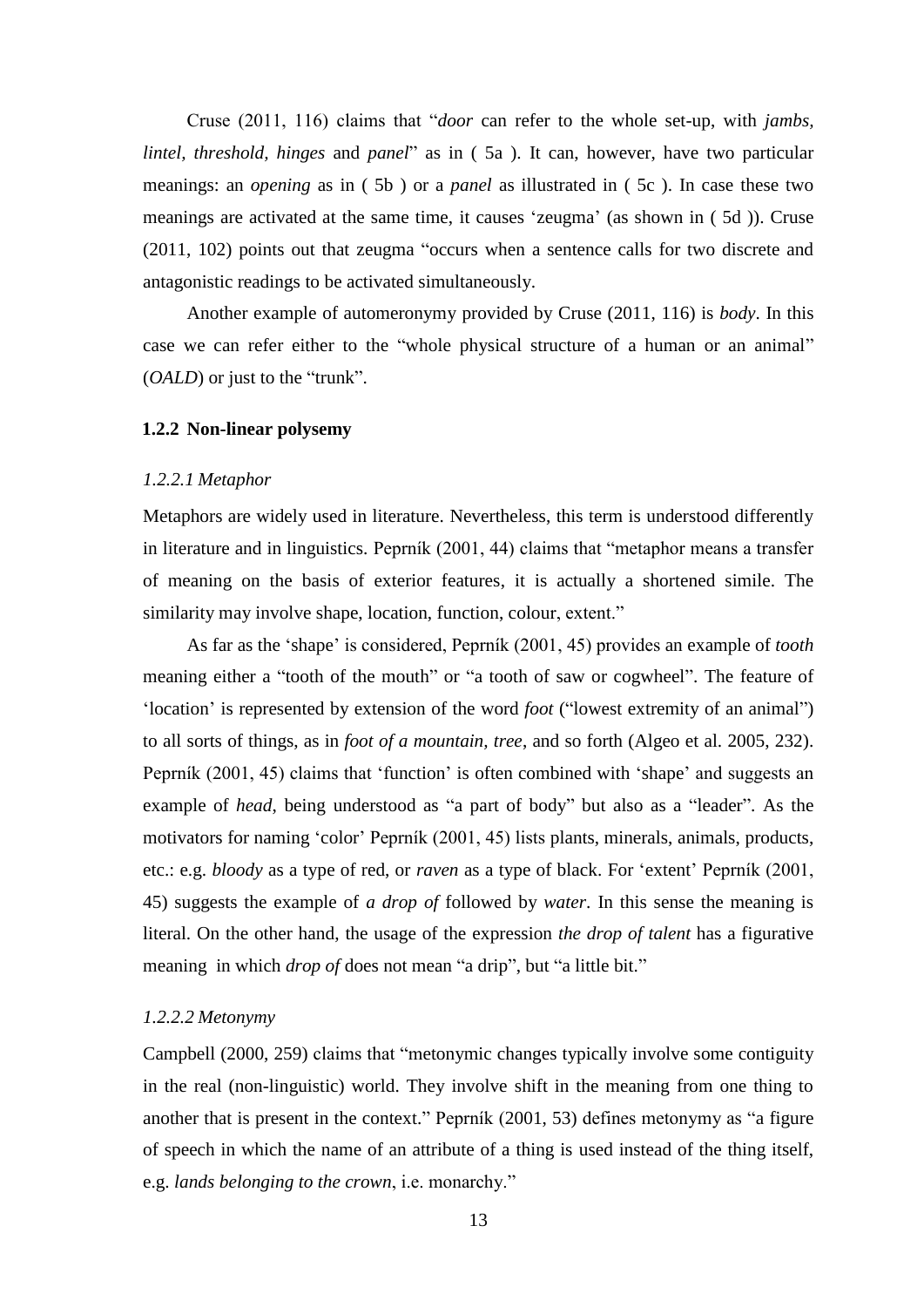#### <span id="page-13-0"></span>*1.3 Lexical structure (idiom)*

Makkai (1972, 117) distinguishes two main types of idioms. The first type is called 'idioms of decoding' – known also under the terms 'non-identifiable' or 'true idioms'. Leah (2011, 1) claims that "the meaning of individual words in an expression has nothing to do in the comprehension of the whole meaning", i.e. the meaning of true idioms is hardly denotable from the meaning of the idiom constituents. The second type of idioms is called 'idioms of encoding' or 'identifiable idioms'. Such idioms have a transparent meaning and can be found also in other languages with only slight difference in a word or preposition. Cruse (2011, 83) argues that "collocations are sometimes called idioms of encoding, because a speaker with full knowledge of the default meanings of the constituent words would not be able to predict the acceptability of the phrase, and they therefore have to be learned as a combination."

Cruse (2011, 86) states that idioms, as grammatically complex expressions, "have some grammatical properties, which can be attributed either to the fact that their constituents have no meaning, or that such meaning in not independently active." The asterisk marks sentences whose idiomatic meaning is shifted to literal.

1.Elements of an idiom are not separately modifiable without loss of idiomatic meaning

- ( 6 ) (a) *\*She pulled her brother's legs.*
	- (b) *\*She pulled her brother's left leg.*
	- (c) *\*She pulled her brother's leg with a sharp tug.*
	- (d) *She pulled her brother's leg mercilessly.*

Considering the loss of individual meanings of the individual idiom constituents, it is not possible to modify them. The adverb in ( 6d ) is related to the whole idiom, not only to its constituents, so the sense of the idiomatic expression remains untouched.

- <span id="page-13-1"></span>2.Elements do not coordinate with genuine semantic constituents without loss of idiomatic meaning
	- ( 7 ) (a) *\*She pulled and twisted her brother's leg.*
		- (b) *\*She pulled her brother's leg and arm.*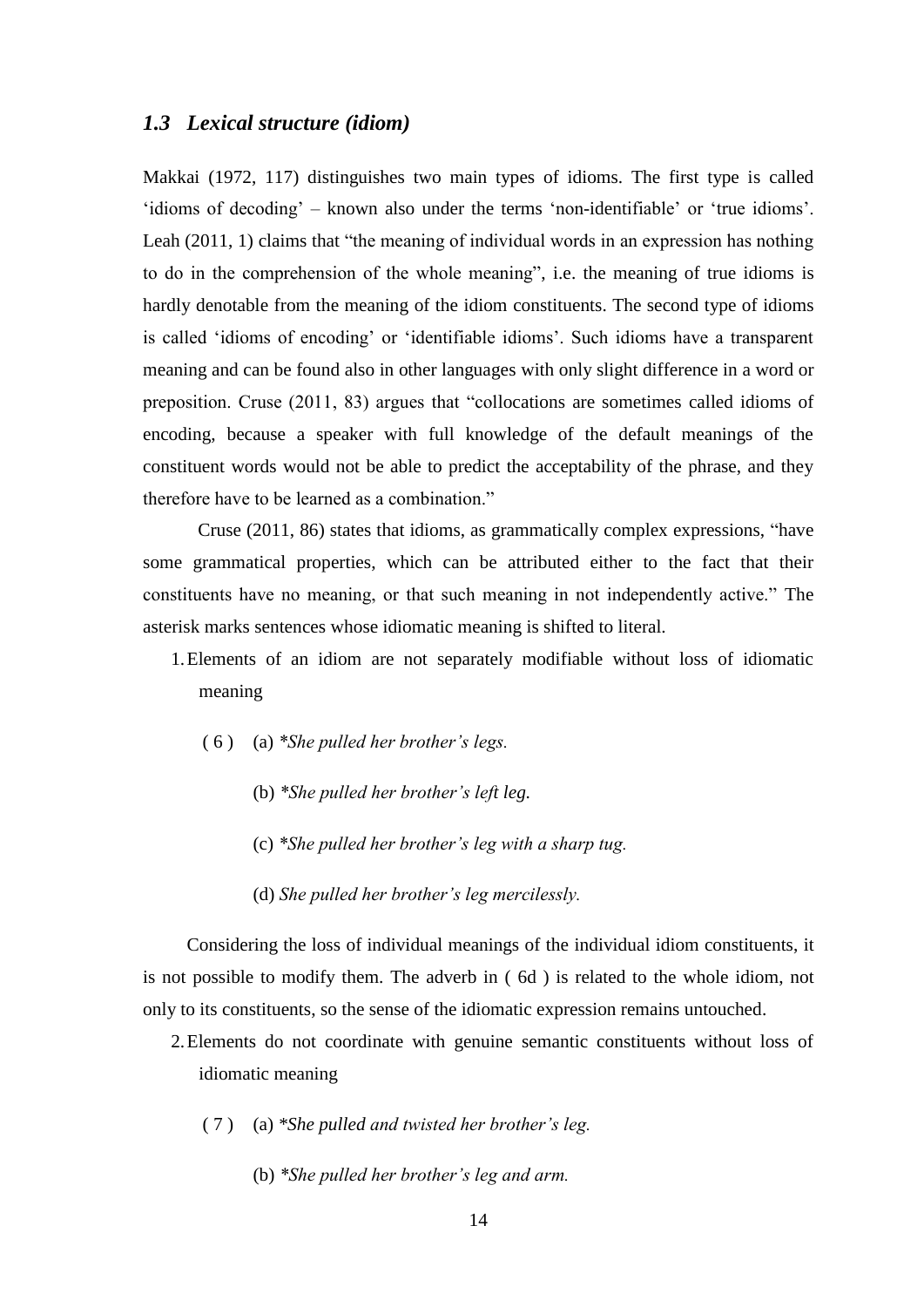#### (c) *She pulled her brother's and her mother's leg.*

The sentence in [\( 7a](#page-13-1) ) loses its idiomatic meaning by coordinating the verb *to pull*  with the verb *to twist*. Nevertheless, it can still work as a non-idiomatic sentence – the verb *to pull* is used in its literal meaning. Idiomaticity in sentence [\( 7c](#page-13-1) ) is preserved even when a noun phrase is added, because the sentence uses idiom *to pull someone's leg* where two constituents (*to pull* and *leg*) are permanent, without their genuine meaning, while the determination (*someone's*) is not, i.e. it is outside the idiom and can be modified and coordinated.

- 3.Elements cannot take contrastive stress, or be the focus of topicalizing transformations
	- ( 8 ) (a) *\*It was her brother's leg that she pulled*.
		- (b) *\*What she did to her brother's leg was pull it.*
- <span id="page-14-0"></span>4.Elements cannot be referred back to anaphorically
	- ( 9 ) (a)*\*Mary pulled her brother's leg; John pulled it, too.*
		- (b) *Mary pulled her brother's leg, John did, too.*

The difference between examples [\( 9a](#page-14-0) ) and [\( 9b](#page-14-0) ) lies in the verb employed. The verb *to pull* loses its genuine meaning in the idiomatic expression, thus [\( 9a](#page-14-0) ) is incorrect. On the other hand, the verb *to do* in [\( 9b](#page-14-0) ) refers to the whole idiom.

5.Some aspects of grammar (e.g. voice) may or may not be part of an idiom

- <span id="page-14-1"></span>( 10 ) (a) *\*The bucket was kicked by him.*
	- (b) *His leg was being pulled continually by the other boys.*

In some cases, active voice is seen as "a part of the idiom proper" (Cruse 2011, 86) (as in [\( 10a](#page-14-1) )), because idiomaticity of an expression is destroyed when the passive voice is used. On the other hand, some idioms can be modified by the change of voice (as in [\(](#page-14-1)  [10b](#page-14-1) )) without the loss of idiomatic meaning, thus, "the active voice is not part of the idiom proper" (Cruse 2011, 86).

6.An idiom does not survive the substitution of any of its constituent element by a synonym or a near synonym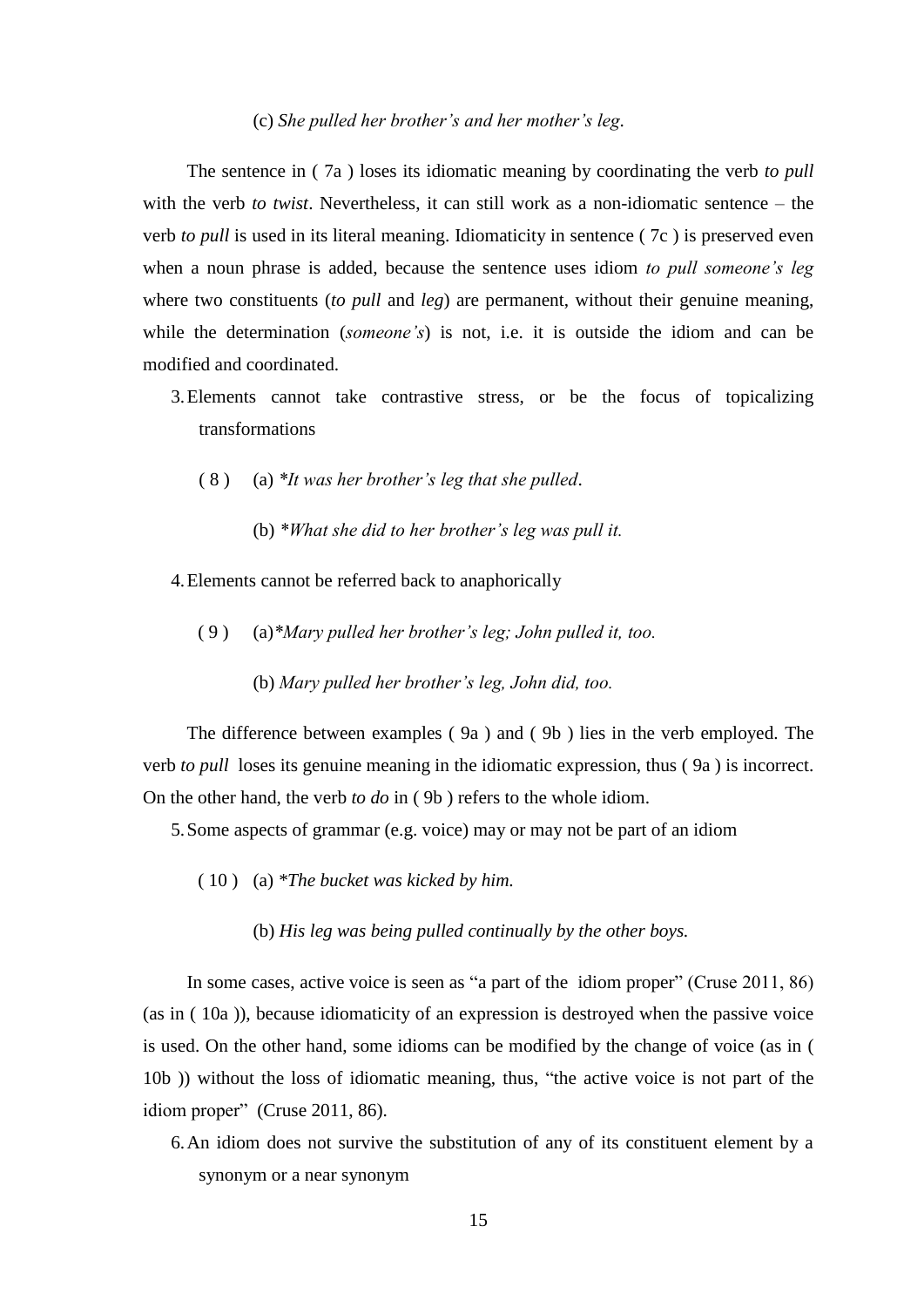( 11 ) (a)*\*She tugged his leg about it.*

(b)*\*She pulled his lower limb about it.*

Idiomaticity is not maintained because idiom constituents lose their genuine semantic meaning when used in an idiomatic expression.

## <span id="page-15-0"></span>*1.4 Morphological structure*

As far as the morphological structure is considered, it is important to mention some relevant means of vocabulary enrichment, because creation of new words is an inseparable part of wordplay. Veselovská (2009, 26) suggests the following categorization.

#### <span id="page-15-1"></span>**1.4.1 Neologism**

Peprník (2001, 76) describes neologism as "a new word or new sense of a word. Neologisms come from any of the categories of word formation."

#### <span id="page-15-2"></span>**1.4.2 Abbreviation**

Abbreviations can be formed by initial letters, as *UN* abbreviated from *United Nations* or *p.m.* from *post meridiem*. Besides, there is another type called 'acronyms'. These abbreviations are supposed to be pronounced as full words contrarily to the 'initial abbreviations' (Veselovská 2009, 26) which are pronounced as separate letters. An example of an acronym is *NASA* or *radar*. The last type of the process of abbreviation is called 'clipping'. In this case, we do not consider the initial letters or a combination of words, but one long word is abbreviated. An example of clipping is *mike* from *microphone, fridge* from *refrigerator* or *info* from *information*. Some abbreviated words entered the vocabulary and are commonly used, but in some cases, abbreviation can be considered as a means of wordplay.

#### <span id="page-15-3"></span>**1.4.3 Composition**

Composition is a process of word-formation uniting two or more lexemes to create one word. It is important to differentiate grammatical and lexical functions of individual constituents which are employed. The first type, 'derivation', is based on adding derivational affixes to the base. Derivational affixes change the part of speech of the base (Veselovská 2009, 19). An example of derivation is *Christmas-y*, an adjective derived by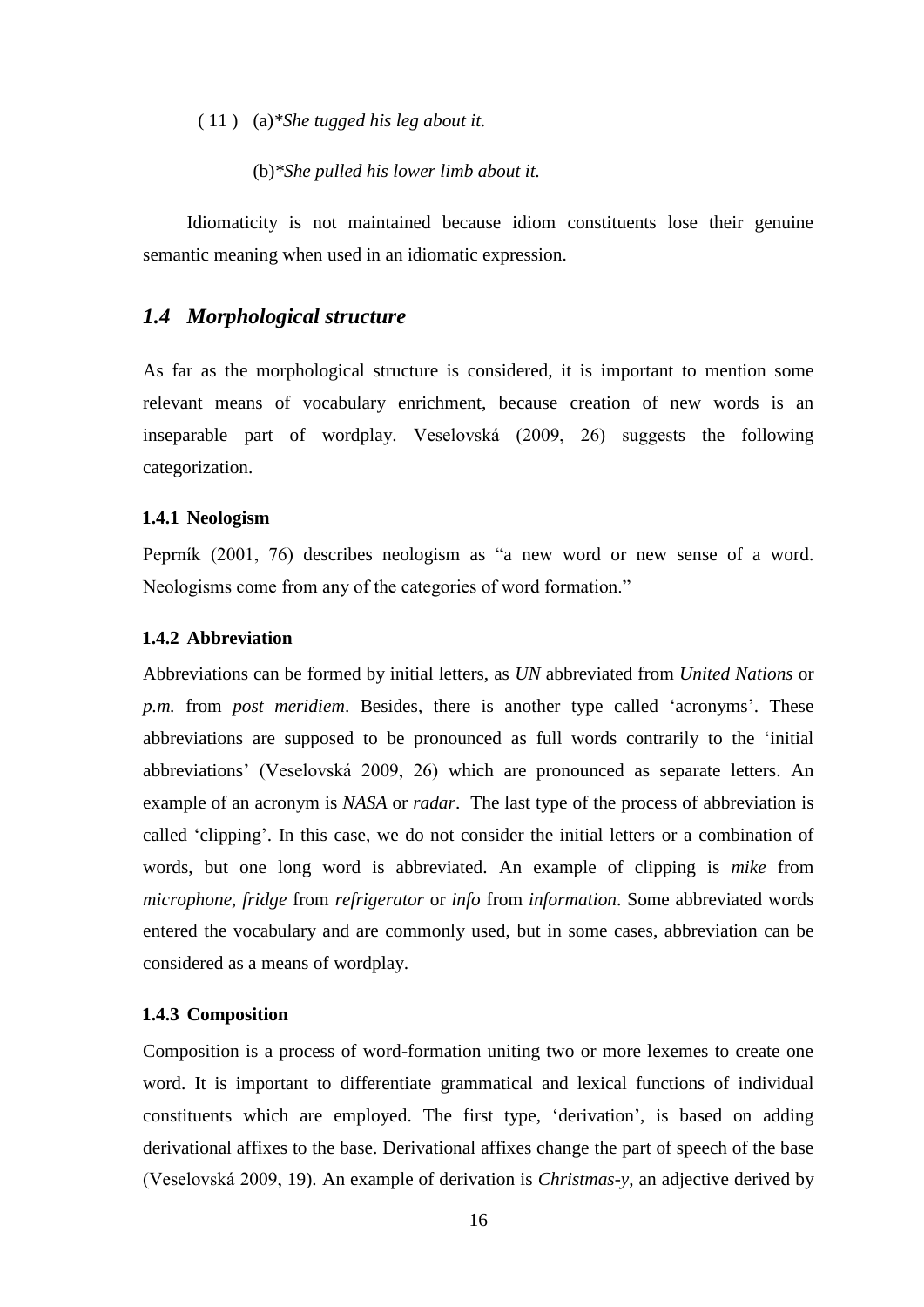the suffix *-y* from noun *Christmas.* Another type of composition is 'blending'. A new word is produced when some parts of words are taken and connected to create a single word, e.g. *smog* is blended from the first letters in *smoke* and the last letters in *fog*. There is also a third type of composition operating with bases called 'compounding'. We can distinguish two major categories of compounds. The first category takes headedness into consideration. The first type of such a compound is called an 'endocentric compound' whose head is a hyperonym of the whole compound, e.g. *doghouse* being a type of house. The next type is an 'exocentric compound' or 'headless compound' whose meaning is not deducible from the constituents, e.g. *highbrow* representing intellectuals. The third type – a 'dvandva compound', called also a 'copulative compound' or a 'coordinate compound', has two heads, i.e. there is no relation of subordination between the individual constituents, e.g. *pass-fail test*.

The second category of compounds is called a 'quotation compound'. This phenomenon is quite common in spoken English. The constituents of a quotation compound can be all parts of speech and, as a whole, modify a noun. Veselovská (2009, 26) suggests *hard-to-do items* as an example.

#### <span id="page-16-0"></span>**1.4.4 Conversion**

Conversion involves two ways of producing new words. In the first one, called 'true conversion' or 'zero affixation', the new word is conversed without adding any affix, i.e. the original and the final form are identical, e.g. *fast* or *hard*. Both of them can stand for an adjective or an adverb without changing the graphic or phonological quality. The second type of conversion is called 'partial conversion' and it requires some phonological change (Veselovská 2009, 26-27), i.e. stress shifting (as in *increase*), vowel length/tone or quality ( $\sin g \rightarrow \sin g$ ) or consonant mutation (*advice*  $\rightarrow$  *advise*).

#### <span id="page-16-1"></span>*1.5 Syntactic structure*

Delabastita (1996, 130) argues that "grammars will often generate phrases or sentences that can be parsed in more than one way." This phenomenon is called 'syntactic ambiguity'. MacDonald et al. (1994, 677) claim that "syntactic ambiguities arise when a sequence of words has more than one syntactic interpretation." By way of illustration, let me provide an example:

( 12 ) *Did you see the girl with the telescope?*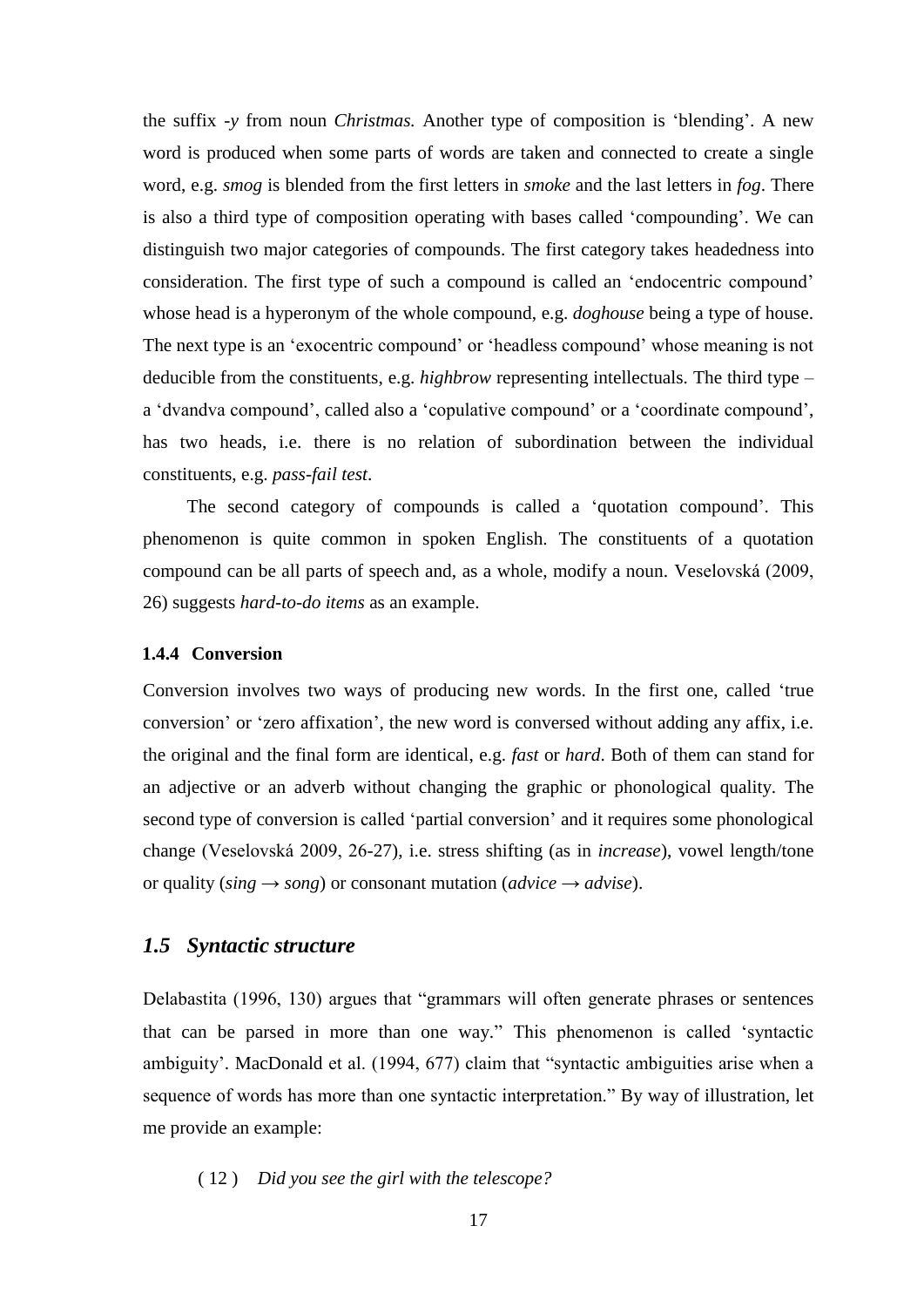The first interpretation is based on the subordination of the prepositional phrase *with the telescope* to the noun *the girl*. In this case, the sentence can be rephrased as *Did you see the girl who was holding the telescope?* On the other hand, in the second interpretation the prepositional phrase modifies the verb *to see*. The rephrased sentence is *Did you see the girl through the telescope?*

The speaker might not be aware of using the ambiguity. To summarize it all, it becomes obvious from what has been said before that many examples of wordplay are based on some type of ambiguity, either lexical or syntactic, or both.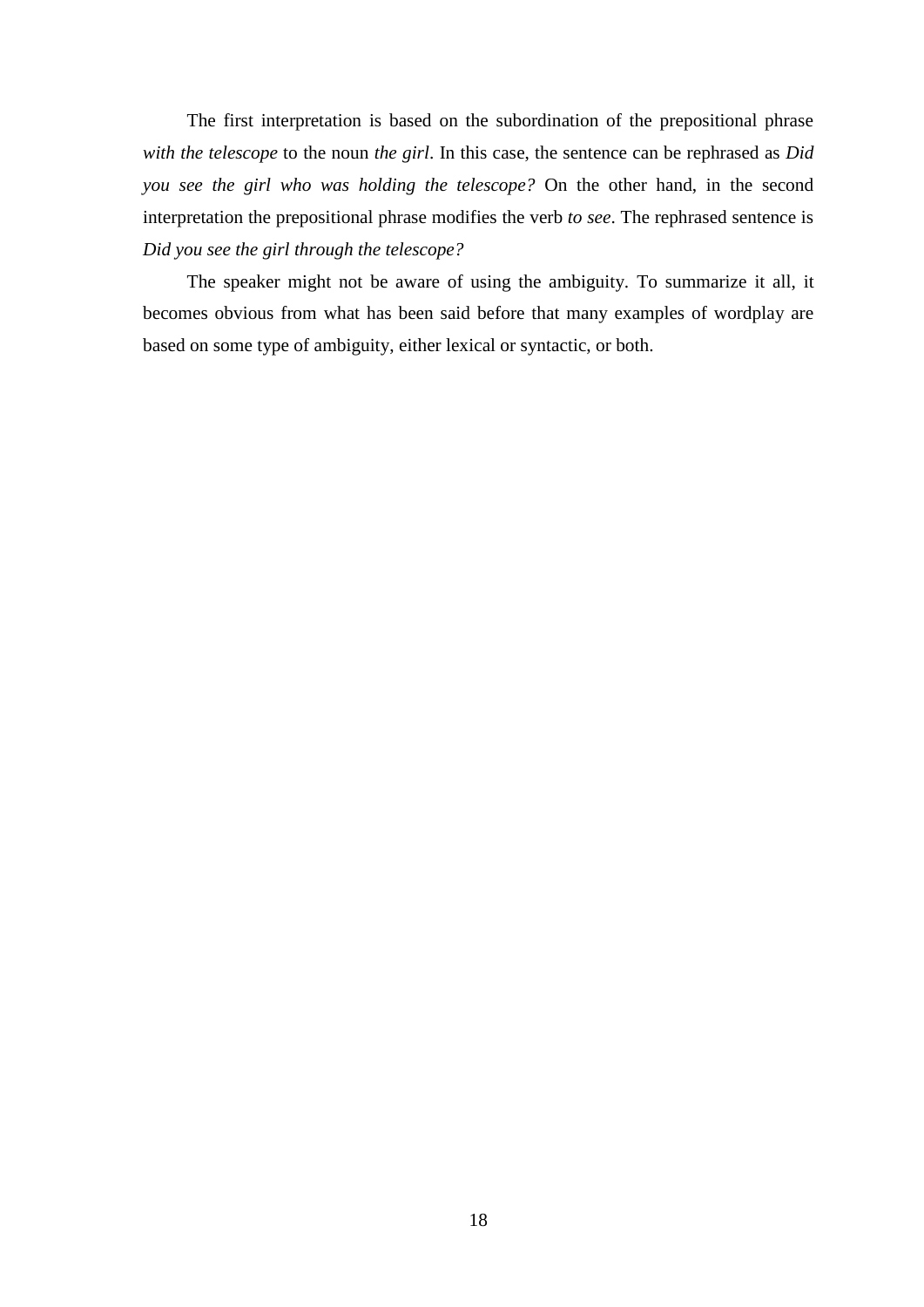# <span id="page-18-0"></span>**2 Ambiguity**

Murphy defines ambiguity as "... the state of having more than one possible sense." (2010, 84). Leech suggests another definition for ambiguity: "… a lack of unresolved semantic choice in the text itself, at the level of linguistic semantics that applies, for example, to meanings as defined in a dictionary" (2008, 192)

Generally, two types of ambiguity are distinguished: 'syntactic ambiguity' (discussed in section 1.5) and 'lexical ambiguity' (discussed below).

As far as the lexical ambiguity is concerned, according to Murphy (2010, 84), there are two types. The first one includes homonymy, homophony and homography, and the second one polysemy.

Small et al. (1988, 4) point out two major categories of lexical ambiguity: 'syntactic' (referring to the ambiguity of word category, e.g. noun vs. verb) and 'semantic' (consisting of polysemy and homonymy).

Ambiguity might be often confused with the phenomenon called 'vagueness'. Murphy (2010, 84) provides an explanation of the relation between vagueness and ambiguity: "if an expression is vague its meaning is imprecise, but if it is ambiguous, it has at least two separate senses." Cruse (2011, 199) suggests that "we shall say that the meaning of a word is vague to the extent that the criteria governing its use are not precisely statable." To illustrate this phenomenon, Cruse (2011, 200) provides *middleaged* as an example. This expression is regarded as vague because it is not precisely statable, i.e. it is hard to define the border between *middle-age* and *old*.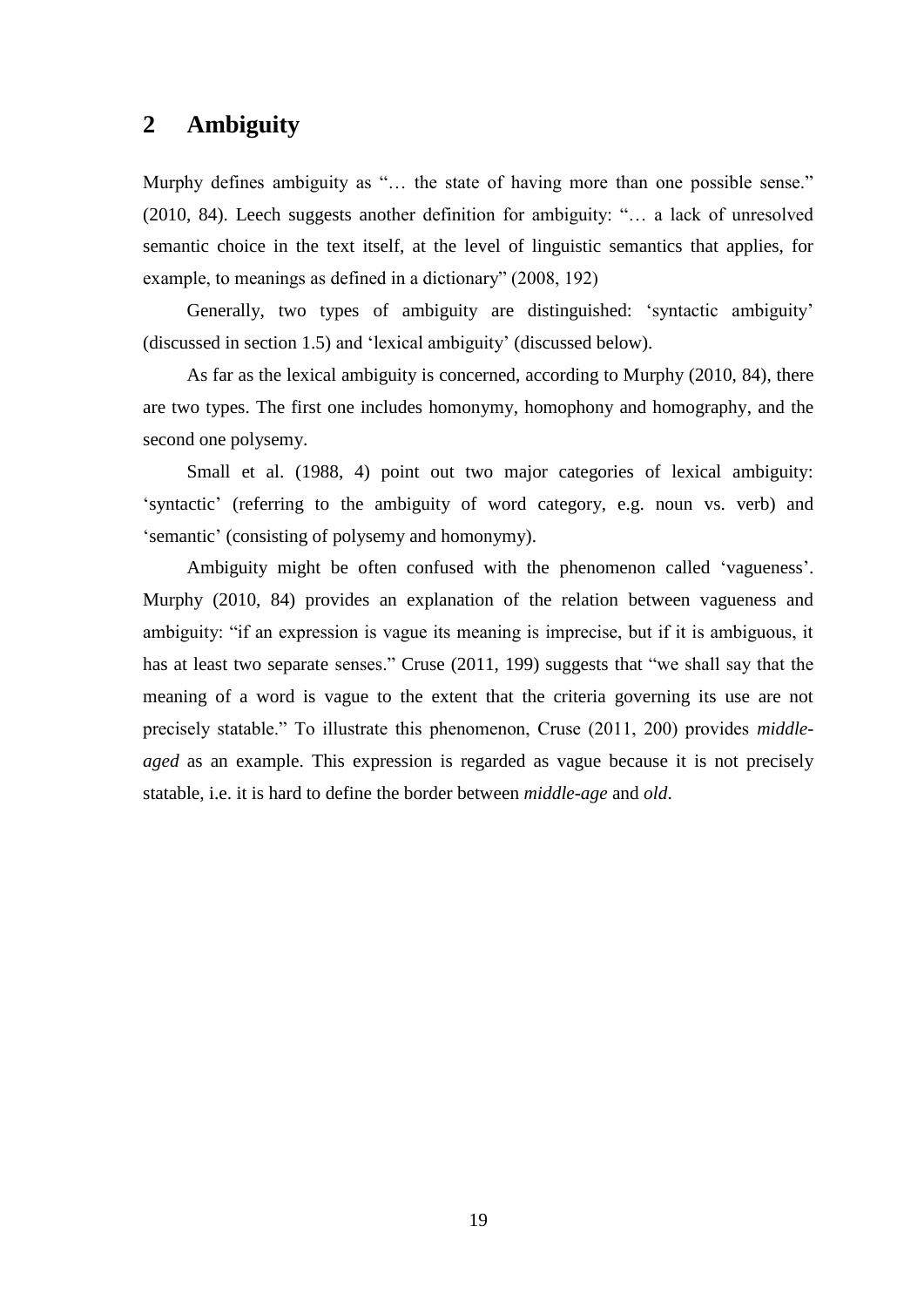# <span id="page-19-0"></span>**3 Translating wordplay**

Roman Jakobson (1959, 238) claims that "all cognitive experience and its classification is conveyable in any existing language". However, as Hatim et al. (2009, 10) argue, "sound and rhyme and double meaning are unlikely to be recreated in the TL [target language]", i.e. poetry, song, advertising, punning, are difficult to translate. Delabastita (1997, 10) also suggests that "wordplay (certain types of it more than others) tends to resist (to a greater or lesser extent, depending on many circumstances) certain kinds of translation." The main problem is that "the sense may be translated, while the form often cannot" (Hatim et al. 2009, 10).

Delabastita (1996, 133-134) claims that "the significant wordplay in the original text has to be preserved rather than eliminated." Although it is sometimes impracticable, he suggests several methods for translation:

Pun  $\rightarrow$  pun: the source-text pun is translated by a target-language pun, which may be more or less different from the original wordplay in terms of formal structure, semantic structure, or textual structure

Pun  $\rightarrow$  non-pun: the pun is rendered by a non-punning phrase which may salvage both senses of the wordplay but in a non-punning conjunction, or select one of the senses at the cost of suppressing the other; of course, it may also occur that both components of the pun are translated 'beyond recognition'

 $Pun \rightarrow$  related rhetorical device: the pun is replaced by some wordplay-related rhetorical device (repetition, alliteration, rhyme, referential vagueness, irony, paradox, etc.) which aims to recapture the effect of the source-text pun

Pun  $\rightarrow$  zero: the portion of text containing the pun is simply omitted

Pun  $ST =$  pun  $TT$ : the translator reproduces the source-text pun and possibly its immediate environment in its original formulation, i.e. without actually 'translating' it

Non-pun  $\rightarrow$  pun: the translator introduces a pun in textual positions where the original text has no wordplay, by way of compensation to make up for source-text puns lost elsewhere, or for any other reason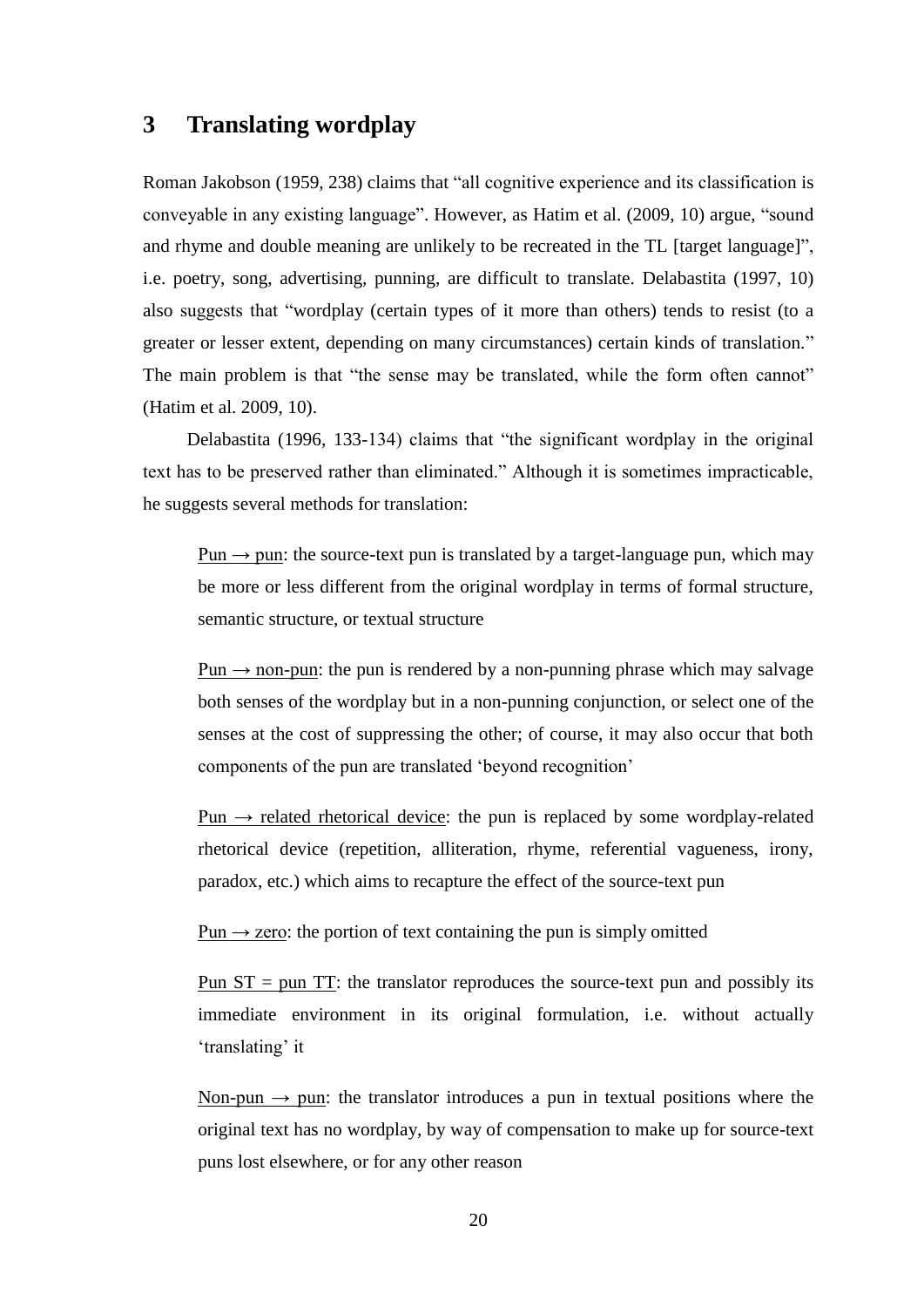Zero  $\rightarrow$  pun: totally new textual material is added, which contains wordplay and which has no apparent precedent or justification in the source text except as a compensatory device

Editorial techniques: explanatory footnotes or endnotes, comments provided in translators' forewords, the 'anthological' presentation of different, supposedly complementary solutions to one and the same source-text problem, and so forth (1996, 134)

Boase-Beier et al. (1999, 14) demonstrates the role of a translator as an 'inventive interventionist', not as a faithful copier, because it is important to amuse the target audience, so a translator has to invent a translation that is as amusing as the original wordplay and comprehensible for an audience. A translator takes into consideration the 'formal equivalence', i.e. translating word-for-word, and 'dynamic equivalence', i.e. preserving the function of wordplay but employing different means.

As far as the translation of TV series is considered, translators encounter different problems when producing subtitles and dubbing. Luyken et al. (1991, 31) define dubbing as "the replacement of the original speech by a voice track which attempts to follow as closely as possible the timing, phrasing and lip movements of the original dialogue.". Subtitles must follow different requirements. According to Díaz Cintas and Remael (2007, 9) it is "synchrony with the image and dialogue […], semantically adequate account of the SL dialogue, and [subtitle duration] long enough for the viewers to be able to read them." Subtitles allow viewers to "access the original speech" (Baker et al. 2009, 16).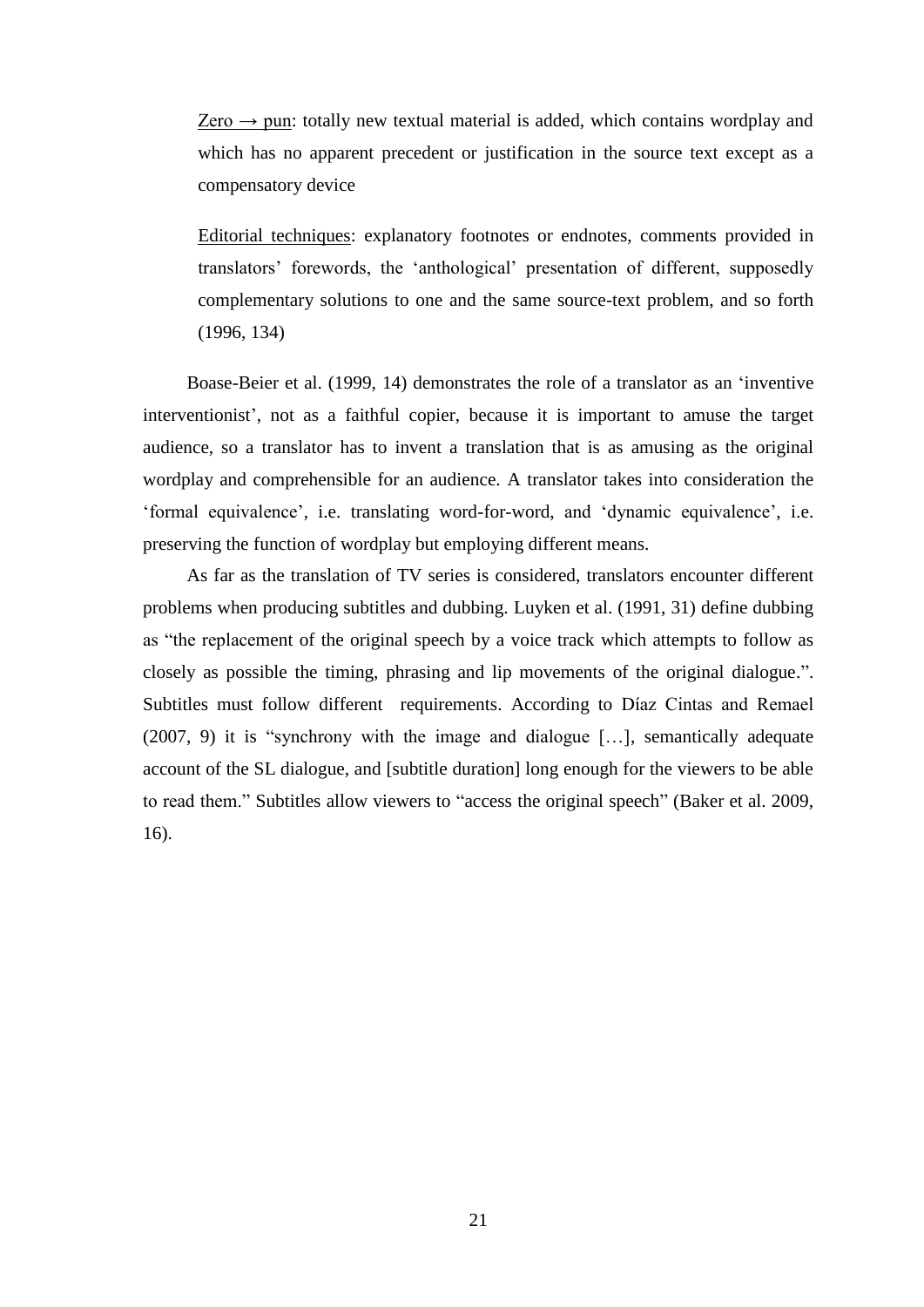# <span id="page-21-0"></span>**4 Wordplay in** *Friends*

To demonstrate the diversity of wordplay, the American sitcom *Friends* was chosen. In this section of the paper, individual examples of wordplay are presented, categorized, commented and contrasted with the official Czech dubbing.

Ten seasons of this sitcom were produced by Kevin S. Bright, Marta Kauffman and David Crane and broadcasted in 1994-2004. *Friends* describe situations of everyday life of six New Yorkers (three women and three men), differing in education, general view of living, attitudes etc.

The official Czech dubbing was made under the aegis of Alena Poledňáková a Vladimír Tišnovský<sup>1</sup>. The Czech dubbed version was broadcasted in the same year as the English version, i.e. the dubbing was made in a short time. Taking this into consideration, it can be assumed that quality of the translation, especially wordplay translation, is not always adequate. Translation of wordplay may require a long time mainly to achieve both the formal and functional equivalence.

Let me provide a list of abbreviations which are used in the following part:

SL – source language TL – target language S – season E – episode

Each example is specified by a number of the season and episode in which it occurs.

### <span id="page-21-1"></span>*4.1 Phonological and graphological structure*

Graphological wordplay is absent because written text is not used in the sitcom. On the other hand, examples of wordplay based on phonological structure can be found. ( 13 ) is a dialogue between Rachel and Joey. She helps him to look sophisticated for an audition and offers him a men's handbag which is 'unisex'.

( 13 ) (a) Rachel: Exactly. Unisex! Joey: Maybe you need sex. I had sex a couple days ago. Rachel: No, Joey. U-N-I sex. Joey: I ain't going to say no to that! (S05E13)

 $\overline{a}$ 

<sup>1</sup> http://www.dabingforum.cz/viewtopic.php?f=2&t=985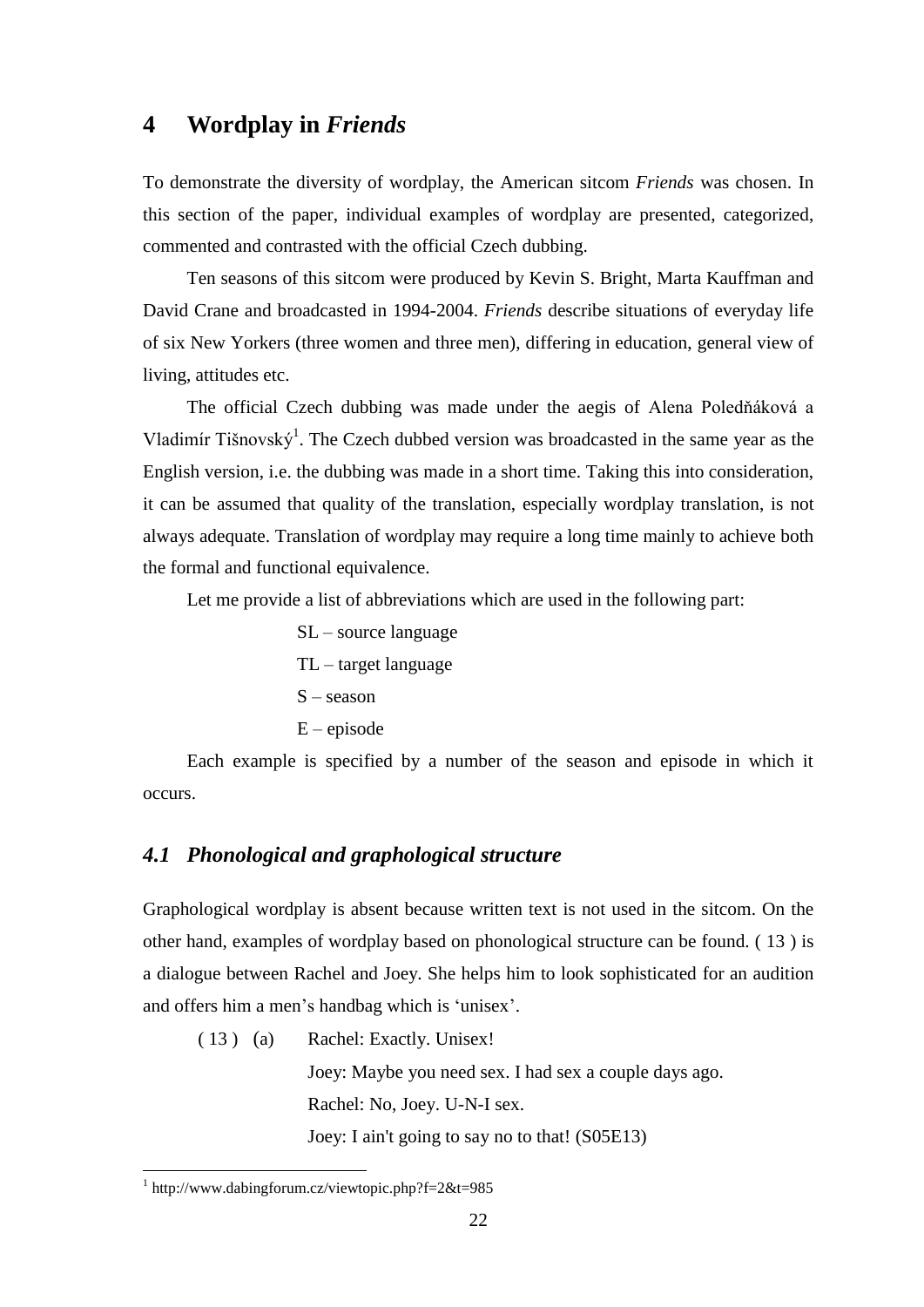(b) Rachel: Přesně. Unisex! Joey: Jakej unisex? Rachel: Říkám UNI SEX Joey: Já jsem pro každej sex.

The word *unisex* in the first sentence is misleading for Joey because of his ignorance of fashion terms. What he hears is the phrase *you need sex* in which the last consonant of *need* is unreleased. Rachel, trying to explain this term, spells letters individually '[ju]-[en]-[aɪ] sex'. Joey, however, understands it as *you and I sex* because of the confusion of vowels –  $[e]$  (when Rachel spells the individual letters –  $[en]$ ) instead of [æ] (pronunciation of 'and'), and supposed unreleased *d* in *and*.

In this case, it is not possible to maintain the formal equivalence in the Czech translation and the phonological structure of the wordplay is lost. Still, both meanings of the polysemous word *sex* are activated, i.e. a humorous effect is achieved.

Example ( 14 ) is based on the same principle. Chandler wants to be in a serious relationship with Janice, but she is scared of it. She needs to think about their future in private and Chandler is afraid that she is going to leave him. He talks to Rachel and Monica who encourage him and suggest him what he should do. Chandler responds:

- ( 14 ) (a) Chandler: So I' m not gonna lose her? Rachel: Oh, honey, you' re not a total loser. (S03E03)
	- (b) Chandler: Takže o ni nepřijdu ? Rachel: Takový smolař nejsi.

The cause of the sound-play is so-called 'h-dropping', i.e. omitting an [h] sound when pronouncing function words. Nevertheless, this example is more interesting from the translatological point of view, i.e. finding a Czech equivalent is difficult.

The dubbing version does not maintain any equivalence of the sound-play, it is just a literal translation of the original which results in the loss of humour. One of the reasons for omitting the wordplay may be a seemingly non-existing equivalent because of the differences between SL and TL. Paronymy is a very accidental phenomenon and so is the existence of its formal equivalent in TL. Another reason may be the lack of time; as mentioned above, the dubbing translation was made in quite a short period of time, which is reflected in its quality. The subtitles are much better – paronymy and humour are maintained: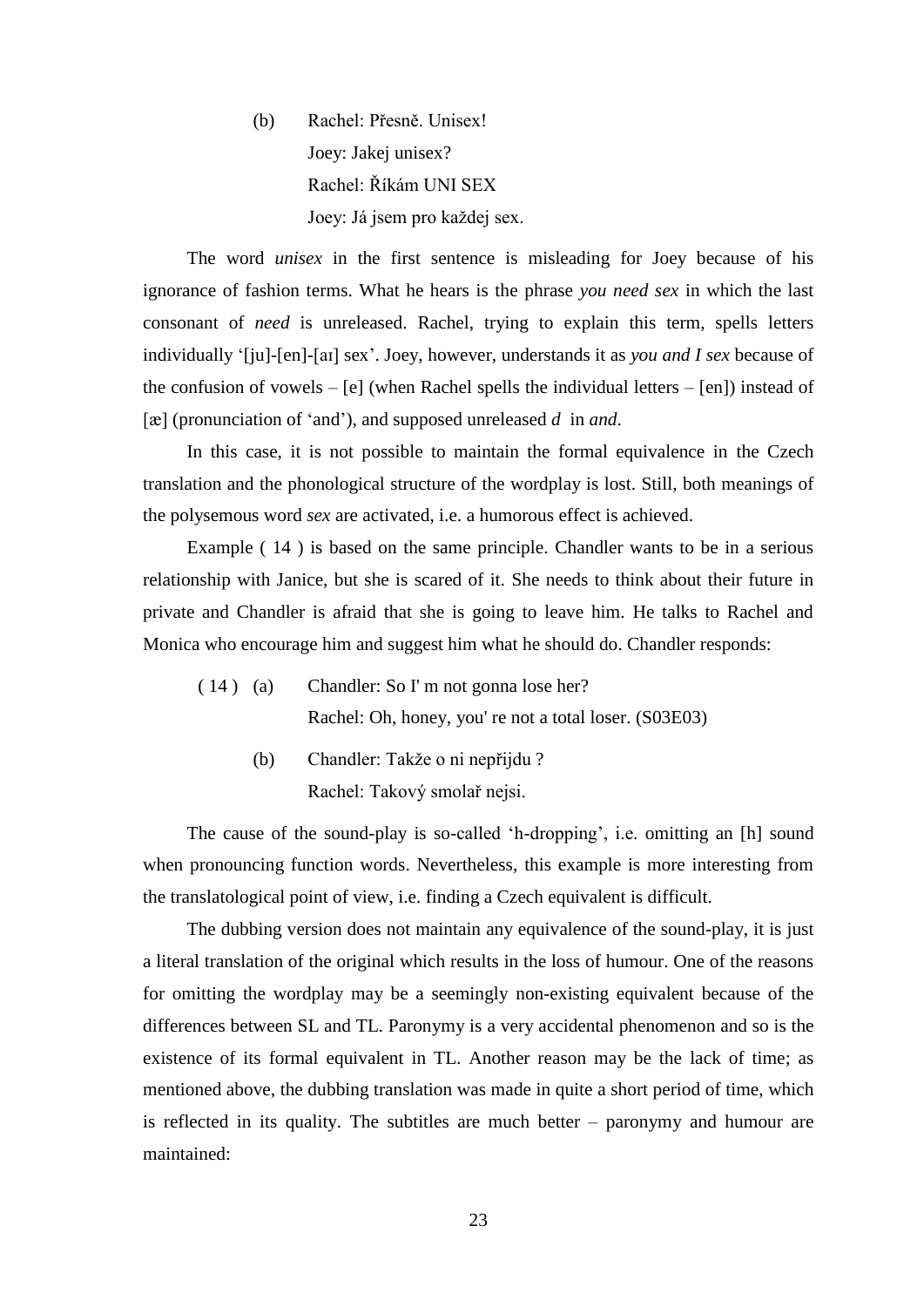( 14 ) (c) Chandler: Takže ji neztratím? Rachel: Ne, tím se neztrapníš.

It is possible to provide another translation which is more coherent because of the preservation of the Czech pronoun *ji*, nevertheless it does not entirely correspond to the original sense, the subject of the conversation is Chandler, not Janice:

( 14 ) (d) Chandler: Takže ji neztratím? Rachel: Ne, tím ji neztrapníš.

Another example is a situation where Joey is dating two girls – Kathy and Casie – and Chandler is in love with Kathie. Chandler tries to convince Joey to choose between them, hoping he will choose Casie:

- ( 15 ) (a) Chandler: Make a choice. Pick a lane. Joey: Who's Elaine? (S04E07)
	- (b) Chandler: Vybrat si. Snížit to. Joey: Na kolik?

Here the wordplay is based on the pronunciation of 'a lane' and 'Elaine'. The only difference between these homophones is the stress placement, but in the colloquial speech it can be hardly noticeable.

The Czech translation does not provide either functional equivalence or formal equivalence and the structure does not survive the translation because it has to take in consideration not only the homophony, but also the use of an idiom ('pick a lane'). Nevertheless, the humorous effect is not entirely destroyed because of the substitution of the original wordplay by another. While the wordplay in English is based on homophony, and thus unconscious, the wordplay in Czech is conscious.

Let us compare this example with the translation employed for subtitles:

( 15 ) (c) Chandler: Měl by ses rozhodnout. Jednu máš a dost. Joey: Jaká zas Máša?

This translation preserves the formal as well as functional sides of the original. Comparing the dubbed version with the subtitles, we can state that better solution of translation is provided by subtitles, despite the fact that the connection of *Jednu máš a dost* and *Jaká zas Máša* is not as smooth as the connection in the original, because in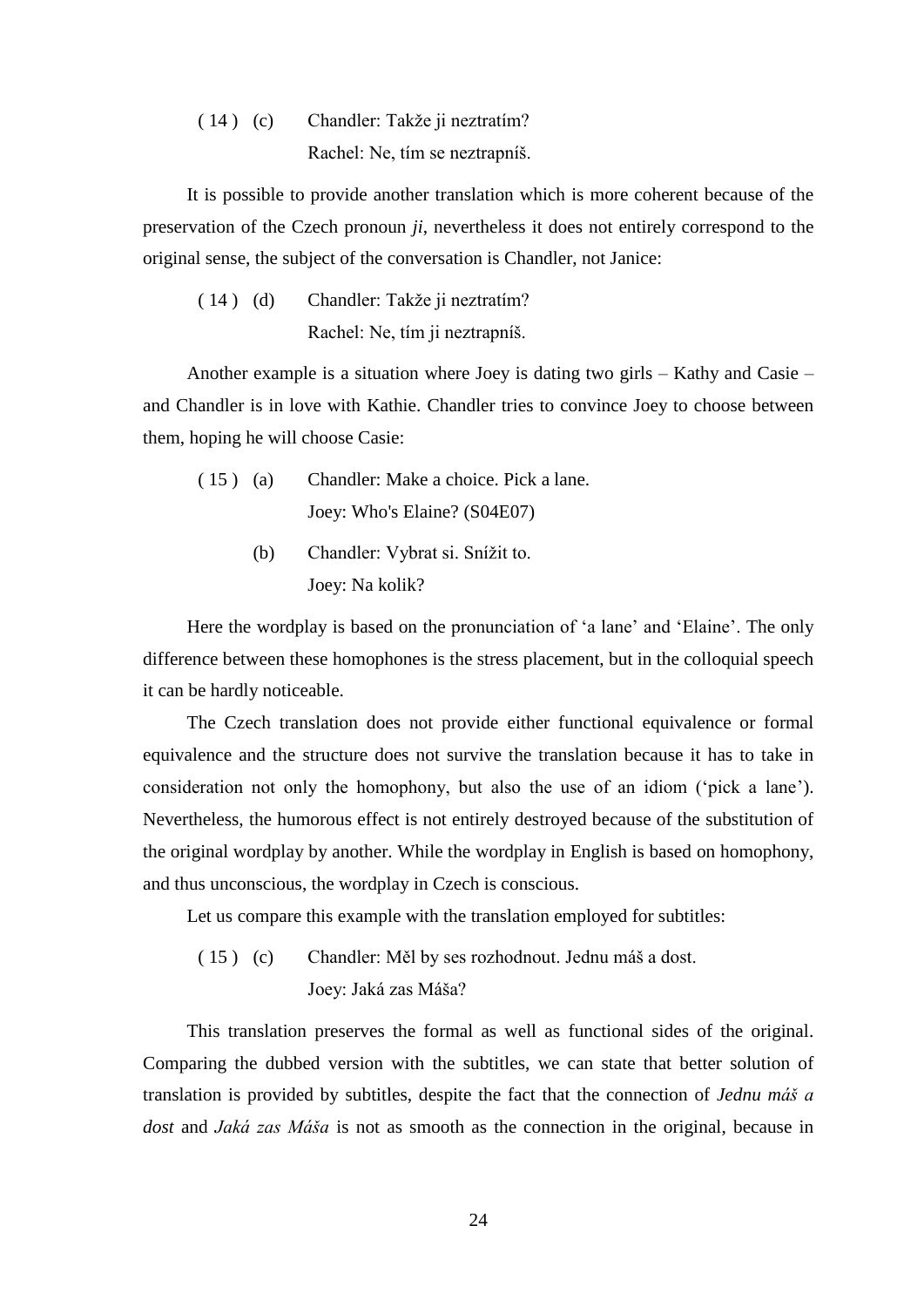*Jednu máš a dost*, the noun does not agree with its determination to consider it as referring to a girl.

## <span id="page-24-0"></span>*4.2 Lexical structure (polysemy)*

The use of polysemes as a basis of wordplay is rather accidental and depends on one's interpretation as can be seen in ( 16 ):

- ( 16 ) (a) Ross: Have you seen Monica? Chandler: I'm not seeing Monica! (S04E24)
	- (b) Ross: Neviděls Moniku? Chandler: Chodím s ní snad?

Chandler understands the verb *to see* in its figurative meaning, while Ross uses the word in its literal meaning. Chandler's misinterpretation is caused by the immediate situational context, i.e. he and Monica have just had sex and no one was supposed to know it.

The Czech literal translation preserves situational context and Chandler's unusual behaviour as well. Nevertheless, the wordplay is not taken into consideration.

The main reason for this translation may be the fact that the Czech language does not offer a suitable equivalent which would preserve the situational context as well. In case the translation would not consider the shift of the meaning from literal to figurative, and would use the progressive aspect, it would be theoretically possible to employ verbs *vidět* and *vídat*:

( 16 ) (d) Ross: Neviděls Moniku? Chandler: Já Moniku nevídám?

Nonetheless, this translation is not successful because the statement is false and moreover, the situational context is not preserved.

Another example of use of a polysemous word can be found in the episode where Rachel complains about being a waitress while her friends have very successful lives.

- ( 17 ) (a) Rachel: Everyone I know is either getting married or pregnant. . . . . .or promoted. And I'm getting coffee. (S01E04)
	- (b) Rachel: Kamarádky se vdávají, jsou těhotný nebo povýšily a já vařím kafe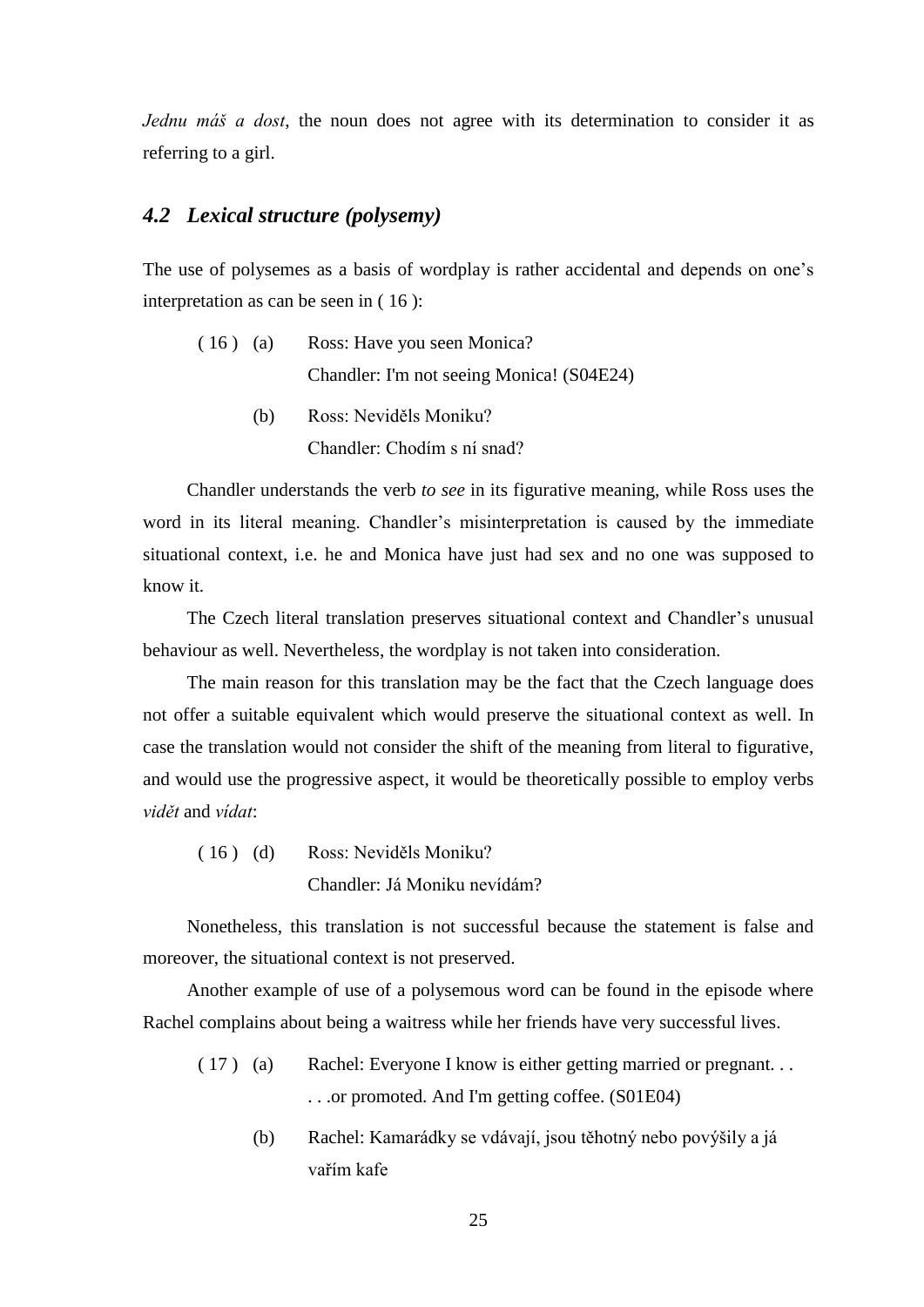Rachel uses the verb *to get* in its two polysemous senses, i.e. as "a linking verb to reach a particular state or condition" (*OALD*) and "to prepare a meal" (*OALD*). The Czech language does not offer any equivalent which is equal to *to get* considering collocations where it occurs, yet the sense of the utterance is preserved.

Another wordplay can be recognized when Monica finds an announcement in the newspaper with a picture of Rachel's ex-fiancé and his future wife. Firstly, Monica finds her very attractive, but after realizing that Rachel is next to her, Monica tries to change the utterance:

- ( 18 ) (a) Monica: Wow! She is pretty… lucky. . . (S01E19)
	- (b) Monika: Ta je hezká…šťastná...

This wordplay is based on the use of the word *pretty* in its two different meanings. Firstly, it is a synonym for *beautiful* and secondly an intensifier.

The wordplay is again disregarded in dubbing, because the translators employ only one sense of *pretty*, in spite of the polysemy. Moreover, the Czech translation does not preserve the meaning of word *lucky.* The original uses the adjective in sense of "be in luck" while in the translation it occurs in sense of "be happy". Since the wordplay is not the primary reason of humour, the situation is still humorous.

Still, the functional equivalent maintaining simultaneously the formal aspects of the wordplay, can be found in the Czech vocabulary. I suggest ( 18c ):

( 18 ) (c) Monika: Ta je pěkná…klikařka...

The translation is preferable because of the word *pěkná*, which can have the same use in Czech and *pretty* in English. In both languages, it can be either an adjective expressing one's beauty or an intensifier of the following expression."

## <span id="page-25-0"></span>*4.3 Lexical structure (idiom)*

The use of idioms, mainly idioms of encoding, is very frequent in colloquial speech, thus it is found in the sitcom as well. Nevertheless, rules which have to be respected in order to preserve the idiomatic expression (discussed in section 1.3) are in some cases disregarded when producing wordplay.

The example occurs at the very beginning of the sitcom. Rachel speaks with her father trying to explain him why she left her fiancé at the altar: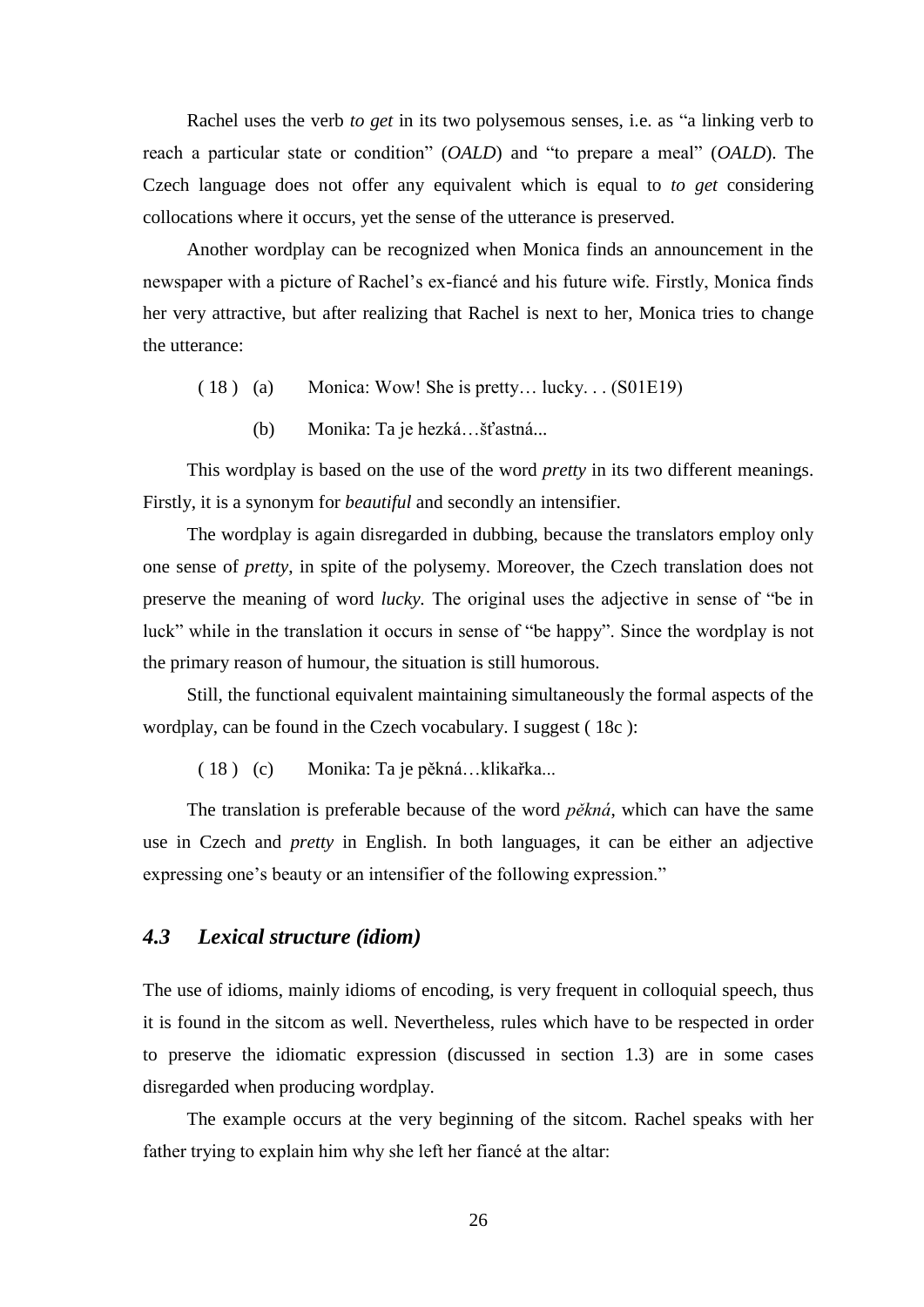- ( 19 ) (a) Rachel: I stopped and said, "What if I don't wanna be a shoe? What if I want to be a purse? Or a hat?" I don't want you to buy me a hat! (S01E01)
	- (b) Rachel: A já se dneska zarazila, proč bych byla nula? Proč ne třeba pětka nebo čtyřka nebo jednička? Nejde o to, jaký jsem měla vysvědčení ve škole!

In the first sentence, Rachel uses the idiomatic expression *to be a shoe*, meaning 'to lead a life in which everybody else decides what one should do'. As the monologue proceeds, the expression is modified. *Shoe* – as a part of clothes – is substituted by other accessories – *purse* and *hat*. The motive for the substitution is an emphasis on the urge of change, i.e. change of Rachel's life. Nevertheless, the intentional modification is not understood by her father.

Despite the fact that the idiom is not translated, but substituted for a similar expression, the translation can be considered successful because the formal aspect and the functional aspect are maintained. It is convenient to use this method, because neither the humour of the situation nor the principle of wordplay is lost.

Example ( 20 ) is taken from the episode in which Ross explains the situation between him and Rachel to Paolo.

- ( 20 ) (a) Ross: Technically, the sex is not being had. (S01E07)
	- (b) Ross: Sex je zatím v projektové fázi

Paolo asks him whether they have sex and Ross responds with a collocation (idiom of encoding) which does not follow the rules. In this case a passive voice is not acceptable because it is not a part of an idiom proper. The use of the passive voice however is justifiable – Ross wants to demonstrate that there is something more than sex going on between him and Rachel.

The functional equivalency is maintained, nevertheless the wordplay is not present. The Czech idiomatic expression cannot be passivised as regularly as English expressions – the scale of usage is generally rarer in Czech than in English. Since the content of the expression is preserved, the humorous aspect of the situation is not destroyed.

The rules mentioned above are broken in example ( 21 ) as well. Phoebe told Monica she is *high maintenance* and Monica disagrees. Chandler tries to comfort her:

( 21 ) (a) Chandler: They say you're high maintenance, but it's okay, because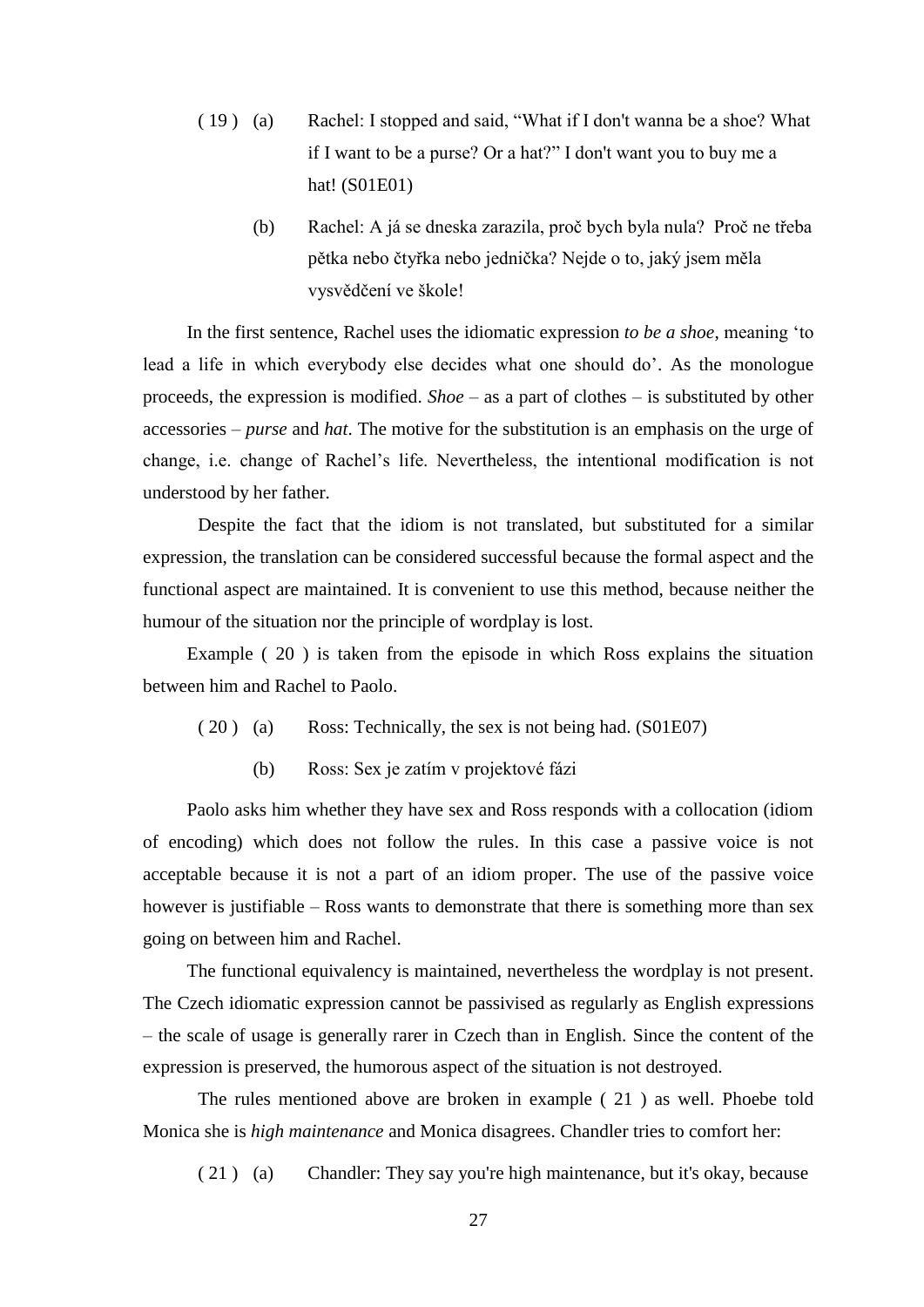I like maintaining you. (S06E12)

(b) Chandler: Když říkají, že jsi umíněná, mně to nevadí, protože já tě rád převychovávám.

In this case, Chandler uses the collocability of the verb *to maintain* which is unusual since it tends to be associated rather with things than with people. The translator's lack of time is reflected in the Czech translation which is not successful because of the destruction of the wordplay. In Czech, there is no linguistic relation between *umíněný* and *převychovávat*, while the words *maintenance* and *maintaining* in the original, share the base. Moreover, the sense of the utterance is completely changed. Originally, Chandler pays Monica a compliment, but in the translation he seems to be superior to her. In the whole sitcom, there is actually not a single situation in which Chandler could be regarded as superior to her.

In my view it is not impossible to provide a suitable Czech translation which would preserve the formal aspects of wordplay as well as its functionality. Ii is important to focus on the idiomatic expression whose equivalent is to be found in Czech. While *highmaintenance* means "needing a lot of attention" (*OALD*), *být středem pozornosti* would be an appropriate equivalent. The word *pozornost* is a noun as well as *maintenance* in the original. In Czech, there is also verb *pozorovat* sharing the base with the noun. Since the parts of speech match in the original and in Czech, the translation of wordplay is feasible, for example:

( 21 ) (c) Chandler: Mně nevadí, že musíš být středem pozornosti, protože já tě rád pozoruju.

Taking timing into consideration, the part 'they say' is omitted. Nevertheless, this part is not indispensable for the situation nor for the wordplay, thus the omission is acceptable.

#### <span id="page-27-0"></span>*4.4 Morphological structure*

A situation comedy is based on spontaneous dialogues, therefore the morphological structure will predominate as a source for wordplay. The morphology is mostly employed in forming neologisms which cease to exist after the discourse is over.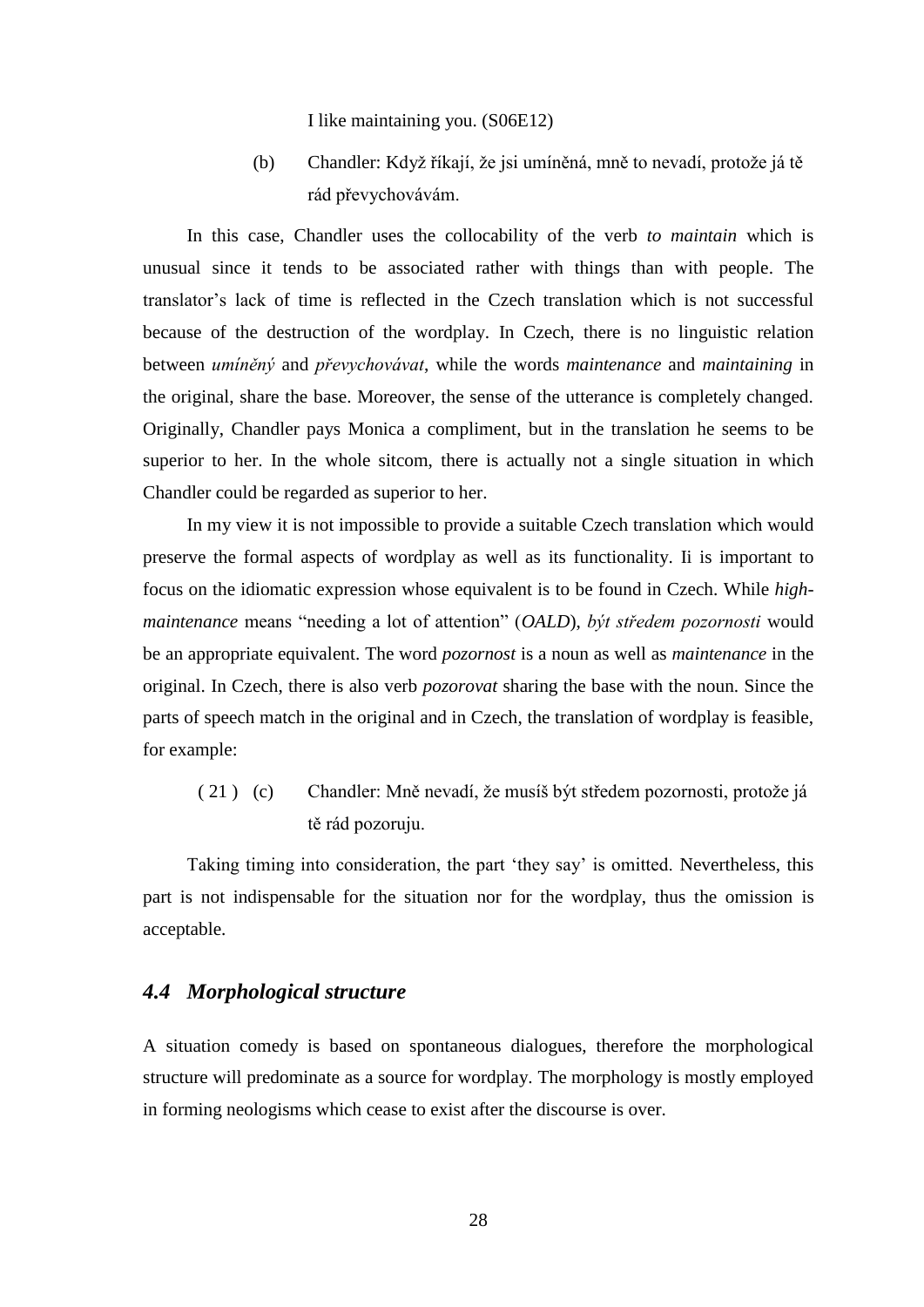#### <span id="page-28-0"></span>**4.4.1 Neologism**

A lot of puns make use of neologisms. In most cases there are more important means to form a wordplay as demonstrated in sections below.

Wordplay in example [\( 22](#page-28-2) ) can be considered to represent the concept of neologism. A woman steals Monica's credit card. When Monica finds her, instead of informing police, she befriends her. Ross does not agree and utters the following wordplay:

- <span id="page-28-2"></span>( 22 ) (a) Ross: This woman stole from you! She stole! She's a stealer! (S01E21)
	- (b) Ross: Ta ženská kradla, ona vás okradla, je to zlodějka!

The expression may seem to be correct – the derivational suffix  $-er$  is added to the verb *to steal* to signify a person who performs the action. Nevertheless, the wordplay lies in the fact that *stealer* is not a word of English – it is 'pre-empted' by the existence of an expression denoting the same meaning – *thief*. The ungrammatical construction of the noun *stealer* is highly unpredictable, thus it can be taken for a neologism.

The unusual form of the word *stealer* – as the main element of the humorousness and of the wordplay – is again disregarded in the Czech translation, although the expression is being highlighted – firstly by the repetition of the verb, secondly by the incorrect construction employing the base of the verb, and thirdly by the fact that this grammatically incorrect word is used by Ross, who always corrects people's grammar. An equivalence can, however, be achieved by following the original construction. The dubbing version of translation uses the verb *okrádat* which can be taken as a base for the grammatically incorrect expression *okrádačka*, equivalent to *stealer*. The Czech derivational suffix *–ačka* attached to the base has the same function as -*er* in English. Nevertheless, the feminine suffix is an additional feature that appears in the Czech translation but not in the original.:

[\( 22](#page-28-2) ) (c) Ross: Ta ženská kradla, ona tě okradla, je to okrádačka!

#### <span id="page-28-1"></span>**4.4.2 Composition**

The least complicated process of composition is affixation as it does not require neither the usage of parts of words nor the usage of whole words.

The following wordplay, based purely on affixation, can be found when Chandler's boss addresses him and later on he notices Monica: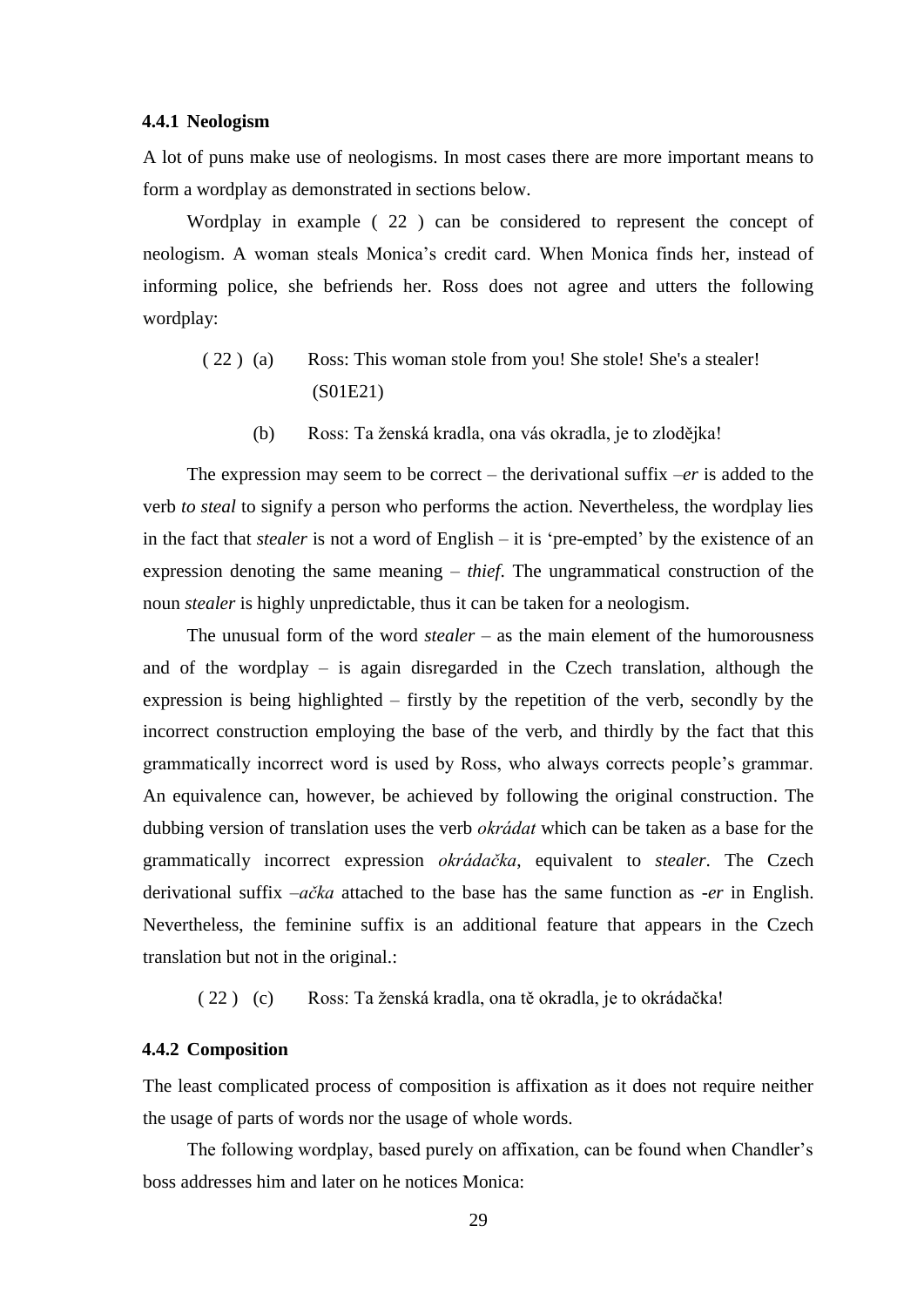- ( 23 ) (a) Chandler's boss: Bing! Ho, and the Bingette! (S08E11)
	- (b) Chandlerův šéf: Bingu! Ah, Bingová

Gender is not marked in a form of a surname in English. Nevertheless, there are some means to create a feminine, e.g. by adding inflectional suffixes. In this case, Chandler's boss adds a feminine (and diminutive) suffix –*ette* to accentuate the fact that Monica is Chandler's wife. In Czech, on the other hand, female surnames are formally different from male surnames, so if the most typical feminine suffix –*ová* is used, the humorous effect and the wordplay are lost.

However, the Czech language has several other suffixes that are commonly used in female surnames. Unlike *–ová*, these are mostly used with pejorative connotations. Considering the unusual suffixation in the original wordplay, it is perhaps possible to provide a translation maintaining the formal and functional equivalence, for example:

( 23 ) (c) Chandlerův šéf: Bingu! Ah, Bingovička /or Bingačka

The expression *Bingačka* can work more naturally for a native speaker, but the expression *Bingovička* corresponds more to the original because of the suffix in which one can distinguish the feminine as well as the diminutive.

Example ( 24 ) can be found in the episode where Ross wants to get a tan in a tanning salon. Ross is supposed to count to five and turn, but he inserts the word *Mississippi* between the individual numbers, i.e. one Mississippi, two Mississippi etc., and does not turn around, thus his front is double tanned. He is surprised when he is told that the counting should be without *Mississippi*:

- ( 24 ) (a) Ross: Mississippi-less-ly? (S10E03)
	- (b) Ross: Úplně obyčejně?

Ross uses two derivational suffixes in order to express *without Mississippi*. The first derivation is done by the suffix –*less* deriving a proper noun into an adjective. This adjective is subsequently derived by adding the suffix -*ly* to create an adverb. In this case, the translation maintains only the situational context. The formal equivalence is disregarded and thus the wordplay and the humorousness are lost. The omission of the wordplay may be caused by the fact that word-formation in Czech has to follow harder rules than in English. When counting in Czech, the expression *dvacet* is used instead of *Mississippi*, i.e. jedna dvacet, dva a dvacet etc. To preserve the Czech cultural background in the wordplay, it would be more suitable to use an expression which is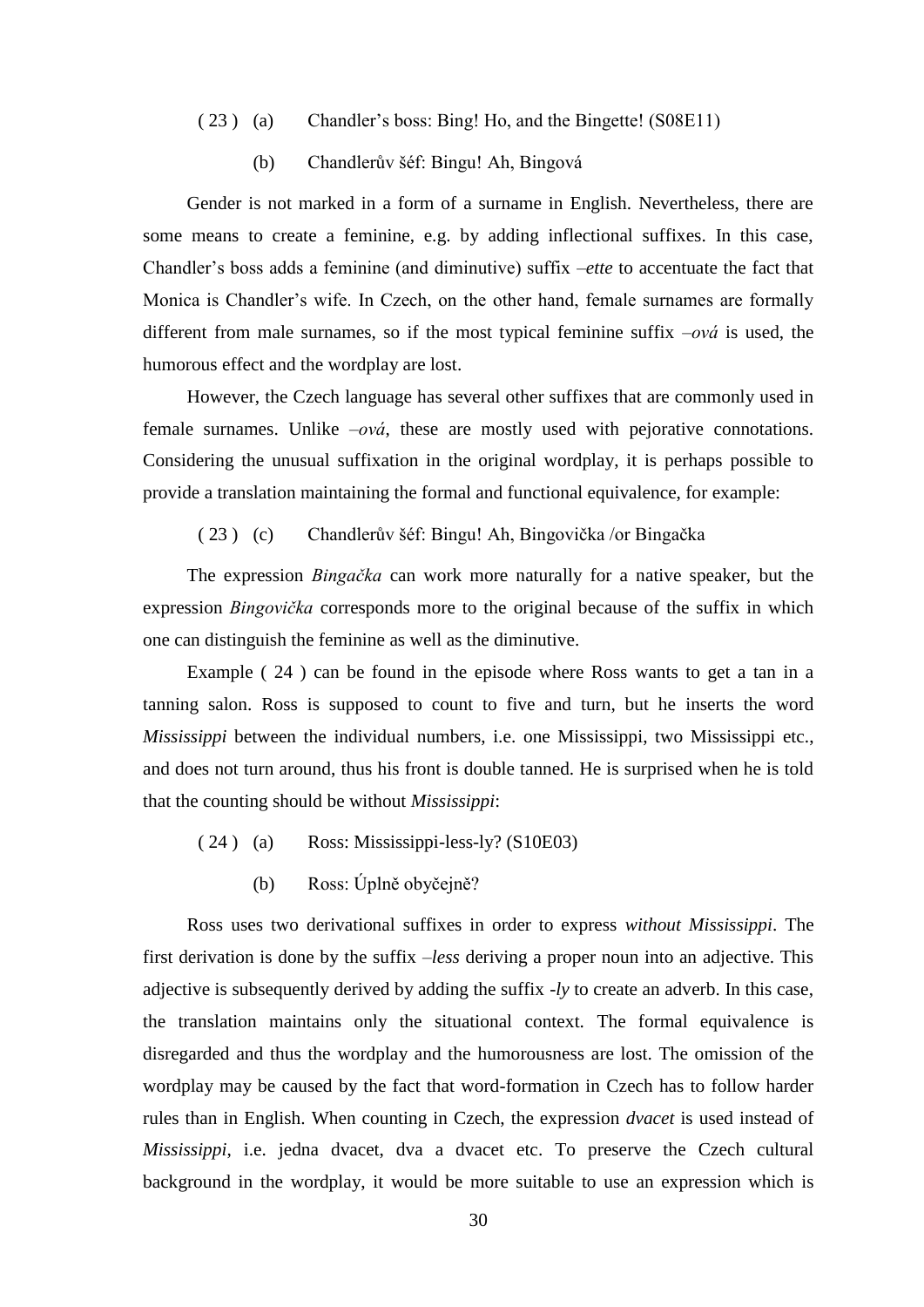rooted in the vocabulary of a target language. Taking this into consideration, let me provide an example of a more suitable translation:

( 24 ) (c) Ross: Bezdvacetovitě?

Although the translation follows the formal process of creation of wordplay and functional aspects correspond to the original, the expression may sound complicated and unnatural. This type of construction is very rare in Czech, nevertheless, considering the unusualness of wordplay in general, the translation could be applied.

A novel type of derivation can be also found in [\( 25](#page-30-0) ). Phoebe discusses with Rachel and Monica her new boyfriend, who is a psychiatrist.

- <span id="page-30-0"></span>( 25 ) (a) Phoebe: And for a shrink, he's not too shrinky. You know? (S01E13)
	- (b) Phoebe: Na cvokaře ani není tak cvoklej

Phoebe uses the slang expression *shrink* signifying *psychiatrist*. The wordplay is activated by derivational suffix *–y* which derives nouns to adjectives. In this case, the official translation is above reproach. The translators maintain the functional side of the wordplay as well as its formal side. The humour is maintained as well, and moreover, it fits appropriately in the cultural background.

Example ( 26 ) is found in the episode where Rachel is going to move to Paris and says goodbye to everyone but Ross. It is too hard for her to say him goodbye, so she leaves him out. Ross tries to understand Rachel's behaviour which upset him and the others try to comfort him.

- <span id="page-30-1"></span>( 26 ) (a) Monica: Well, maybe she thought that with all of your history it could be, you know, implicit Ross: Well, it needs to be plicit. (S10E16)
	- (b) Monika: Možná to považuje za samozřejmý Ross: To přece není zřejmý

This wordplay is based on Ross' intention to create an antonym of the word *implicit*. The word *implicit* is indeed negative, i.e. it means "suggested without being directly expressed" (*OALD*) but in this case *im-* is not a negative prefix (it is a part of the base).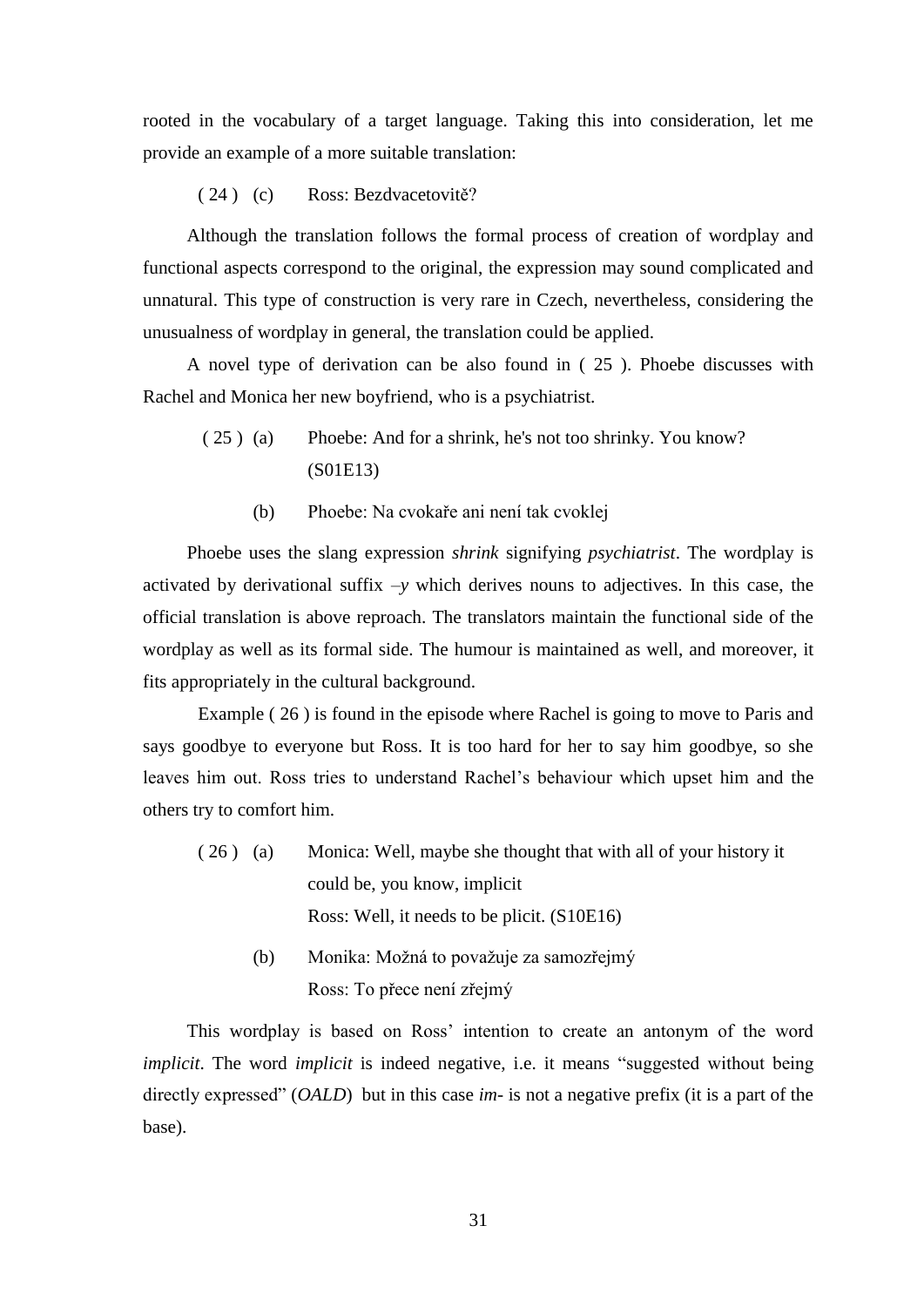Although it is hardly feasible to provide a formal and functional equivalent, the dubbing version provides an interesting attempt to maintain the wordplay. *Implicit* is translated as *samozřejmý*. This word is a result of compounding, thus it consists of two lexems. The translation of *plicit* identically follows the original, i.e. eliminates the first part of the source expression. Nevertheless, this elimination does not create a new word as seen in English, but changes the meaning of *samozřejmý*, because the first part (*samo*) is essential for substance of the expression. Since both expressions comprise *zřejmý*, the situational context is not entirely lost.

While example [\( 26](#page-30-1) ) is based on the elimination of an affix, the following wordplay is formed by multiple affixation.

- ( 27 ) (a) Phoebe: I' m going to help him get "de-Ursula-ized. "(S03E03)
	- (b) Phoebe: Chci mu jen pomoct, deuršulizovat ho

The proper name *Ursula* is verbalized by the derivational suffix –*ize*, and subsequently the opposite is created by adding the inflectional prefix *de-*. Besides the new verb is used in the passive voice.

The translation takes into consideration the formal and functional aspects and provides suitable equivalence. There is only a slight difference between the Czech translation and the original – the passive voice is not used. Nevertheless, it is not the primary constituent of the wordplay. Moreover, it can be seen that the Czech equivalent preserves the English suffix '-*ize'* although it can be omitted to create a form *deuršulovat*, which sounds more natural.

Composition, especially 'blending', represents the biggest source for wordplay in the sitcom as can be seen in example ( 28 ). Monica is being pessimistic because she had to refuse an opportunity for catering, and Phoebe tries to encourage her:

- ( 28 ) (a) Phoebe: You sound like "Moni-can't", not "Moni-can"! Moni-ca. (S04E06)
	- (b) Phoebe: Kilometr před brodem nesvlíkej gatě

Phoebe tries to express Monica's negative attitude by inserting the modal verb *can*  into her name which is phonologically and graphically similar to *Moni-ca*. The whole sentence that Phoebe reduces into *Moni-can't* would probably sound: *I am Monica, I can't do it*.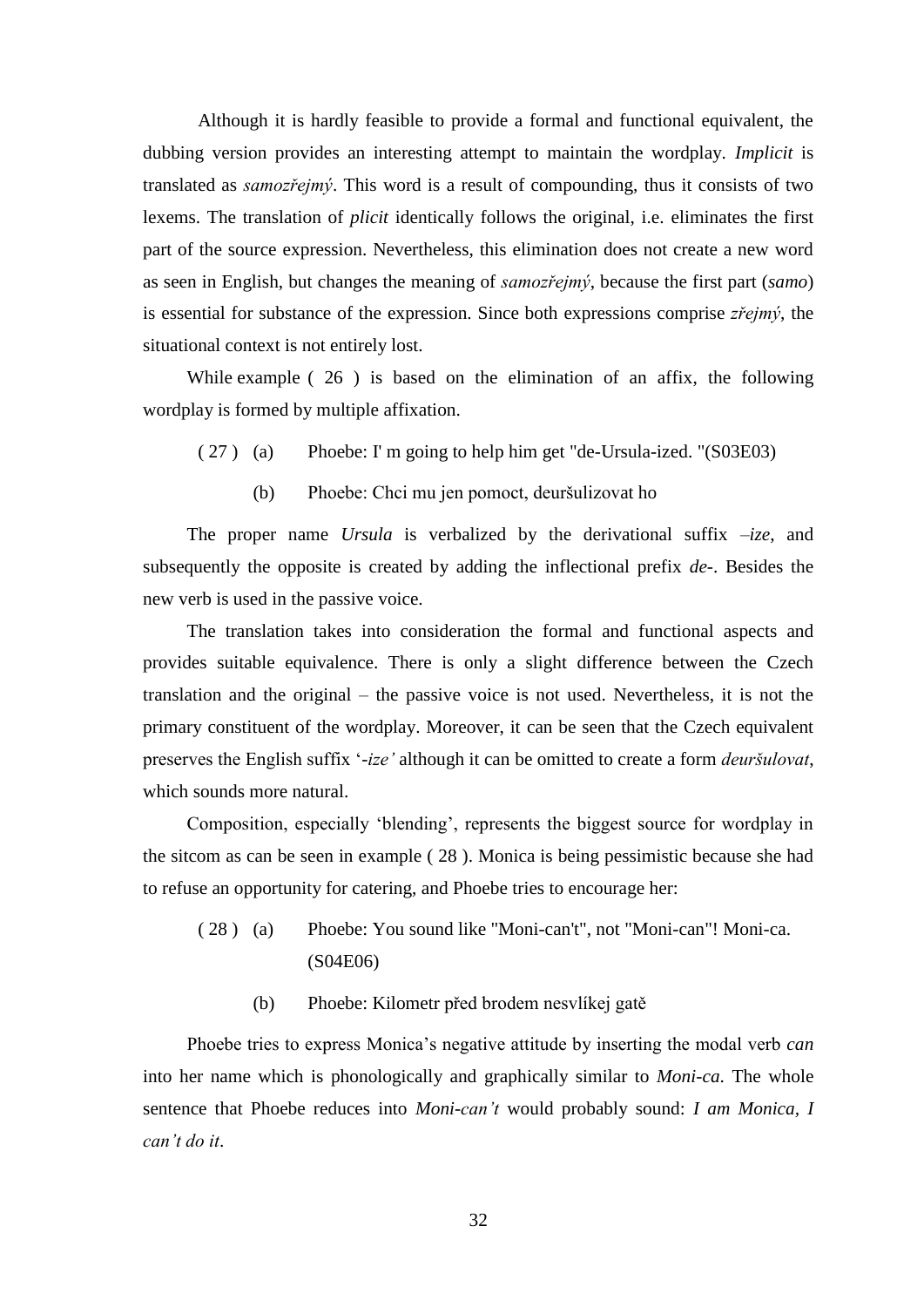The translators suggest a modification of a saying *Nestahuj kalhoty, když brod je ještě daleko*, which maintains the situational context. Nevertheless, the Czech translation is not entirely practicable, because it destroys both the wordplay and humorousness, and disregards the formal aspects.

When translating this wordplay to Czech, the identical form of the name *Monica* can be used as a basis. Taking timing into consideration, it is not possible to use Czech modal verbs in their full forms, i.e. words *nemůžu* and *můžu* do not fit in the timing together with the name. An appropriate solution may be the reduction to *ne* and *ano*:

( 28 ) (c) Phoebe: Seš jako Monik-ne, ne Monik-ano! Monik-o!

This translation may sound unnatural to the Czech audience, but it corresponds to the wordplay used in the original. Since the sitcom is based on discourse, such constructions tend to appear in the original as well as in the translation.

Another example of blending is recognized in the episode where Monica prepares the Thanksgiving dinner. Chandler wants to help her and prepares cranberry sauce:

- ( 29 ) (a) Chandler: Or should I say "Chan-berries"? (S10E08)
	- (b) Chandler: Nebo spíš Chandlerinky?

The wordplay is based on the substitution of *cran* by *Chan* – abbreviation of Chandler. The expression can be paraphrased as *Cranberries from Chandler*.

The biggest problem of translating 'berries' is their non-existing formal equivalent in Czech, i.e. words like *jahoda, malina, borůvka* or *brusinka* do not share the base as in English (*strawberry, raspberry, blueberry, cranberry*). The Czech translation nin the dubbed version tries to follow the original, but the result is slightly different. Firstly, the original uses the abbreviation of *Chandler* while the translation uses the full form. Secondly, the end of the word evokes rather *mandarinky* (tangerine) because of the 'r', even though it belongs to the proper name. The use of the abbreviated name in the translation would be preferable:

( 29 ) (c) Chandler: Nebo spíš Chandinky?

This translation corresponds to the original with regard to the abbreviation used in both cases, as well as the final part of the noun *brusinky*.

Example ( 30 ) is based on substitution as well. It is used when Rachel complains to Ross about her husband who has been cheating on her. Ross claims that all men are not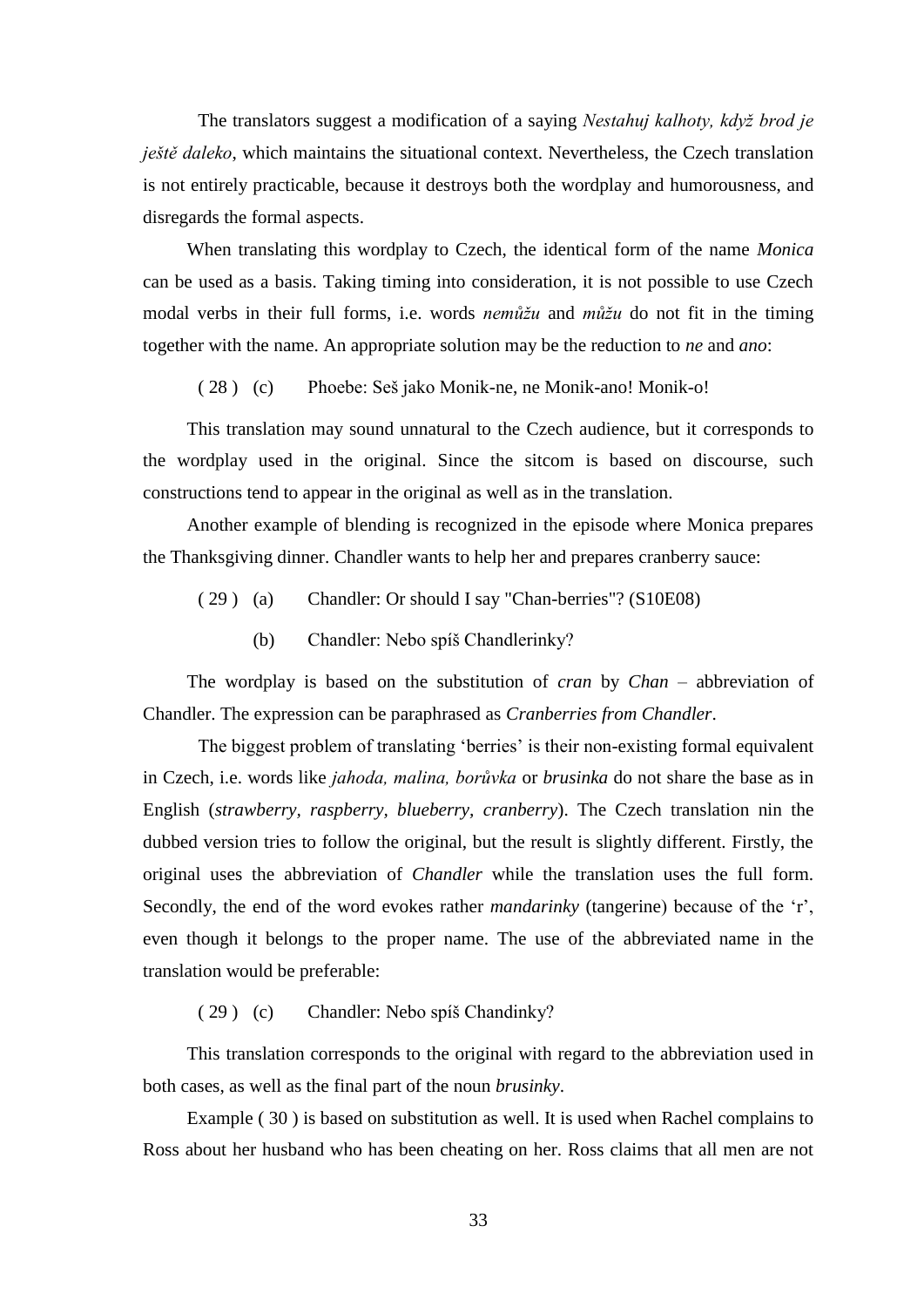same, some of them do anything to fix their marriage even though this effort goes unrewarded.

- ( 30 ) (a) Ross: . . .as their wives engage in what can only be described as a "twosome" (S06E16)
	- (b) Ross: ... jak se jejich žena účastní něčeho, co se dá nazvat jako "dvojka"

The wordplay lies in the non-existence of the word *twosome* which is based on the existing word *threesome*, i.e. substitution of *two* for *three*. The substitution was employed to accentuate the reality that originally, three people were engaged in the situation, whereas at the end only two of them remained. Ross wanted to underline the different number of involved people.

Since the Czech language provides an identical equivalent, the wordplay is preserved, as well as its formal and functional aspects. It can be claimed that the use of *dvojka* in Czech and *twosome* in English differ, because it is common to say a sentence like *To je ale dvojka* which, unlike the English expression, does not imply sexual intercourse.

Example  $(31)$  is to be found in the episode where Monica is seeing Pete – a millionaire. While sitting in the coffeehouse, friends suggest that Pete should buy a state and name it after himself:

- ( 31 ) (a) Pete: Like, "Pete Dakota"? Pheobe: Or "Mississi-Pete." (S03E19)
	- (b) Pete: Co třeba Pete Dakota Phoebe: Jo, nebo Mississippi-pete

The phenomenon used in Phoebe's utterance is called 'blending'. Phoebe blends two proper names, i.e. *Mississippi* and *Pete*. Considering the fact that the last syllable in *Mississippi* and the first syllable in *Pete* match, one of the proper names has to be abridged while the second one remains unchanged. Nevertheless, none of the syllables is missing because of their sameness.

The Czech translation attempts to correspond to the original in means used to create the wordplay. Nevertheless, it slightly differs from the original, because the translation does not blend proper names, but juxtaposes them. This juxtaposition causes repetition of phonetically identical syllables, which may be the reason for this translation.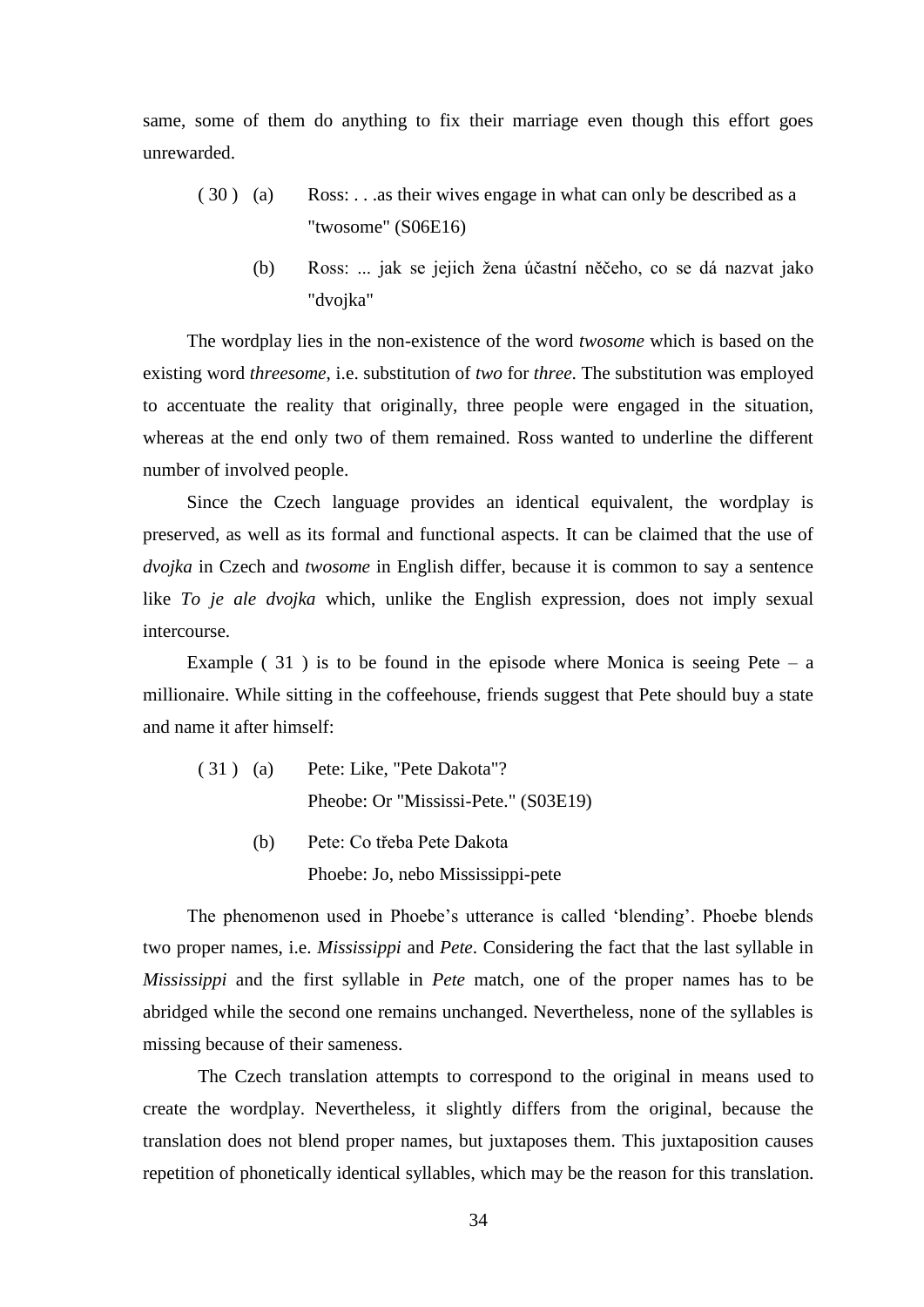Word *Mississippi* already comprises two identical syllables ('ssi') and the addition of another 'pe' syllable may accentuate it. In any case, the wordplay is preserved and, moreover, it can be claimed that the Czech translation is more elaborated.

Let me provide another example of blending occurring when Ross lends Monica money. He gives her a check with dinosaurs on it. Monica takes this into consideration when she makes a hint to Ross' "generosity":

- ( 32 ) (a) Monica: Hey, you're a cheap-a-saurus! (S02E14)
	- (b) Monika: Jé, ty jsi ale držgrešle

This wordplay represents Ross' stingy character. According to the check decoration, Ross is likened to a kind of dinosaur. In this case, the word *dinosaur* has to be abridged, otherwise the expression would not follow the rules according to which the individual dinosaurs were named, e.g. 'Aggionsaurus' or 'Byronosaurus'.

In the Czech translation, a formal equivalence is not maintained, even though the creation of names of dinosaurs works on the same principle as in English. The translation preserves the functionality, because Monica's response displays Ross' character, but there is no reference to dinosaurs. As mentioned above, the translation is not impossible mainly because of the existence of Czech equivalence. Let me provide a translation used in the subtitles:

( 32 ) (c) Monika: Podívej, jsi skrblosaurus!

The expression is translated with regard to the formal aspect of the wordplay and with regard to the use of '-saurus' in Czech. To create an identical translation, these two versions may be combined:

( 32 ) (d) Monika: Jé, ty jsi skrblo-saurus!

Another example of blending is recognized in the episode where the group is in Las Vegas. Joey tries to persuade Phoebe to return to New York by car with him:

- ( 33 ) (a) Joey: This could be our chance to, like, renew our friendship. Phoebe: Are you asking me to have a "frienaissance"? (S06E01)
	- (b) Joey: Bude to jako šance obnovit naše přátelství. Phoebe: To myslíš jeho renesanci?

This is a typical example of blending, i.e. some part of each word in eliminated. The meaning of the expression is *to have a renaissance of our friendship*.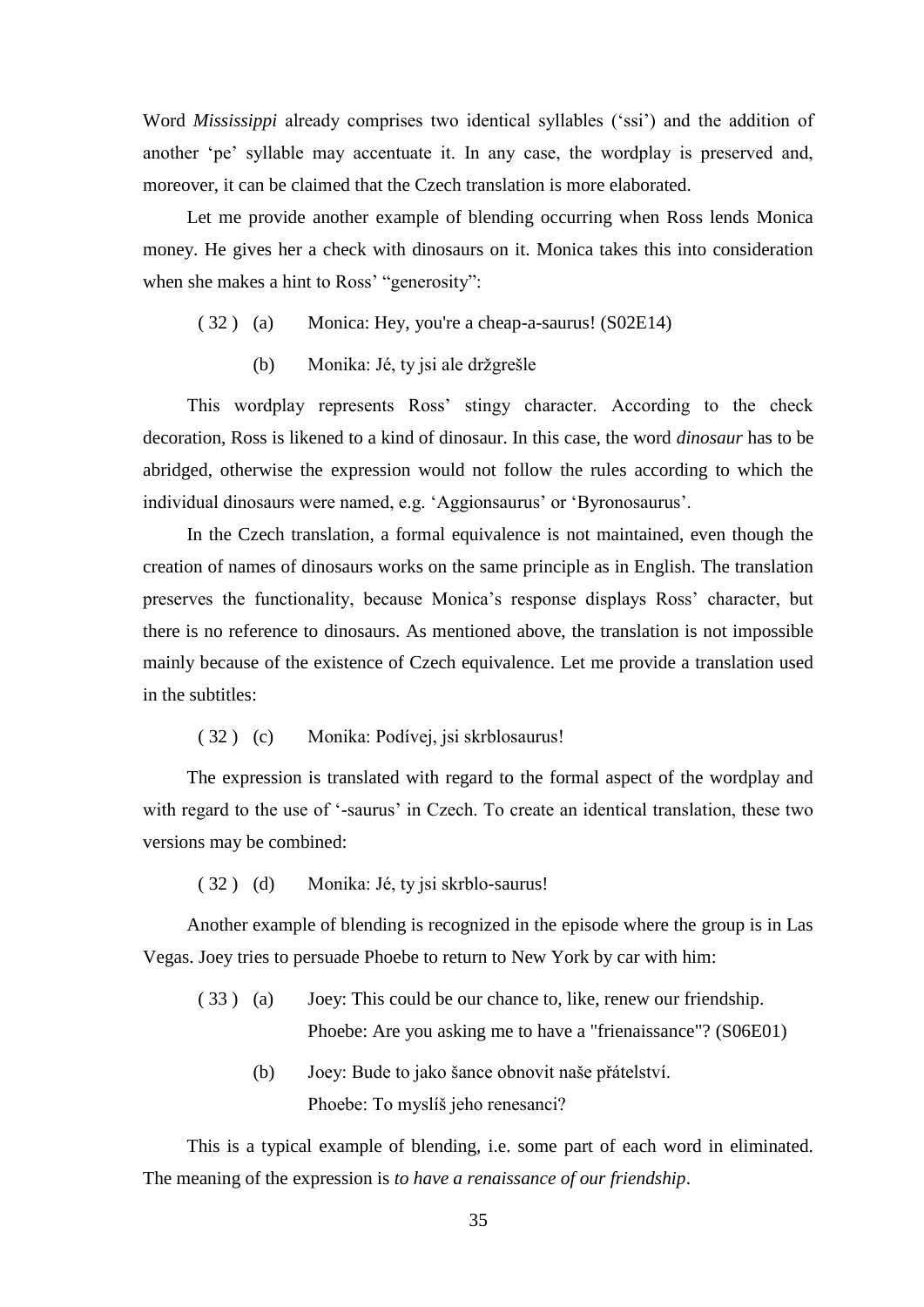While the value of the wordplay is maintained, this translation does not correspond with the original in terms of formal equivalency. This is caused by the fact that blending is not a typical means of word-formation in Czech language.

Both inflectional and derivational affixes are frequently used in *Friends*, nevertheless, in most cases they are combined with other processes, e.g. conversion, as can be seen in example ( 34 ) found in the episode where Monica dates Alan. She introduces him to the rest of the group and they happen to truly like him. Unfortunately, Monica has doubts about the relationship:

- ( 34 ) (a) Monica: Do you think Alan is maybe sometimes -- I don't know. A little too "Alan"? Rachel: Oh, no. That's not possible. You can never be too ''Alan. '' Ross: Yeah, it's his innate Alan-ness that we adore (S01E03)
	- (b) Monika: Nezdá se vám, že Alan je možná občas já nevím. Snad trochu moc cáklej? Rachel: Kdepak to je nesmysl. Nikdo není cáklej dost. Ross: Právě pro jeho značnou cáklost ho všichni tolik obdivujeme.

Firstly, it can be seen that Monica uses the proper name as an adjective, i.e. she converses it. Ross, subsequently, adds the derivational suffix *–ness* in order to change the adjective into the noun. The Czech translation is not successful at all. It does not preserve the wordplay and, furthermore, it destroys the content of the situation. In the original utterance, the foolishness suggested by the Czech word *cáklej* is not mentioned once. It is hard to understand the motive for this translation. It could be claimed that Czech language does not provide identical means to maintain the wordplay, but this assumption is false. In Czech, there are also suffixes typical for derivation which can be suitably used to create an equivalent, i.e. –*ost*, –*ovat* or *–tel*. The translation may be for example:

( 34 ) (c) Monika: Nezdá se vám, že Alan je možná občas – já nevím. Snad trochu moc "alanovitej"? Rachel: To je nesmysl. Nikdo nemůže být moc "alanovitej". Ross: Právě tu jeho vrozenou "alanovitost" na něm milujem.

In case that the translation would not fit into the timing, a suitable solution could be omitting the suffixes in adjectives. Yet, the derived noun should be preserved together with the suffix: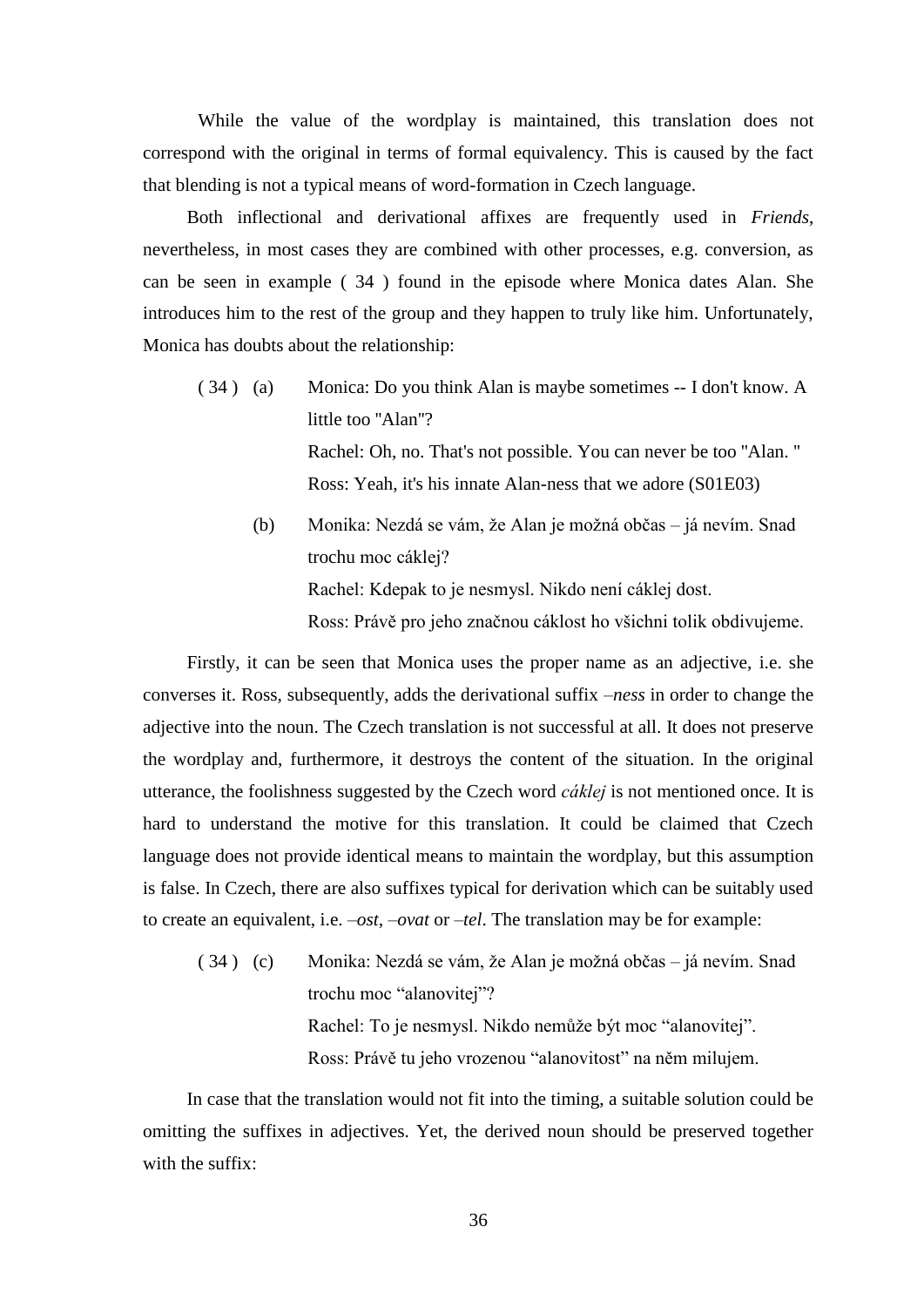( 34 ) (d) Monika: Nezdá se vám, že Alan je možná občas – já nevím. Snad trochu moc "Alan"? Rachel: To je nesmysl. Nikdo nemůže být moc "Alan". Ross: Právě tu jeho (vrozenou) "alanovitost" na něm milujem

Another example of conversion followed by affixation is seen in Monica's utterance while cooking the Thanksgiving dinner:

- ( 35 ) (a) Monica: Cider's mulling, turkey's turking, yams are yamming... (S01E09)
	- (b) Monika: Mošt se moštuje, krocan krocaní, brambory bramboří

In this case, conversion from nouns is employed to create verbs. I categorized these expressions as tokens of wordplay because of their distinction, i.e. these forms are not to be found in dictionaries. The construction of such a wordplay may be motivated by the desire to convey the exact state of the process of preparing the dinner. The Czech translation is slightly different from the original: the original uses an existing word to describe what is going on with the cider, while the translation extends the wordplay to all words. This method is practicable as far as the functional equivalence is maintained. Nonetheless, the translation should correspond to the original in as many aspects as possible. For this reason, let me suggest an alternative:

( 35 ) (c) Monika: Víno se svařuje, krocan krocaní, brambory bramboří

Compounding is also used to create wordplay as in [\( 36](#page-36-0) ) where Rachel decides whether she and Ross should or should not be dating. When she decides to try it, Monica is happy and says:

- <span id="page-36-0"></span>( 36 ) (a) Monica: We'd be like friends-in-law! (S01E24)
	- (b) Monika: My budem příbuzný

The base of the wordplay is an expression *sister(s)-in-law*. The wordplay is rooted in the substitution of *sister(s)* by *friends*. The reason of the substitution is that Monica and Rachel are already friends. This compound can be understood as an expression for two people being related by law, but having much more in common.

The translation does not maintain the functional or the formal sides of wordplay so the wordplay is completely lost. Unfortunately, the humour of the situation is dependent on the wordplay. Nevertheless, the loss of the wordplay is not a fault of translation. The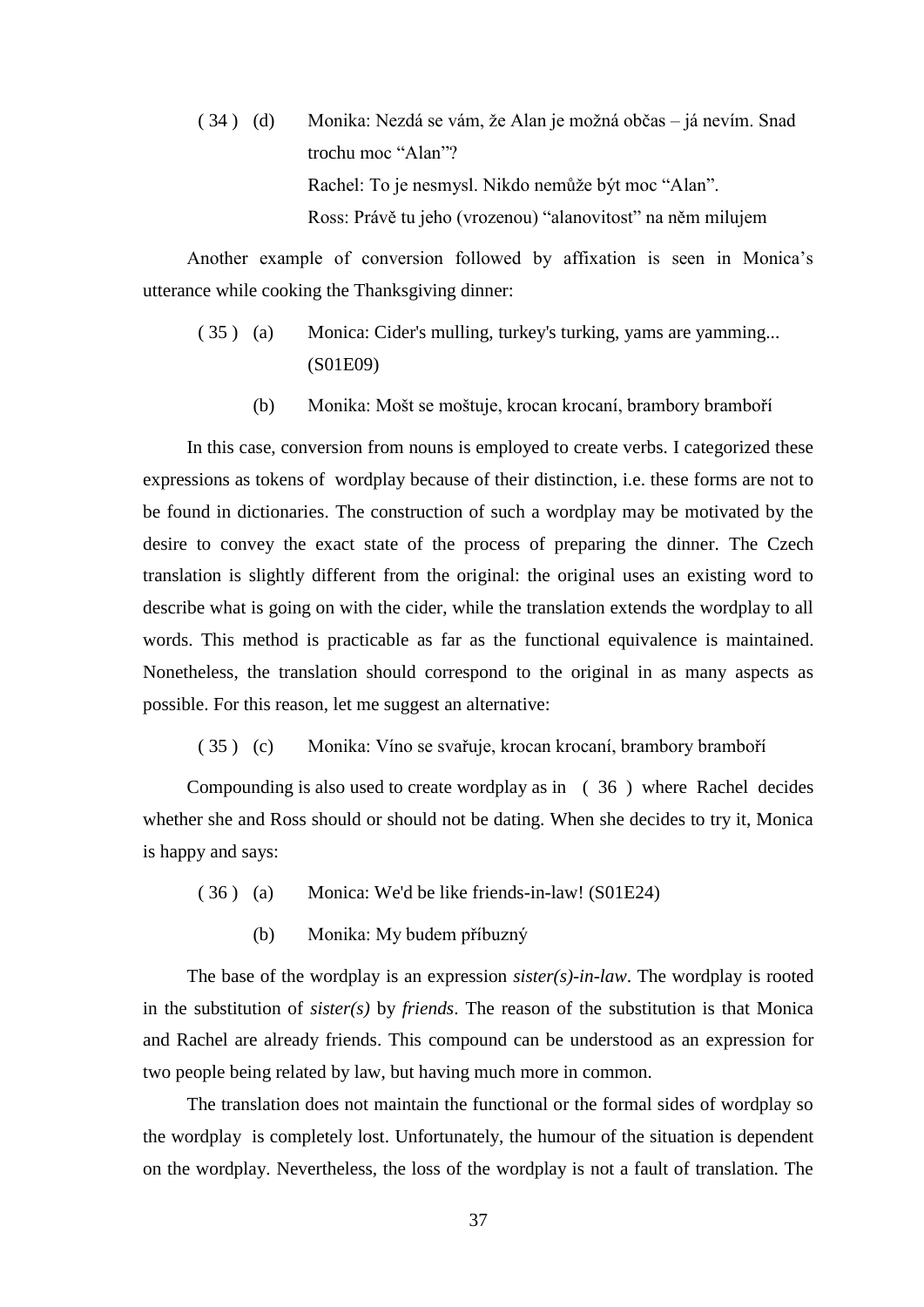original works with an expression which is very different from the Czech equivalent, i.e. the expression *sister(s)-in-law* consists of three lexemes, contrarily to the Czech equivalent which is a one-word expression – *švagrová*. Moreover, Monica plays with the expression and substitutes one of the lexemes, but the Czech equivalent does not provide any lexemes available for the substitution.

Another wordplay based on compounding is seen in [\( 37](#page-37-0) ). Moreover, it involves a French expression. Monica introduces Phoebe her *sous chef* Tim. Unfortunately, Phoebe does not understand the term, but Tim explains it to her. Phoebe immediately responds with a pun:

- <span id="page-37-1"></span><span id="page-37-0"></span>( 37 ) (a) Monica: This is Tim, my new sous chef. Pheobe: So you're Monica's boss? Tim: No, she's my boss. "Sous" is French for "under." Phoebe: I "sous-stand." (S08E05)
	- (b) Monika: Tim nový sous-šef Phoebe: Ah, tak vy jste Moničin šéf? Tim: Ne, naopak ona můj. Sous je francouzsky pod. Phoebe: Ah, tak pod-šéf.

The wordplay is based on the substitution of an English adverb (*under*) for a French adverb (*sous*) of the same meaning. The first part of the word *understand* comprises the adverb *under*, but it does not have the same meaning as in *sous chef*. It is not separable from the verb. As the episode proceeds, this wordplay occurs once again:

- [\( 37](#page-37-1) ) (c) Phoebe: I can't wait to get "sous-neath" him. (S08E05)
	- (d) Phoebe: Nakonec jsem mu sous-lehla

The original phrase is *I can't wait to get underneath him*. The substitution is quite rare and the comprehensibility is always dependent on the context and on the knowledge of the recipient.

The wordplay is not included to the translation because there is no Czech equivalent that would work as the original. The translation of the first example is thus appropriate, in spite of the omission of the wordplay.

On the other hand, the translation of the second example (use a number to refer to it) does involve wordplay. The context of the situation is different in the original and in the Czech translation because of the use of different tenses. The original expresses future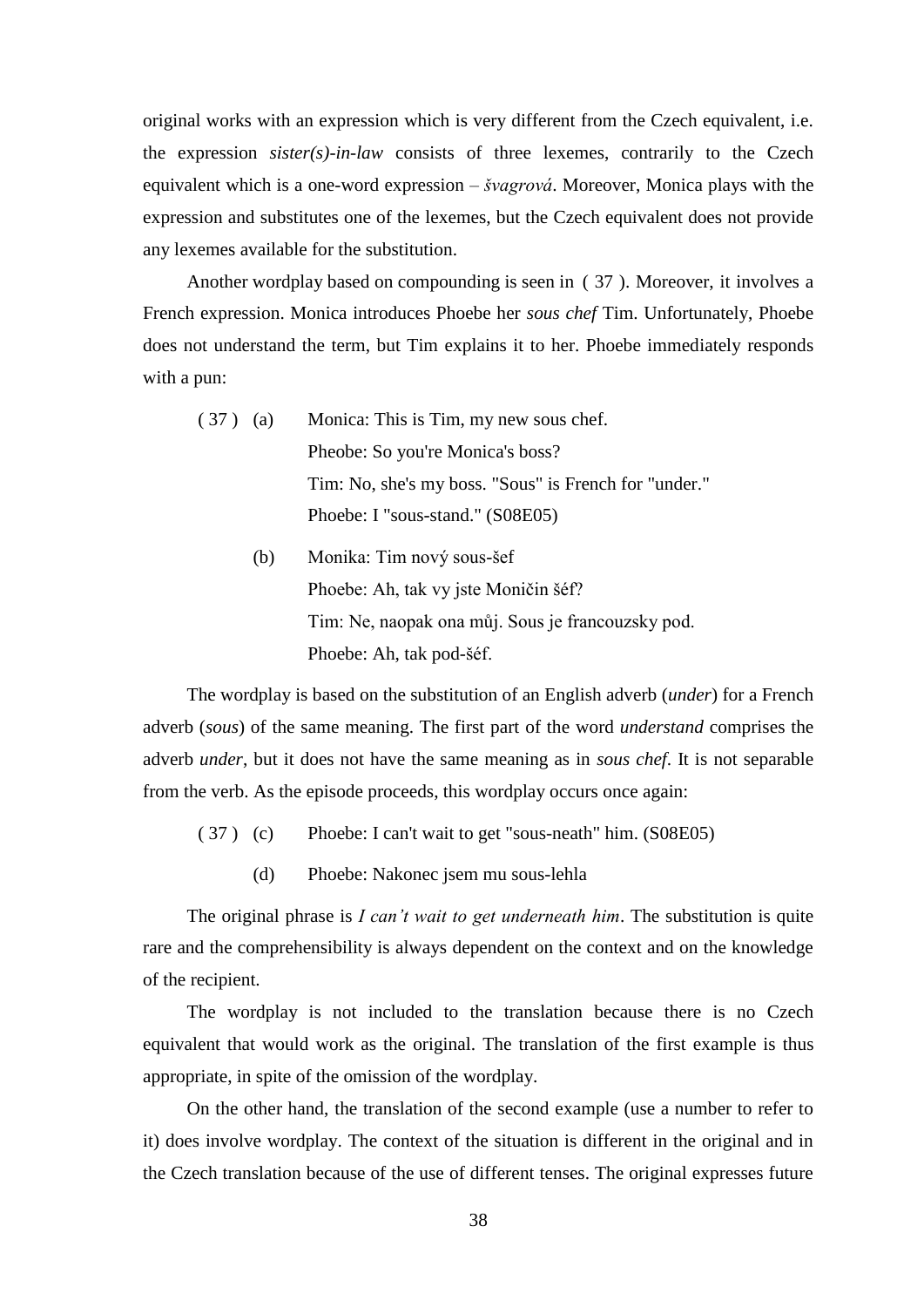differently from the Czech version, which uses past tense. The progress of the relationship of Phoebe and Tim is not mentioned further, thus it can be assumed that the observance of tenses is not essential. Yet, the equivalent is chosen appropriately in order to activate the morphological structure of the wordplay.

Compounding followed by conversion can be seen in the episode where Monica and Chandler return from their honeymoon where they befriended a couple of newlyweds. When Monica and Chandler try to call them, they ascertain that the number they have been given is fake. Phoebe's reaction is a typical example of a morphological wordplay:

- ( 38 ) (a) Phoebe: You got fake-numbered (S08E04)
	- (b) Phoebe: Dali vám falešný

Phoebe uses two morphological means for the wordplay. Firstly, she creates a compound 'fake-number' and secondly, she converses it in order to create a verb. The auxiliary verb is used in order to signify the involuntariness of Monica and Chandler. Moreover the passive voice is more expressive. To compare, the sentence *They gave you a fake number* expresses the same state and also the result is the same, but it lacks the marks of involuntariness and expressiveness.

Since the Czech and English languages differ in the typology, the implementation of conversion is not at the same level, i.e. English is more open to conversion than Czech. The expression can be, thus considered untranslatable. The production of compounds is rare in Czech language, apart from some exceptions, e.g. *autoškola*, *úctyhodný* or *trojúhelník*, while in English compounds are widely created. The passive voice is not as common in Czech as in English either. The passive constructions sound often unnatural and artificial. Moreover, Czech does not provide an equivalent for the auxiliary verb with the same functions, because in Czech it is expressed in the character of a verb.

#### <span id="page-38-0"></span>**4.4.3 Conversion**

Rachel and Chandler talk about relationships. Rachel complains about not having a boyfriend but admits that she does not need a serious relationship.

( 39 ) (a) Chandler: I didn't think girls ever just wanted a fling. Rachel: Let me tell you, it's been a long time since I've been flung (S04E10)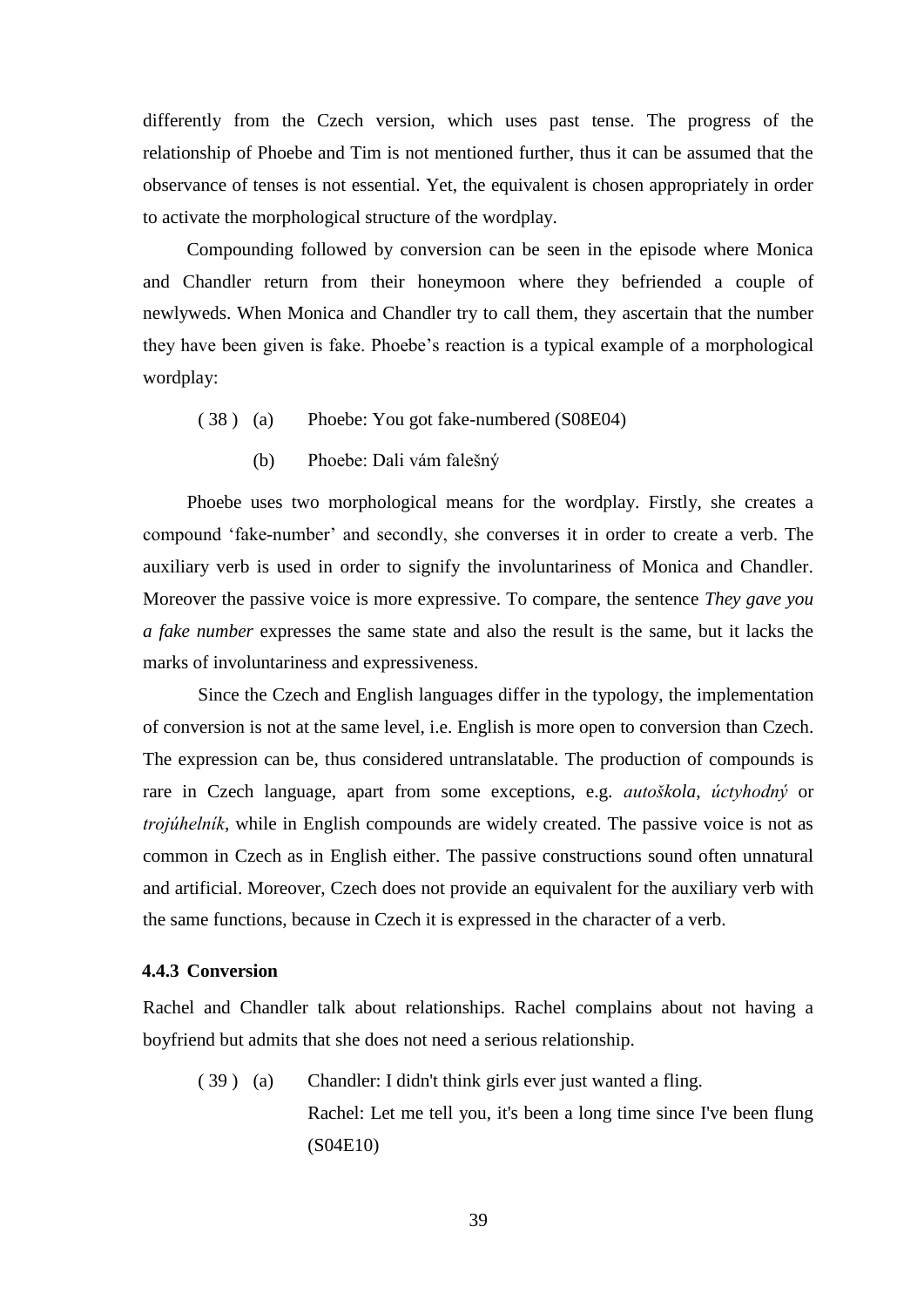(b) Chandler: Netušil jsem, že holky taky stojí o flirt. Rachel: Něco ti povím, moc dlouho jsem se už nepobavila.

The meaning of *fling* mentioned by Rachel and later by Chandler is "a short sexual relationship with somebody" (*OALD*). A verb, moreover transitive, sharing the graphological form and meaning with this noun, does not exist in English. Rachel's use of such a verb is a conversion of a noun which results in a neologism. She operates with it equally as with any other verb, i.e. uses the past participle.

In the translation, the wordplay is lost, because in this case, it is hard to provide any solution which would be formally identical with the original. In Czech, there is a possible translation of the noun *fling* as *pobavení*. Nevertheless, there is an already existing verb with the same base, so the process of wordplay would not be truly identical. It can be assumed that for maintaining the humorous effect of the original, the best solution is:

( 39 ) (c) Chandler: Netušil jsem, že holky taky stojí o pobavení. Rachel: Něco ti povím, moc dlouho jsem se už nepobavila.

# <span id="page-39-0"></span>*4.5 Syntactic structure*

Syntactic structure as a source of wordplay was not recognized in *Friends.*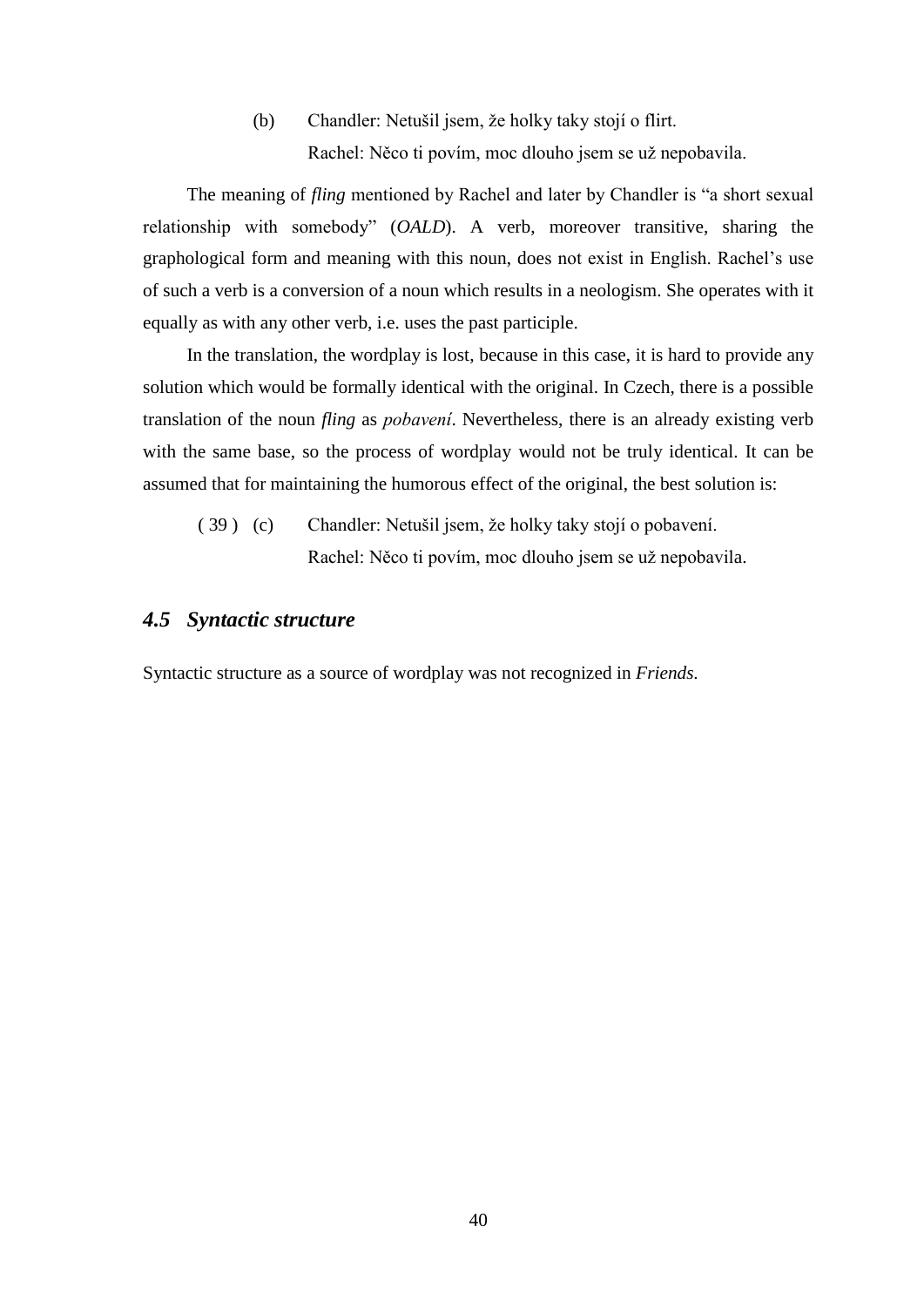# <span id="page-40-0"></span>**5 Conclusion**

Wordplay is a linguistic phenomenon which is an essential part of everyday communication. The use of wordplay may be intentional as well as unintentional. Intentional wordplay can be employed in areas such as media, to attract the attention of the reader or viewer. An unintentional application of wordplay may be based on ambiguity of some items in the text in which they appear, both lexical and syntactic.

This thesis deals with wordplay from the perspective of humour. As a basis for this work the American sitcom *Friends*, broadcasted in 1994-2004 by Česká televize was chosen. The official dubbing was prepared by Alena Poledňáková and Vladimír Tišnovský.

For my analysis, I used Delabastita's (1996, 130) linguistic categorization of wordplay: wordplay can be based on *phonological and graphological structure, lexical structure (polysemy), lexical structure (idiom), morphological structure* and *syntactic structure*. Categorized in this way, the English examples of wordplay were then compared with the official Czech dubbing. Dubbing was created in a relatively short period of time, which is, in some cases, reflected in quality of the translation.

According to the analysis, wordplays is mostly created by using morphological means, especially conversion and blending. Puns based on syntactic structure were not recognized. As far as the translation is considered, the most problematic cases of wordplay were based on polysemy. In the translation, one of the meanings of a polysemous word is often omitted. A different language typology between English and Czech can be one of the reasons of problems with the translation. On the other hand, idiomatic expressions were, surprisingly, easier to translate because of the existence of a Czech equivalent. The translation is not always identical, however the formal and functional aspects are mostly maintained.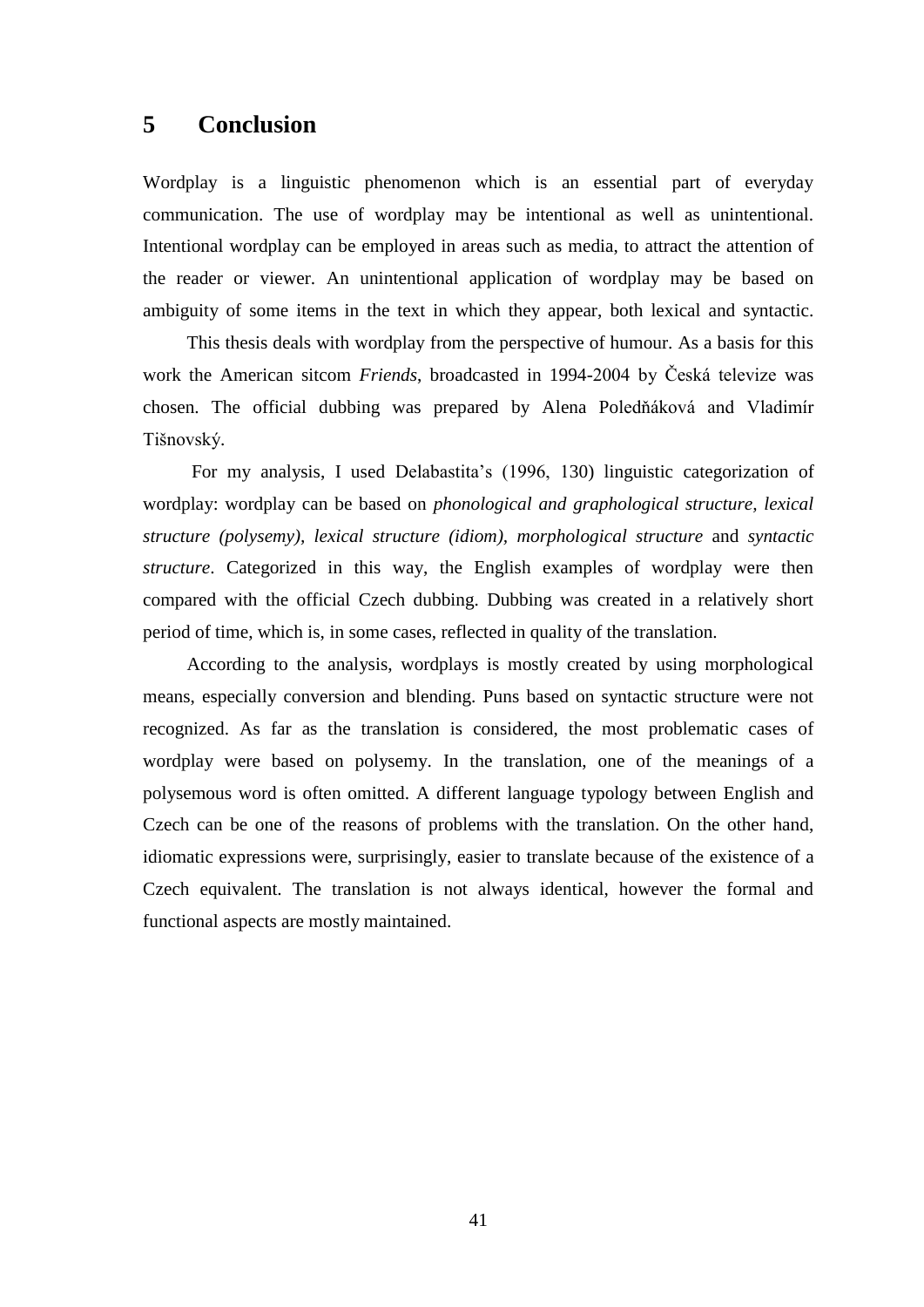# <span id="page-41-0"></span>**Summary**

Slovní hříčky jsou jazykový jev, který je neodmyslitelnou součástí každodenní komunikace. Užití slovních hříček může být úmyslné i neúmyslné. Úmyslné slovní hříčky mohou být využívány například v oblasti médií, a to k upoutání pozornosti čtenáře či diváka. Neúmyslné užití slovních hříček může být způsobeno víceznačností textu, ve kterém se objevují. Jednou z hlavních oblastí, která využívá slovních hříček jak úmyslných, tak neúmyslných, je humor.

Tato práce se zabývá slovními hříčkami, které jsou použity právě v humoru. Jako podklad pro práci byl vybrán americký sitkom *Přátelé*, který vysílala v létech 1994-2004 Česká televize. Právě Česká televize představila oficiální dabing, vytvořený Tvůrčí skupinou Aleny Poledňákové a Vladimíra Tišnovského.

V první kapitole jsou prezentovány různé definice pojmu 'slovní hříčka' – jak z pohledu komunikačního, tak lingvistického. Dále je představena kategorizace slovních hříček podle lexikálního prostředku, který je v dané hříčce uplatněn. Kategorie podle Delabastity (1996, 131) jsou následující: *fonologická a grafologická konstrukce, lexikální konstrukce (polysémie), lexikální konstrukce (idiom), morfologická konstrukce* a *syntaktická konstrukce.* S produkcí slovních hříček je často spojována víceznačnost, tzn., že dané slovo či sdělení nabízí vice interpretací. Rozdělujeme dva typy víceznačnosti: lexikální (polysémie, homonymie) a syntaktickou.

Druhá kapitola přibližuje zásady pro tvorbu překladů slovních hříček. Jednou ze zásad je dodržení funkčnosti hříčky v cílovém jazyku, tzn., že slovní hříčka nemusí být vždy přeložena, nicméně je důležité, aby kontext zůstal nezměněn. V ideálním případě hříčka existuje jak ve výchozím, tak v cílovém jazyce. Vzhledem k rozdílnosti daných jazyků, tj. angličtiny a češtiny, je ideální ekvivalence spíše náhodná.

Praktická část se věnuje již zmiňovanému rozboru, kategorizaci a porovnání originálního znění s oficiálním dabingem. Dabing byl vytvořen v poměrně krátkém časovém úseku, což se v několika případech odrazilo na kvalitě překladu.

Analýza ukázala, že k tvorbě slovních hříček se nejvíce využívá morfologických prostředků, z nichž jednoznačně převažuje konverze a míšení (blending). V sitkomu naopak nebyly rozpoznány případy slovních hříček založených na syntaxi. Nejobtížnější pro překlad jsou slovní hříčky založené na polysémii. Při překladu těchto hříček je často jeden význam zanedbán. Jedním z důvodů této obtížnosti je nevyvážená slovní zásoba obou jazyků. Naopak snadno přeložitelné jsou idiomatické výrazy, jelikož jejich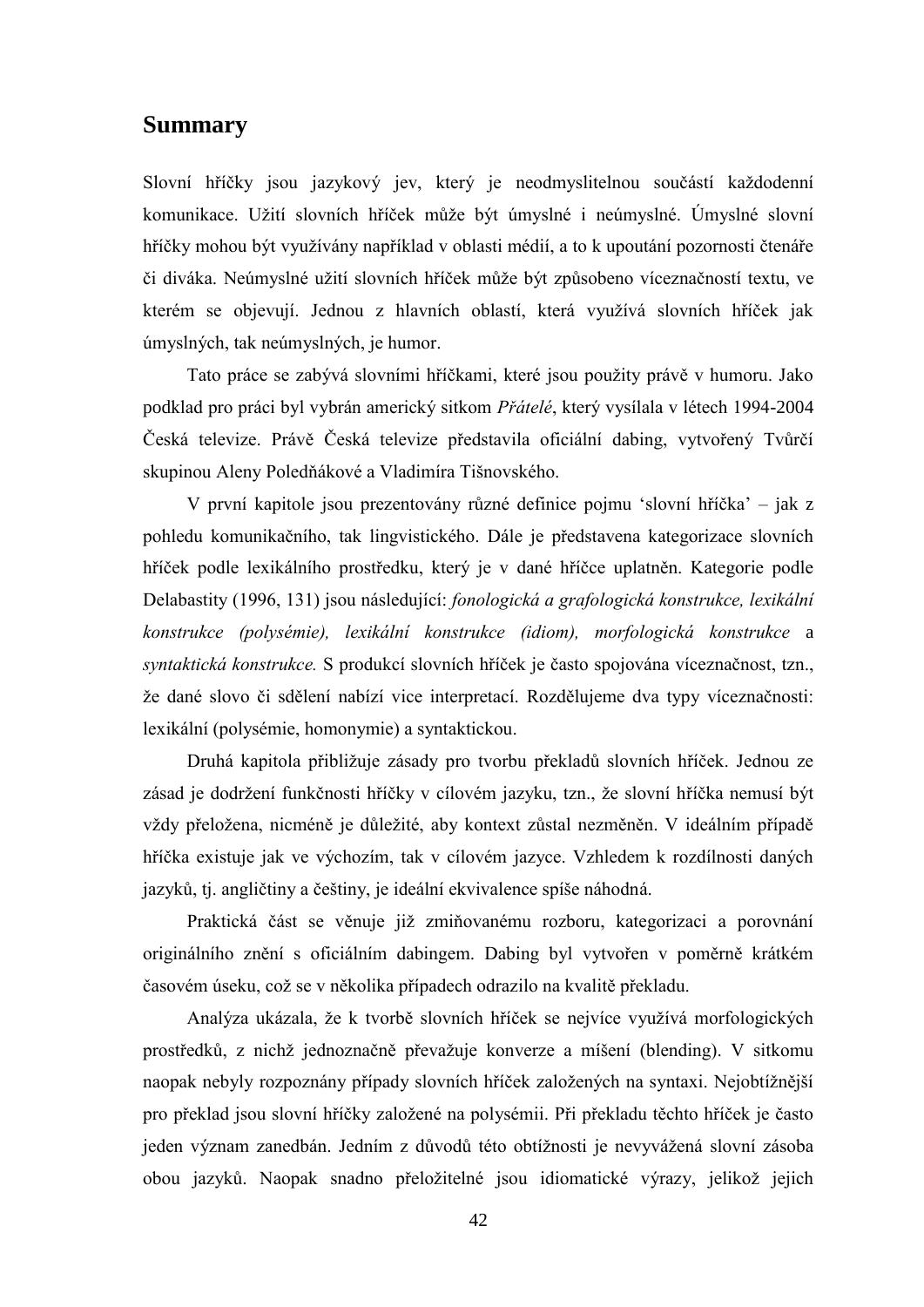ekvivalenty v češtině většinou existují. Ne vždy je překlad naprosto identický, nicméně formální i funkční hlediska jsou z pravidla zachovány.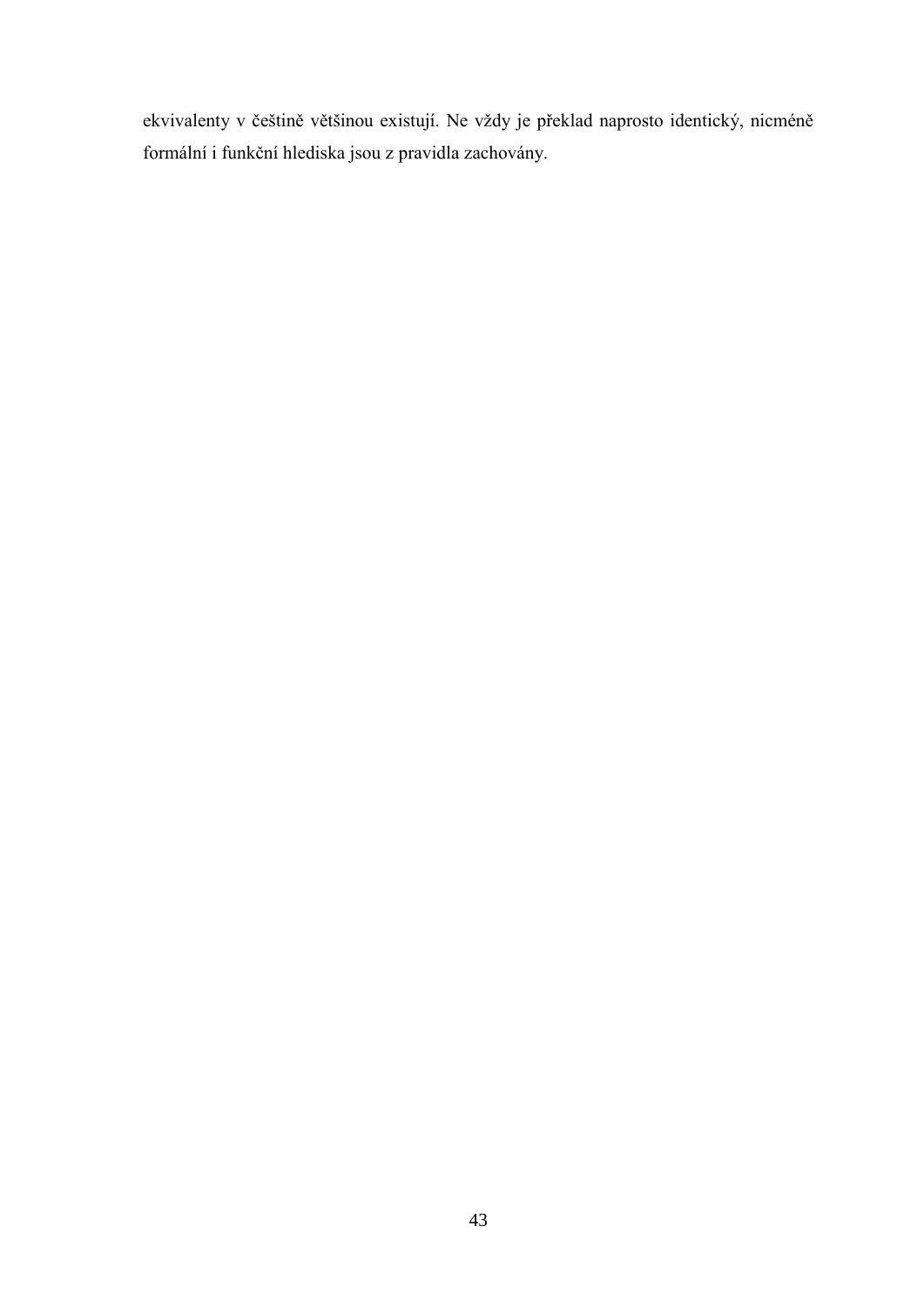# <span id="page-43-0"></span>**Anotace**

| Autor:                              | Jana Kuchařová                                                                                                                                                                                                                                                                |
|-------------------------------------|-------------------------------------------------------------------------------------------------------------------------------------------------------------------------------------------------------------------------------------------------------------------------------|
| Katedra:                            | Katedra anglistiky a amerikanistiky FF UPOL                                                                                                                                                                                                                                   |
| Název česky:                        | Lingvistická analýza slovních hříček v sitkomu Přátelé                                                                                                                                                                                                                        |
| Název anglicky:                     | Linguistic Analysis of Wordplay in the Friends sitcom                                                                                                                                                                                                                         |
| Vedoucí práce:                      | Mgr. Michaela Martinková, Ph.D.                                                                                                                                                                                                                                               |
| Počet stran:                        | 58                                                                                                                                                                                                                                                                            |
| Počet znaků (bez příloh):           | 75 0 35                                                                                                                                                                                                                                                                       |
| Počet znaků (s přílohami):          | 85 710                                                                                                                                                                                                                                                                        |
| Počet titulů použité literatury: 29 |                                                                                                                                                                                                                                                                               |
| Klíčová slova v ČJ:                 | slovní<br>humor, víceznačnost,<br>hříčky,<br>paronymie,<br>homonymie, polysémie, idiom, kolokace, ekvivalence                                                                                                                                                                 |
| Klíčová slova v AJ :                | wordplay, humour, ambiguity, paronymy, homonymy,<br>polysemy, idiom, collocation, equivalence                                                                                                                                                                                 |
| Anotace v ČJ:                       | Bakalářská práce popisuje princip vzniku slovních hříček<br>jak v obecném, tak konkrétním významu. Jednotlivé<br>příklady užité v sitkomu Přátelé jsou rozděleny do<br>kategorií, porovnány s oficiálním dabingen a<br>analyzovány z hlediska funčního i formálního překladu. |
| Anotace v AJ:                       | This thesis describes the principle of forming wordplay<br>from the general as well as from the particular point of                                                                                                                                                           |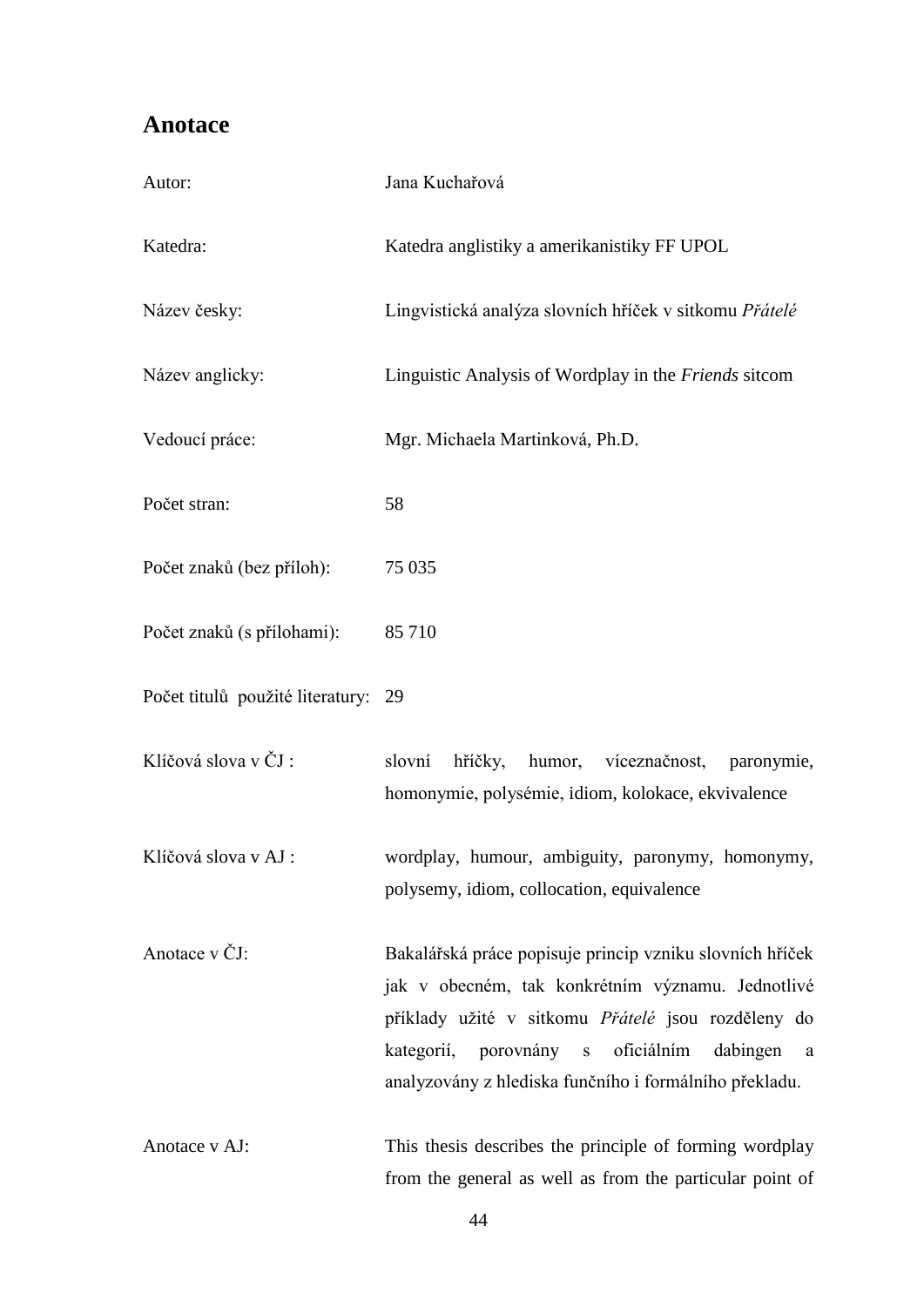view. The examples employed in the *Friends* sitcom are categorized, contrasted with the official dubbing and analyzed in terms of functional and formal equivalence.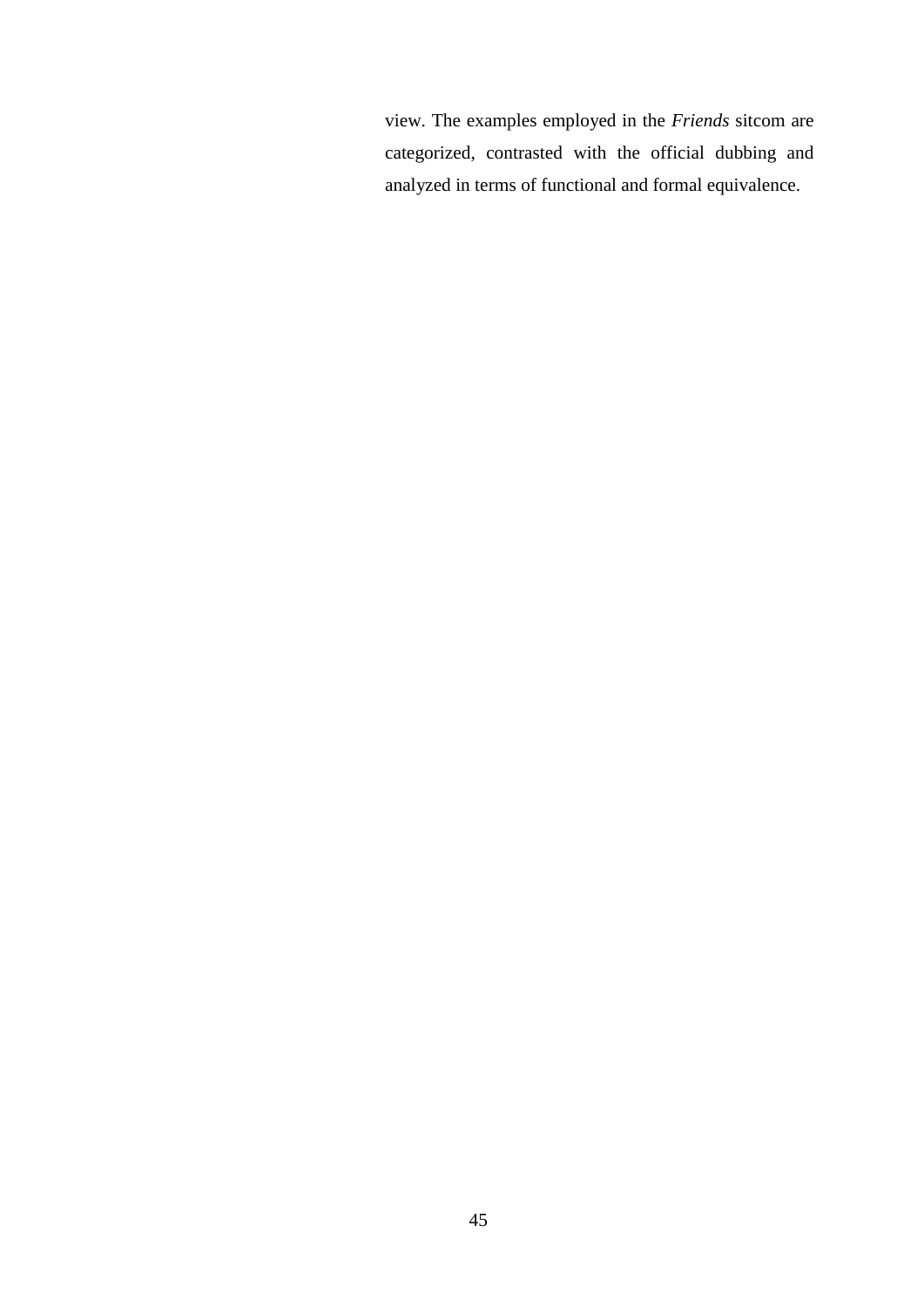# <span id="page-45-0"></span>**Works cited**

#### **Books:**

- Algeo, John, and Thomas Pyles. 2005. *The Origins and Development of the English Language.* Belmont: Wadsworth Publishing.
- Atkins, Sue, and Michael Rundell. 2008. *Oxford Guide to Practical Lexicography.* New York: Oxford University Press.
- Attardo, Salvatore. 1994. *Linguistic Theories of Humour.* New York: Mouton de Gruyter.
- Baker, Mona, and Gabriela Saldanha. 2009. *Routledge Encyclopedia of Translation Studies.* Abingdon: Taylor & Francis Group.
- Boase Beier, Jean, and Holman, Michael, ed. 1999. *The Practices of Literary Translation Constraints and Creativity*. Manchester: St. Jerome Publishing.
- Campbell, Lyle. 2000. *Historical Linguistics*. MIT Press.
- Chiaro, Delia. 1992. *The Language of Jokes: Analysing Verbal Play.* New York: Routledge.
- Cruse, Alan. 2011. Meaning in Language: An Introduction to Semantics and Pragmatics. New York: Oxford University Press.
- Delabastita, Dirk. 1996. *The Translator: Volume 2, Number 2: Wordplay and Translation: Essays on Punning and Translation*. Manchester: St. Jerome Publishing.
- Delabastita, Dirk. 1997. *Traductio: Essays on Punning and Translation*. Manchester: St. Jerome Publishing.
- Díaz Cintas, Jorge, and Aline Remael. *Audiovisual Translation: Subtitling.* Manchester: St. Jerome, 2007.
- Evans, Vyvyan, and Melanie Green. 2006. *Cognitive Linguistics: An Introduction*. New Jersey: Lawrence Erlbaum Associates.
- Hatim, Basil, and Jeremy Munday. 2004. *Translation: An Advanced Resource Book.*  Abingdon: Taylor & Francis Group.
- Jakobson, Roman. 1959. *On Linguistic Aspects of Translation*. Cambridge MA: Harvard University Press.
- Leech, Geoffrey. 2008. *Language in Literature: Style and Foregrounding*. Harlow: Pearson Education Limited.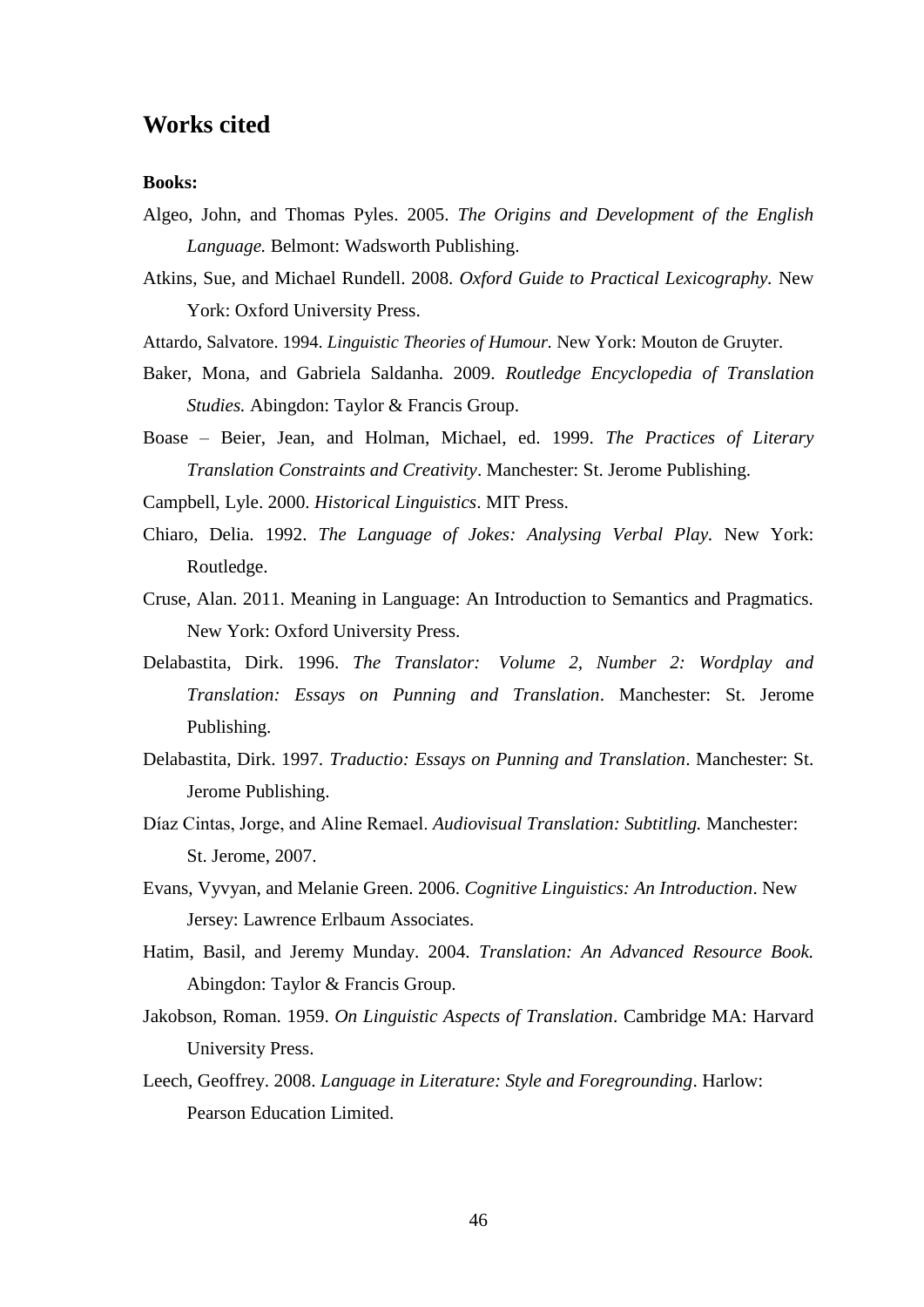- Luyken, Georg-Michael, Thomas Herbst, Jo Langham-Brown, Helen Reid, and Herman Spinhof. *Overcoming Language Barriers in Television: Dubbing and subtitling for the European audience.* Manchester: The European Institute for the Media, 1991.
- Makkai, Adam. 1972. *Idiom Structure in English*. The Hague: Mouton & Co. N.V. Newmark, P.

Meyer, Paul G. 2005. *Synchronic English Linguistics.* Tübingen: Narr Francke Attempo.

Murphy, Lynne M. 2010. *Lexical Meaning*. New York: Cambridge University Press.

Peprník, Jaroslav. 2001. English Lexicology. FFUP Olomouc.

- Small, Steven Lawrence, Cottrell, Garrison Weeks, Tanenhaus, Michael K., ed. 1988. *Lexical Ambiguity Resolution: Perspectives from Psycholinguistics, Neuropsychology & Artificial Intelligence*. San Mateo: Morgan Kauffman Publishers, Inc.
- Veselovská, Ludmila. 2009. *A Course in English Morpho-syntax*. Olomouc: Palacký University.

#### **Journal articles:**

- Leah, Claudia. 2011. "Idiom Grammaticality and Figurativeness."*The Round Table*. Volume II.
- MacDonald, Maryellen C., Pearlmutter, Neal J., Seidenberg, Mark S. 1994. "Lexical Nature of Syntactic Ambiguity Resolution." *Psychological Review* 101 (4): 676 – 703
- Marcu, Elena C. 2010. "Paronymy in English Languag." *Analele Universitatii Maritime Constanta* 51 (13): 202

#### **Internet sources:**

- Dabing forum, accessed March 25, 2013, http://www.dabingforum.cz/viewtopic.php?f=2&t=985
- Titulky.com, accessed February 24, 2013, http://www.titulky.com/Friends-s02e14- 12724.htm
- Titulky.com, accessed February 24, 2013, http://www.titulky.com/Friends-s04e07- 12849.htm

#### **Dictionaries**:

*Oxford Advanced Learner's Dictionary*, 7the edition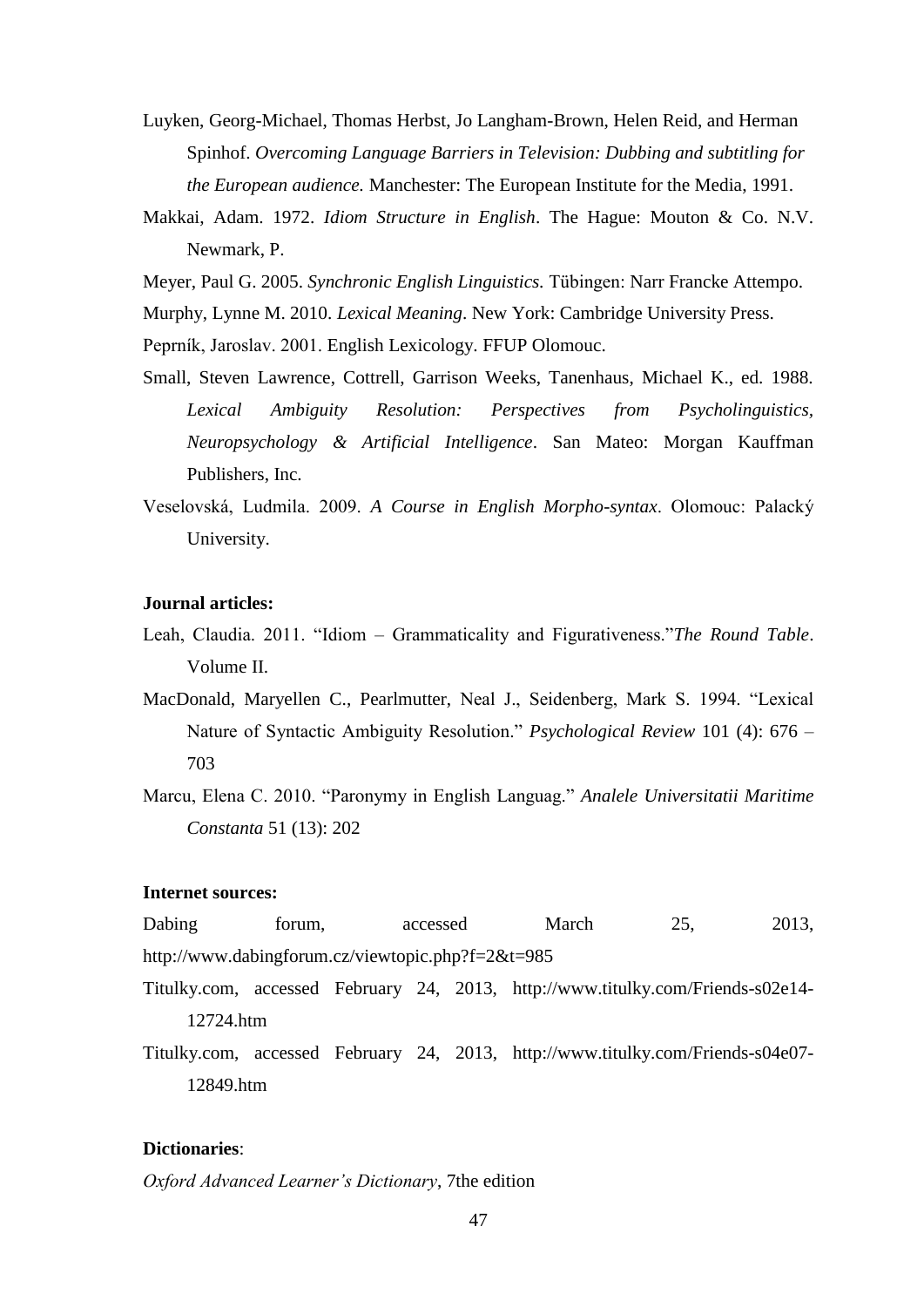# <span id="page-47-0"></span>**Attachment**

## **S 01**

E 01 – *The Pilot*

| Rachel: | I stopped and said, "What if I don't wanna be a shoe? What                                                                 |
|---------|----------------------------------------------------------------------------------------------------------------------------|
|         | if I want to be a purse? Or a hat?" I don't want you to buy me a                                                           |
|         | hat!                                                                                                                       |
| Rachel: | A já se dneska zarazila, proč bych byla nula? Proč ne třeba<br>pětka nebo čtyřka nebo jednička? Nejde o to, jaký jsem měla |
|         | vysvědčení ve škole!                                                                                                       |

## E03 – *The One with the Thumb*

| Monica: | Do you think Alan is maybe sometimes -- I don't know. A     |
|---------|-------------------------------------------------------------|
|         | little too "Alan"?                                          |
| Rachel: | Oh, no. That's not possible. You can never be too "Alan"    |
| Ross:   | Yeah, it's his innate Alan-ness that we adore               |
| Monika: | Nezdá se vám, že Alan je možná občas – já nevím. Snad       |
|         | trochu moc cáklej?                                          |
| Rachel: | Kdepak to je nesmysl. Nikdo není cáklej dost.               |
| Ross:   | Právě pro jeho značnou cáklost ho všichni tolik obdivujeme. |
|         |                                                             |

# E 04 – *The One with George Stephanopoulos*

| Rachel: | Everyone I know is either getting married or pregnant |
|---------|-------------------------------------------------------|
|         | or promoted. And I'm getting coffee.                  |

Rachel: Kamarádky se vdávají, jsou těhotný nebo povýšily a já vařím kafe

## E 07 – *The One with the Blackout*

| Rachel: | This is so un-me!   |
|---------|---------------------|
| Rachel: | To mi není podobný! |

| Ross: | Technically, the sex is not being had. |
|-------|----------------------------------------|
| Ross: | Sex je zatím v projektové fázi         |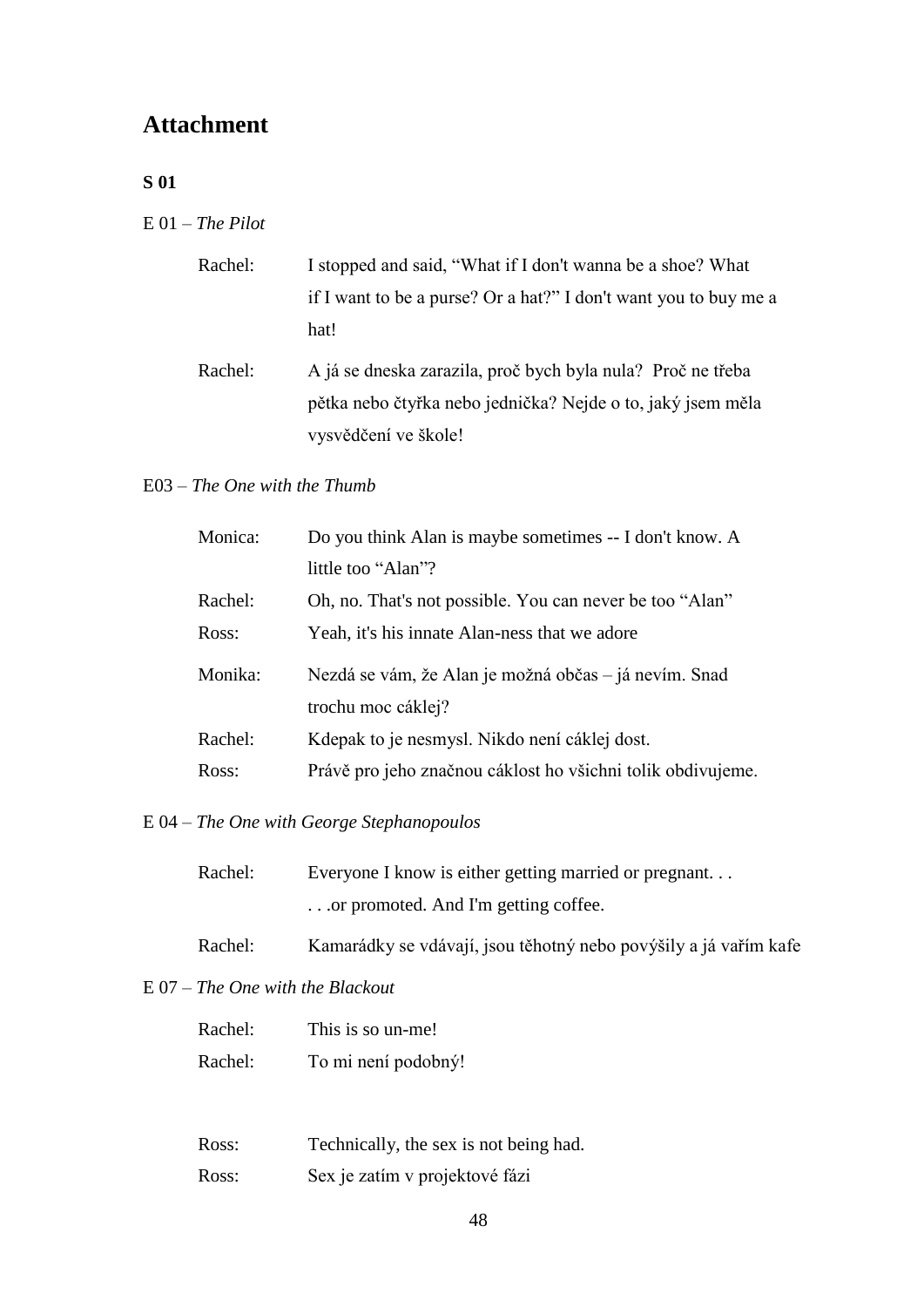# E 09 – *The One Where Underdog Gets Away*

| Monica: | Cider's mulling, turkey's turking, yams are yamming |
|---------|-----------------------------------------------------|
| Monika: | Mošt se moštuje, krocan krocaní, brambory bramboří  |

#### E 13 – *The One with the Boobies*

| Phoebe: | And for a shrink, he's not too shrinky. You know? |
|---------|---------------------------------------------------|
| Phoebe: | Na cvokaře ani není tak cvoklej                   |

# E 18 – *The One with All the Poker*

| Rachel: | I would be shopping for a living! |
|---------|-----------------------------------|
| Rachel: | Budu nakupovatza plat!            |

| Phoebe:   | "Joker" is "poker" with a "J"! Coincidence?" |
|-----------|----------------------------------------------|
| Chandler: | That's joincidence" with a "C"!              |
| Phoebe:   | Joker je poker s J. Náhoda?                  |
| Chandler: | No tohle, no to mě teda jodržte              |

## E 19 – *The One Where the Monkey Gets Away*

| Monica: | Wow! She is pretty lucky |
|---------|--------------------------|
| Monika: | Ta je hezkášťastná       |

## E 21 – *The One with the Fake Monica*

| Ross: | This woman stole from you! She stole! She's a stealer! |
|-------|--------------------------------------------------------|
| Ross: | Ta ženská kradla, ona vás okradla, je to zlodějka!     |

### E22 – *The One with the Ick Factor*

| Monica: | What were you thinking?               |
|---------|---------------------------------------|
| Eaton:  | I wasn't thinking. I was busy falling |
| Monica: | Don't say it.                         |
| Eaton:  | in love with you.                     |
| Monica: | Well, fall out of it                  |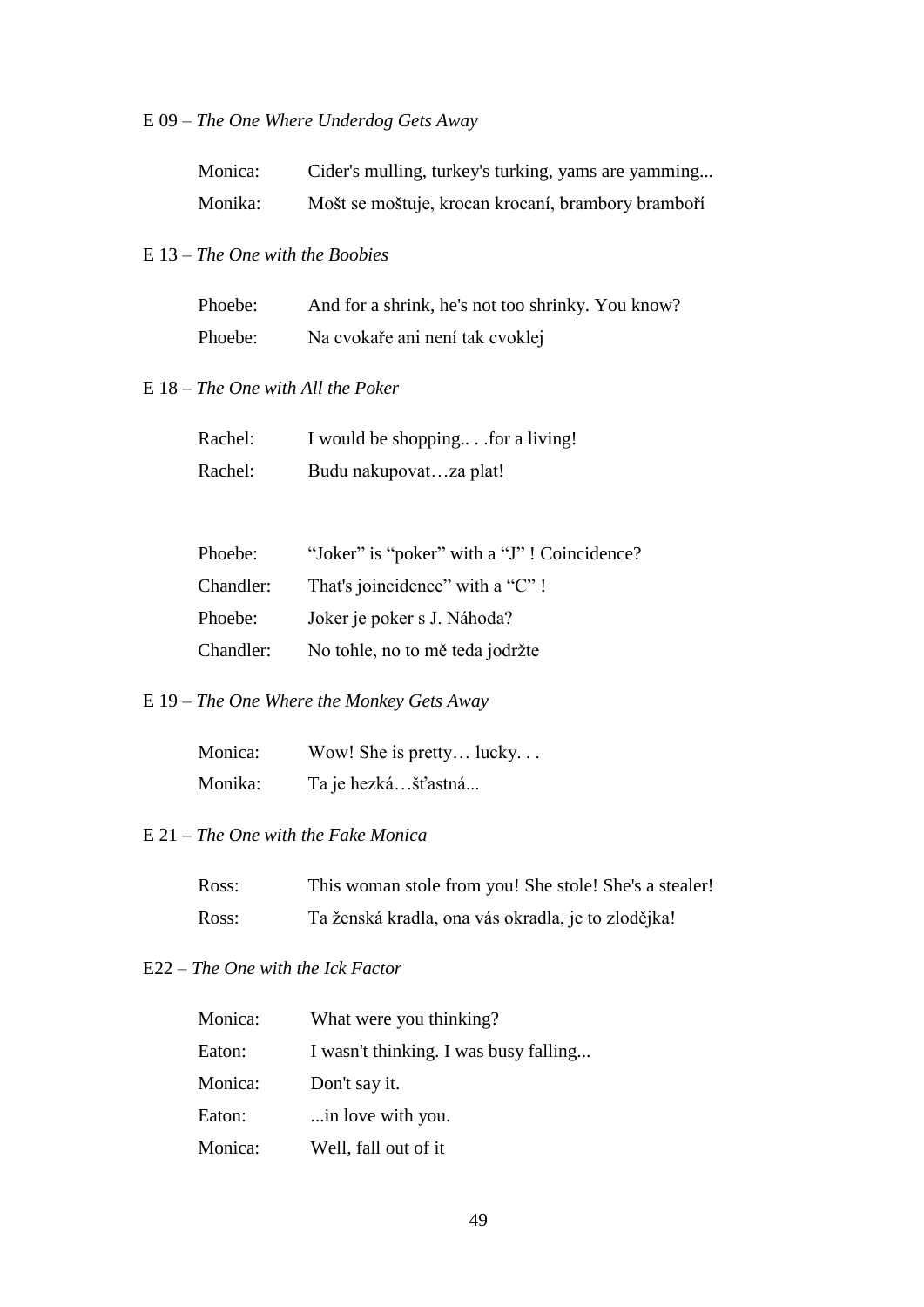| Monika: | Myslel jsi vůbec?                     |
|---------|---------------------------------------|
| Eaton:  | Já jsem nemyslel, já jsem se do tebe, |
| Monika: | To neříkej!                           |
| Eaton:  | Zamiloval.                            |
| Monika: | No tak se odmiluj                     |

## E 24 – *The One Where Rachel Finds Out*

| Monica: | We'd be like friends-in-law! |
|---------|------------------------------|
| Monika: | My budem příbuzný            |

## **S 02**

E 07 – *The One Where Ross Finds Out*

| Ross:   | You're over me?                        |
|---------|----------------------------------------|
| Rachel: | Oh, God!                               |
| Ross:   | You're                                 |
| Rachel: | Oh, God.                               |
| Ross:   | You're over me? When were youunder me? |
| Ross:   | Končíš se mnou?                        |
| Rachel: | Oh, Bože                               |
| Ross:   | Ty že?                                 |
|         |                                        |
| Rachel: | Oh, Bože.                              |

| Rachel: | You guys have a really, uh, good nightand you two have a, uh,  |
|---------|----------------------------------------------------------------|
|         | really good cat                                                |
| Rachel: | Tak lidi, přeju vám hezkej večer a vám dvěma přeju fakt hezkou |
|         | kočku                                                          |

## E08 - *The One with the List*

| Chandler: | You know, for a hotline, you're not so hot |
|-----------|--------------------------------------------|
| Chandler: | Na horkou linku nejste moc žhaví           |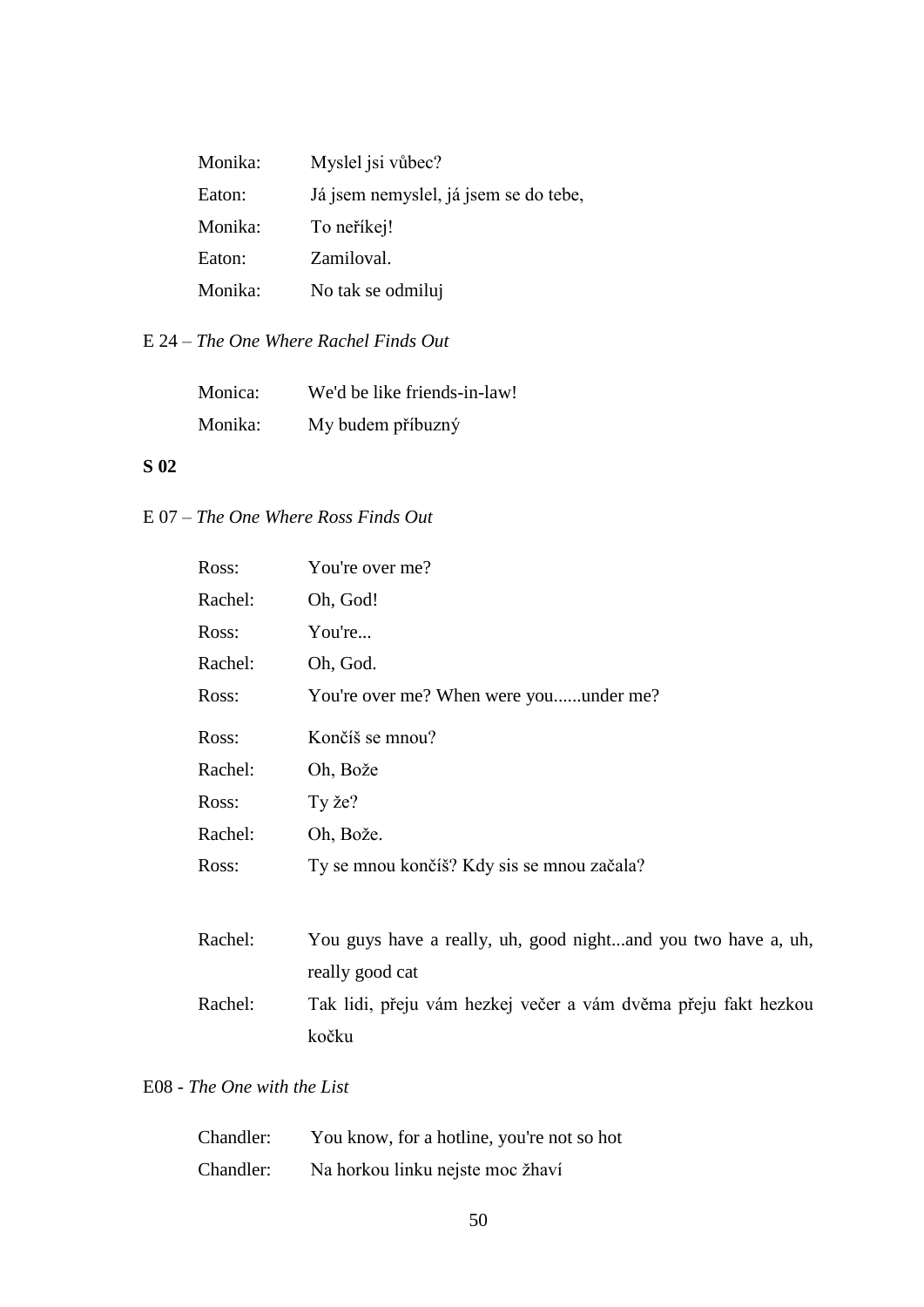## E10 – *The One with Russ*

| Rachel: | No, no, I'm not mad at him. I'm not really anything at him anymore |
|---------|--------------------------------------------------------------------|
| Rachel: | Ne, ne, nezlobím. Jenom už se o něj vůbec nestarám                 |

## E 13 – *The One After the Superbowl*

| Phoebe: | Look at your purse Look at your sweater! Look at yourselves! |
|---------|--------------------------------------------------------------|
| Phoebe: | Co kabelka? A co ten svetr? Teda, styd'te se!                |

| Monica: | The Muscles from Brussels? Wham-Bam-Van-Damme? |
|---------|------------------------------------------------|
| Monika: | Bruselský svalovec? Van Damme nandá všem       |

#### E14 – *The One with the Prom Video*

| Rachel: | We are never gonna happen, okay? Accept that. |
|---------|-----------------------------------------------|
| Ross:   | Except Except that what?                      |
| Rachel: | My se k sobě nehodíme, ano? S tím se smiř.    |
| Ross:   | Ani kdyby ses snažila?                        |

| Monica: | Hey, you're a cheap-a-saurus! |
|---------|-------------------------------|
| Monika: | Jé, ty jsi ale držgrešle      |

#### **S 03**

E 01 – *The One with the Princess Leia Fantasy*

| Monica: | What is wrong with me?                                         |
|---------|----------------------------------------------------------------|
| Ross:   | You need to get some sleep.                                    |
| Monica: | I need to get some Richard.                                    |
| Monika: | Co je to se mnou?                                              |
| Ross:   | Potřebuješ se vyspat                                           |
| Monika: | Jo, s Richardem                                                |
|         |                                                                |
| Joey:   | We always go together. We' re like The Three Hockey-teers, you |
|         | know?                                                          |
| Joey:   | Vždycky chodíme spolu. Jsme jako tři hokejtýři                 |
|         |                                                                |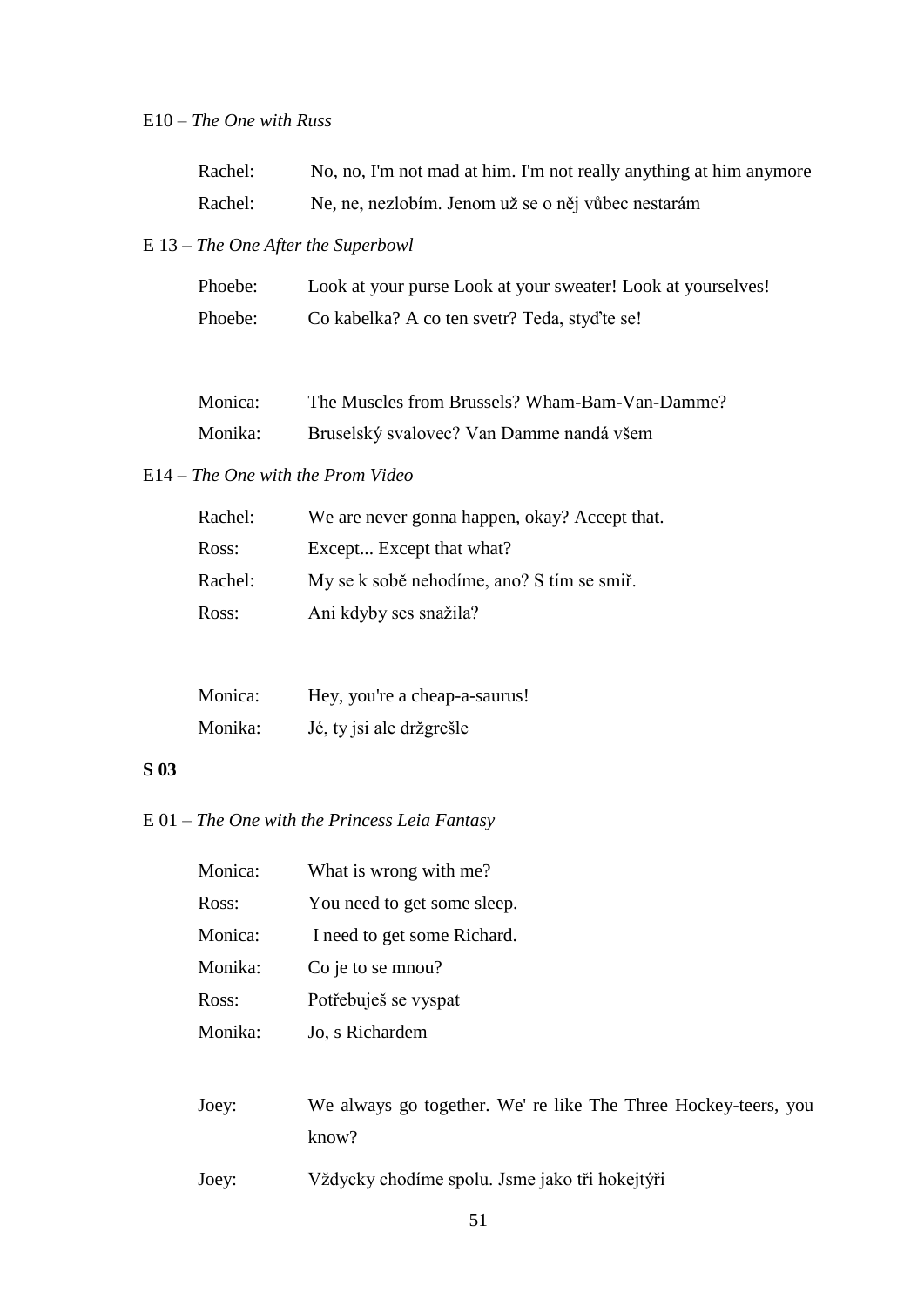## E 03 – *The One with the Jam*

| Phoebe: | I'm going to help him get "de-Ursula-ized" |
|---------|--------------------------------------------|
| Phoebe: | Chci mu jen pomoct, deuršulizovat ho       |

# E 04 – *The One with the Metaphorical Tunnel*

| Chandler: | So I'm not gonna lose her?           |
|-----------|--------------------------------------|
| Rachel:   | Oh, honey, you're not a total loser. |
| Chandler: | Takže o ni nepřijdu?                 |
| Rachel:   | Takový smolař nejsi.                 |

| Monica: | My God, Chandler, we said be "aloof" not "a doof" |
|---------|---------------------------------------------------|
| Monika: | Přece jsme řekly buď rezervovanej, ne blbej.      |

E 11 *– The One Where Chandler Can't Remember Which Sister*

| Monica: | Joey will kill you. He'll actually kill you dead. |
|---------|---------------------------------------------------|
| Monika: | Rozluč se se životem. Joey tě určitě zabije.      |

| Joey:     | You and my sister, sitting in a tree! |
|-----------|---------------------------------------|
| Chandler: | Yep, I'm in a tree.                   |
| Joey:     | To je bezva, už je ruka v rukávu!     |
| Chandler: | Jo, jsem v rukávu                     |

E 19 – *The One with the Tiny T-Shirt*

| Chandler: | You can't stare through the peephole for three hours. You're gonna |
|-----------|--------------------------------------------------------------------|
|           | get peep-eye.                                                      |
| Chandler: | Už tam šmíruješ tím kukátkem aspoň tři hodiny. Vždyť z toho        |
|           | začneš šilhat                                                      |
|           |                                                                    |

| Pete:   | Like, "Pete Dakota"?    |
|---------|-------------------------|
| Pheobe: | Or "Mississi-Pete"      |
| Pete:   | Co třeba "Pete Dakota"? |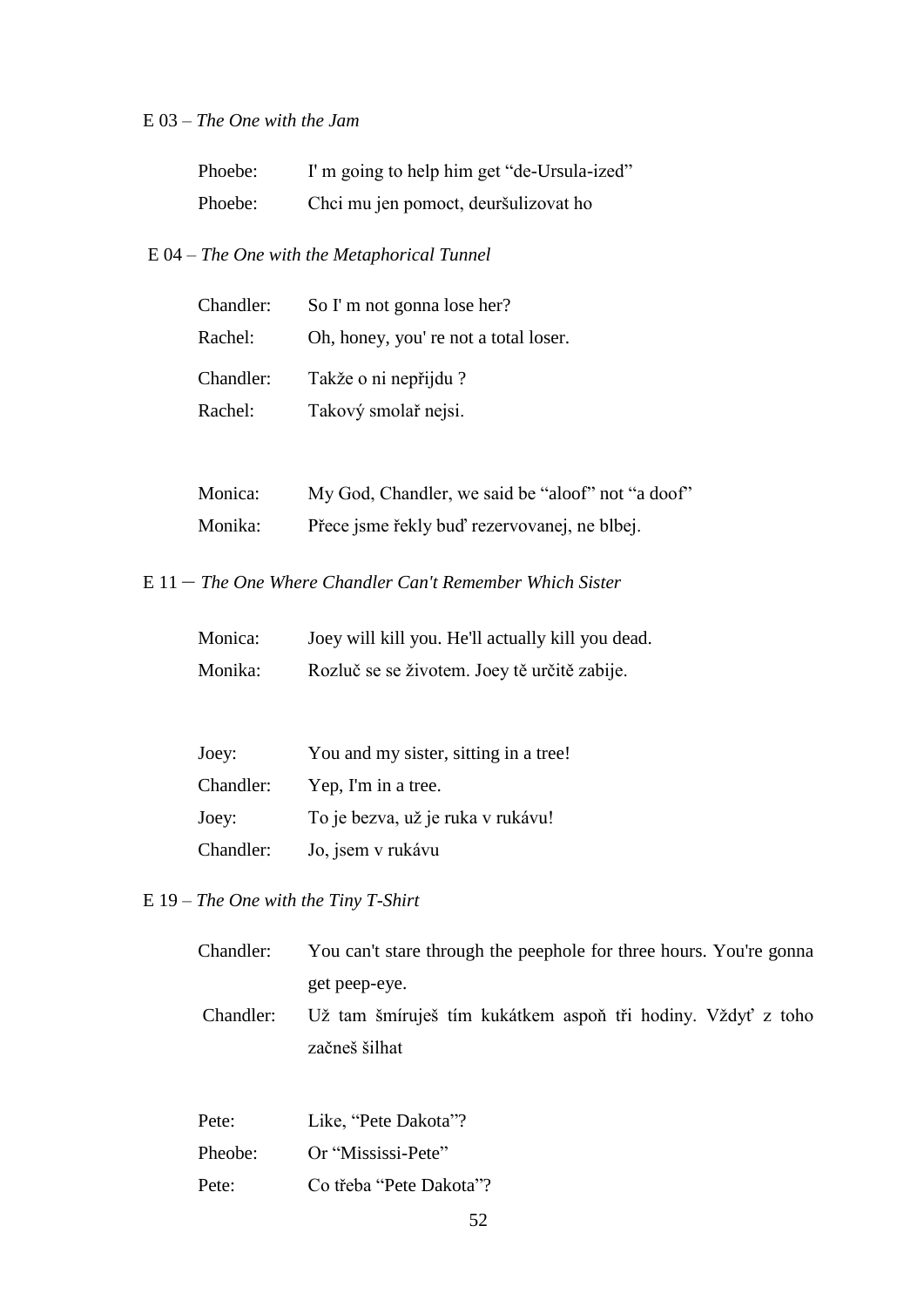Phoebe: Nebo Mississippi-Pete

#### **S 04**

E 06 – *The One with the Dirty Girl*

| Phoebe: | You sound like "Moni-can't", not "Moni-can"! Moni-ca. |
|---------|-------------------------------------------------------|
| Phoebe: | Kilometr před brodem nesvlíkej gatě! Spodáry          |

E 07 – *The One Where Chandler Crosses the Line*

| Chandler: | Make a choice. Pick a lane. |
|-----------|-----------------------------|
| Joey:     | Who's Elaine?               |
| Chandler: | Vybrat si. Snížit to        |
| Joey:     | Na kolik?                   |

# E10 – *The One with the Girl from Poughkeepsie*

| Chandler: | I didn't think girls ever just wanted a fling.               |
|-----------|--------------------------------------------------------------|
| Rachel:   | Let me tell you, it's been a long time since I've been flung |
| Chandler: | Netušil jsem, že holky taky stojí o flirt.                   |
| Rachel:   | Něco ti povím. Moc dlouho jsem se už nepobavila.             |

#### E 11 – *The One with Phoebe's Uterus*

|               | Phoebe's mother: Mostly nudes. It combines my two passions: Pottery and |
|---------------|-------------------------------------------------------------------------|
|               | erotica.                                                                |
| Phoebe:       | Erottery!                                                               |
| Matka Phoebe: | Já tím spojuju své dvě vášně: keramiku a erotiku.                       |
| Phoebe:       | Kerotika                                                                |

- Ross: We work in a museum of natural history. And yet, there is something... unnatural...
- Ross: My všichni zde pracujeme v muzeu přírodních dějin. Avšak přesto vidím cosi nepřirozeného

# E 24 – *The One with Ross's Wedding*

Ross: Have you seen Monica?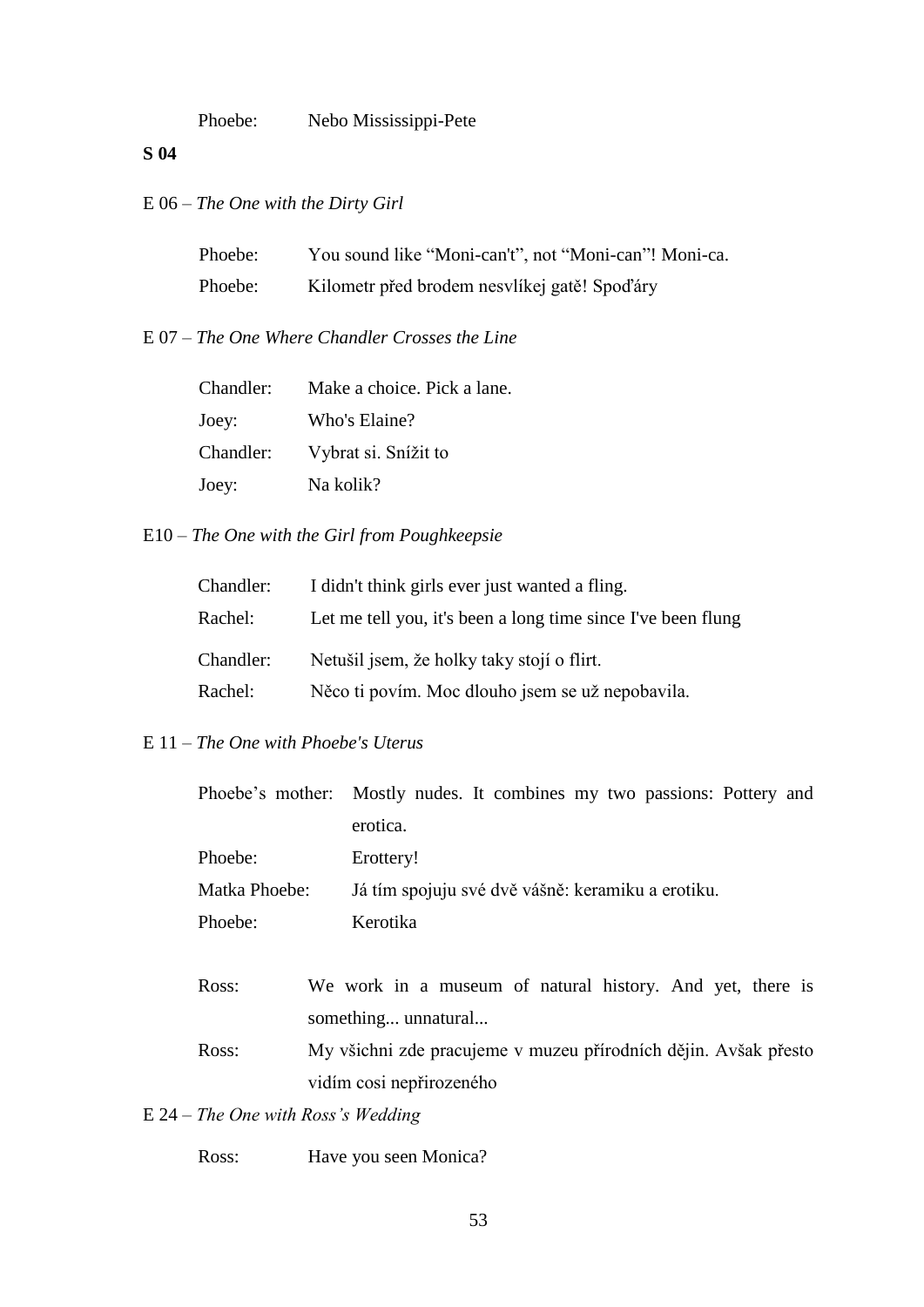| Chandler: | I'm not seeing Monica! |
|-----------|------------------------|
| Ross:     | Neviděls Moniku?       |
| Chandler: | Chodím s ní snad?      |

# **S 05**

E 13 – *The One with Joey's Bag*

| Rachel: | Exactly. Unisex!                                 |
|---------|--------------------------------------------------|
| Joey:   | Maybe you need sex. I had sex a couple days ago. |
| Rachel: | No, Joey. U-N-I sex.                             |
| Joey:   | I ain't going to say no to that!                 |
| Rachel: | Přesně. Unisex!                                  |
| Joey:   | Jakej unisex?                                    |
| Rachel: | Říkám UNI SEX                                    |
| Joey:   | Já jsem pro každej sex.                          |
|         |                                                  |

# E17 – *The One with Rachel's Inadvertent Kiss*

| Joey: | Well, I got this pair marked "XS". Let me tell you, there was no  |
|-------|-------------------------------------------------------------------|
|       | room for excess anything in there.                                |
| Joey: | No koupil jsem si extra velký. Věřte mi, nic moc extra se do nich |
|       | nevejde                                                           |

# E 23 – *The One in Vegas*

| Monica: | You'll see Joey, plus, we'll start our celebration on the plane. We |
|---------|---------------------------------------------------------------------|
|         | can call it our "Plane-a-versary"                                   |

Monika: Sejdeš se s Joeym, navíc začneme už v letadle slavit výročí. Můžem tomu říkat "Vega-výročí"

# **S 06**

E 01 – *The One After Vegas*

| Joey:   | This could be our chance to, like, renew our friendship. |
|---------|----------------------------------------------------------|
| Phoebe: | Are you asking me to have a "frienaissance"?             |
| Joey:   | Bude to jako šance obnovit naše přátelství.              |
| Phoebe: | To myslíš jeho renesanci?                                |

# E 09 – *The One Where Ross Got High*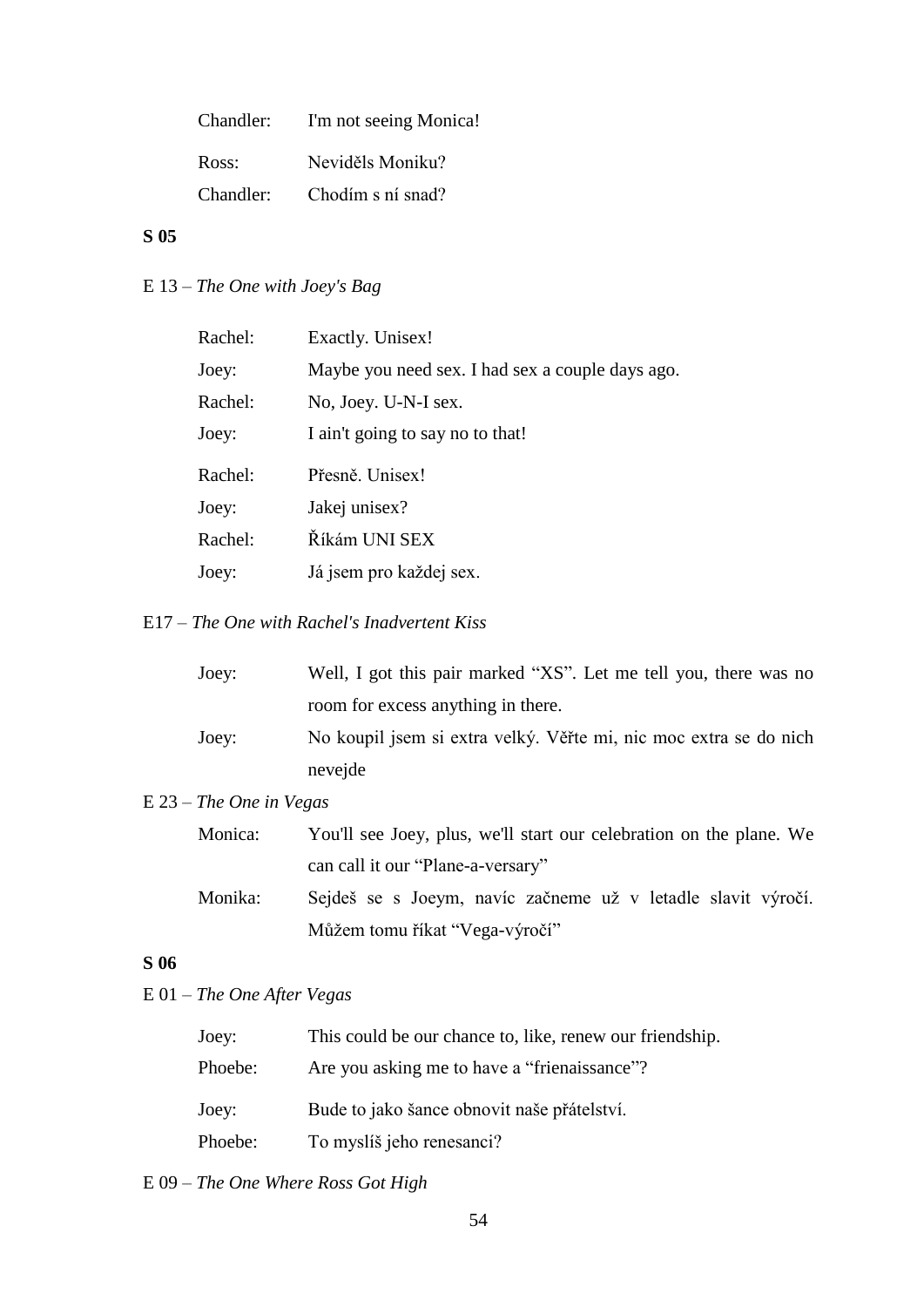| Phoebe: | is not very Thanksgiving-y |
|---------|----------------------------|
| Phoebe: | to se na Díkuvzdání nedělá |

E12 – *The One with the Joke*

| Chandler: | They say you're high maintenance, but it's okay, because I like |
|-----------|-----------------------------------------------------------------|
|           | maintaining you.                                                |
|           |                                                                 |

Chandler: Když říkají, že jsi umíněná, mně to nevadí, protože já tě rád převychovávám.

E16 – *The One That Could Have Been*

| Ross: |  |           |  |  |  | as their wives engage in what can only be described as a |  |
|-------|--|-----------|--|--|--|----------------------------------------------------------|--|
|       |  | "twosome" |  |  |  |                                                          |  |
|       |  |           |  |  |  |                                                          |  |

Ross: ... jak se jejich žena účastní něčeho, co se dá nazvat jako "dvojka"

# E23 – *The One with the Ring*

| Chandler: | I don't know. Should I get her a Tiffany cut, or a princess cut or a-- |
|-----------|------------------------------------------------------------------------|
|           | Paper cut?!                                                            |

Chandler: Je to tak těžký. Mám ji dát brilliant, safír nebo au – jauvajs

#### E24 – *The One with the Proposal*

| Chandler: | When the glasses are full, instead of proposing a toast, I'll propose. |
|-----------|------------------------------------------------------------------------|
| Chandler: | Když budou sklenice plný jí místo přípitku nabídnu sňatek              |

#### **S 07**

E 10 – *The One with the Holiday Armadillo*

| Ross: | Okay, look. Do you have anything Christmas-y? |
|-------|-----------------------------------------------|
| Ross: | Nemáte něco Vánočního?                        |

## E18 – *The One with Joey's Award*

| Rachel: | I don't think you know what "behalf" means.       |
|---------|---------------------------------------------------|
| Joey:   | Sure I do. It's a verb. As in "I be half-in' it"! |
| Rachel: | Joey, víš, co znamená to namísto?                 |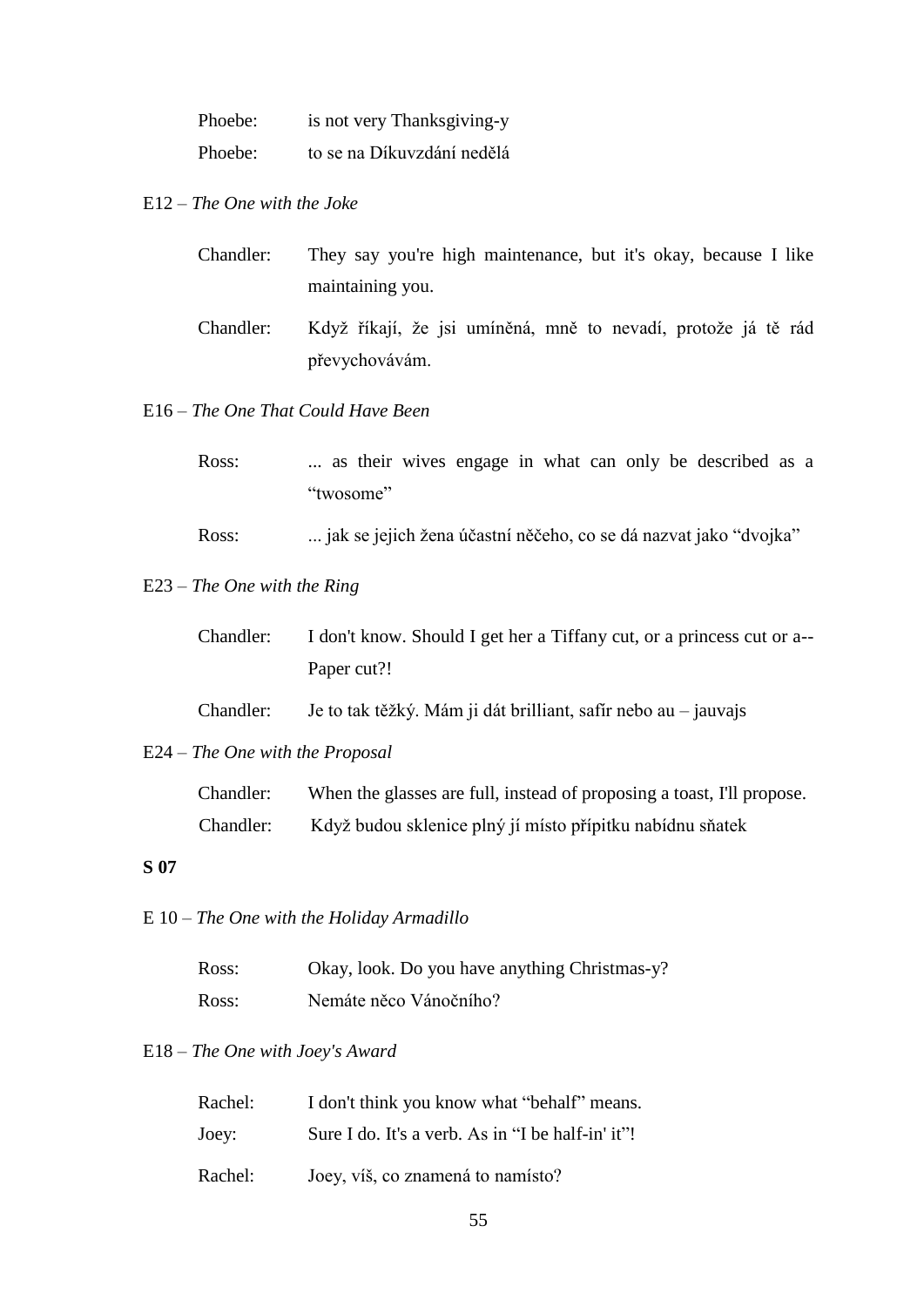Joey: Jasně, říkám to. Třeba: dám to na místo.

# E 20 – *The One with Rachel's Big Kiss*

| Joey: | In Joey Tribbianni, you get a minister and an entertainer. I'm a |
|-------|------------------------------------------------------------------|
|       | "ministainer."                                                   |
| Joey: | V Joey Tribbiannim máš kněze a taky baviče. Jsem kněz-bavič      |

# **S 08**

# E04 – *The One with the Videotape*

| Phoebe: | You got fake-numbered |
|---------|-----------------------|
| Phoebe: | Dali vám falešný      |

## E 05 – *The One with Rachel's Date*

| Monica: | This is Tim, my new sous chef.                   |
|---------|--------------------------------------------------|
| Pheobe: | So you're Monica's boss?                         |
| Tim:    | No, she's my boss. "Sous" is French for "under." |
| Phoebe: | I "sous-stand."                                  |
| Monika: | Tim nový sous-šef                                |
| Phoebe: | Ah, tak vy jste Moničin šéf?                     |
|         |                                                  |
| Tim:    | Ne, naopak ona můj. Sous je francouzsky pod.     |
| Phoebe: | Ah, tak pod-šéf.                                 |

| Phoebe: | Would you say your pesto is the best-o?      |
|---------|----------------------------------------------|
| Tim:    | I don't know. I would say it's pretty good-o |
| Phoebe: | To vaše pesto je dobrý na těsto?             |
| Tim:    | To nevím, ale ke špagetám zajisto.           |
|         |                                              |

| Phoebe: | I can't wait to get "sous-neath" him. |
|---------|---------------------------------------|
| Phoebe: | Nakonec jsem mu sous-lehla            |

E07 – *The One with the Stain*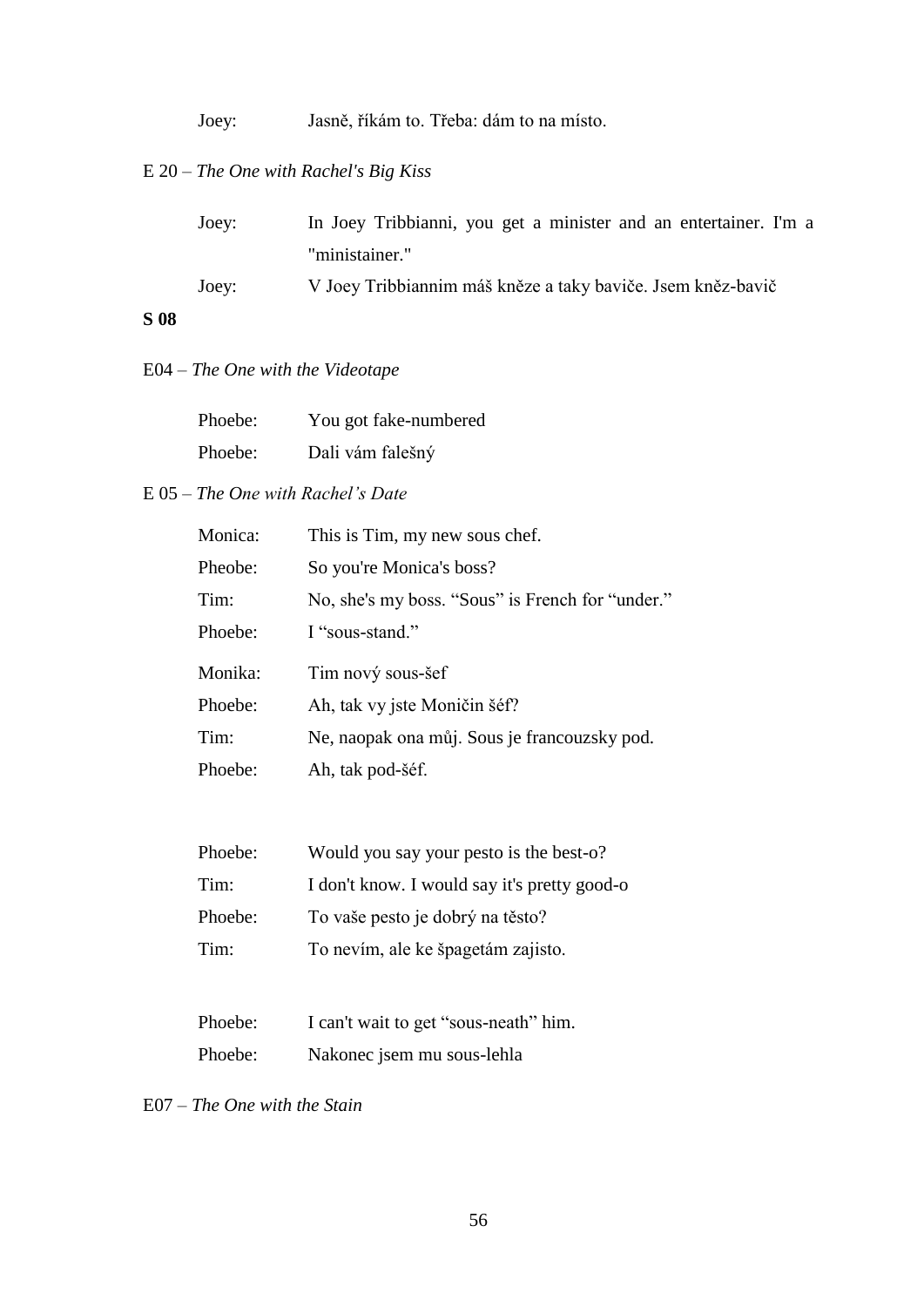| Eric: |             |  |  |  |  | You Ugh. You're blurry. But you still look like Ursula. You're |  |
|-------|-------------|--|--|--|--|----------------------------------------------------------------|--|
|       | "Blursula". |  |  |  |  |                                                                |  |

Eric: Jsi jak v mlze. Pořád ale celá Uršula. Mlhula.

E11 – *The One with Ross's Step Forward*

Chandler's boss: Bing! Ho, and the Bingette! Chandlerův šéf: Bingu! Ah, Bingová

## **S 09**

E 06 – *The One with the Male Nanny*

| Chandler: | You got a man who's a nanny? You got a "manny"? |
|-----------|-------------------------------------------------|
| Chandler: | Chlap že dělá chůvu? Takže chůvák.              |

## E 22 – *The One with the Donor*

| Chandler: |               | Look. He's intelligent, he's healthy, he's athletic. I mean, he's |  |  |  |  |
|-----------|---------------|-------------------------------------------------------------------|--|--|--|--|
|           | sperm-tastic! |                                                                   |  |  |  |  |

Chandler: Podívej. Je inteligentní, kdravý, sportovej. Prostě, je spermatickej

#### **S 10**

E 03 – *The One with Ross's Tan*

| Ross: | Mississippi-less-ly? |
|-------|----------------------|
| Ross: | Úplně obyčejně?      |

E 08 – *The One with the Late Thanksgiving*

Chandler: Or should I say "Chan-berries"? Chandler: Nebo spíš Chandlerinky?

E 13 – *The One Where Joey Speaks French*

| Joey: | Dude, come on. French it up.   |
|-------|--------------------------------|
| Joey: | Přidej ve francouzštině, kámo. |

E 16 – *The One with Rachel's Going Away Party*